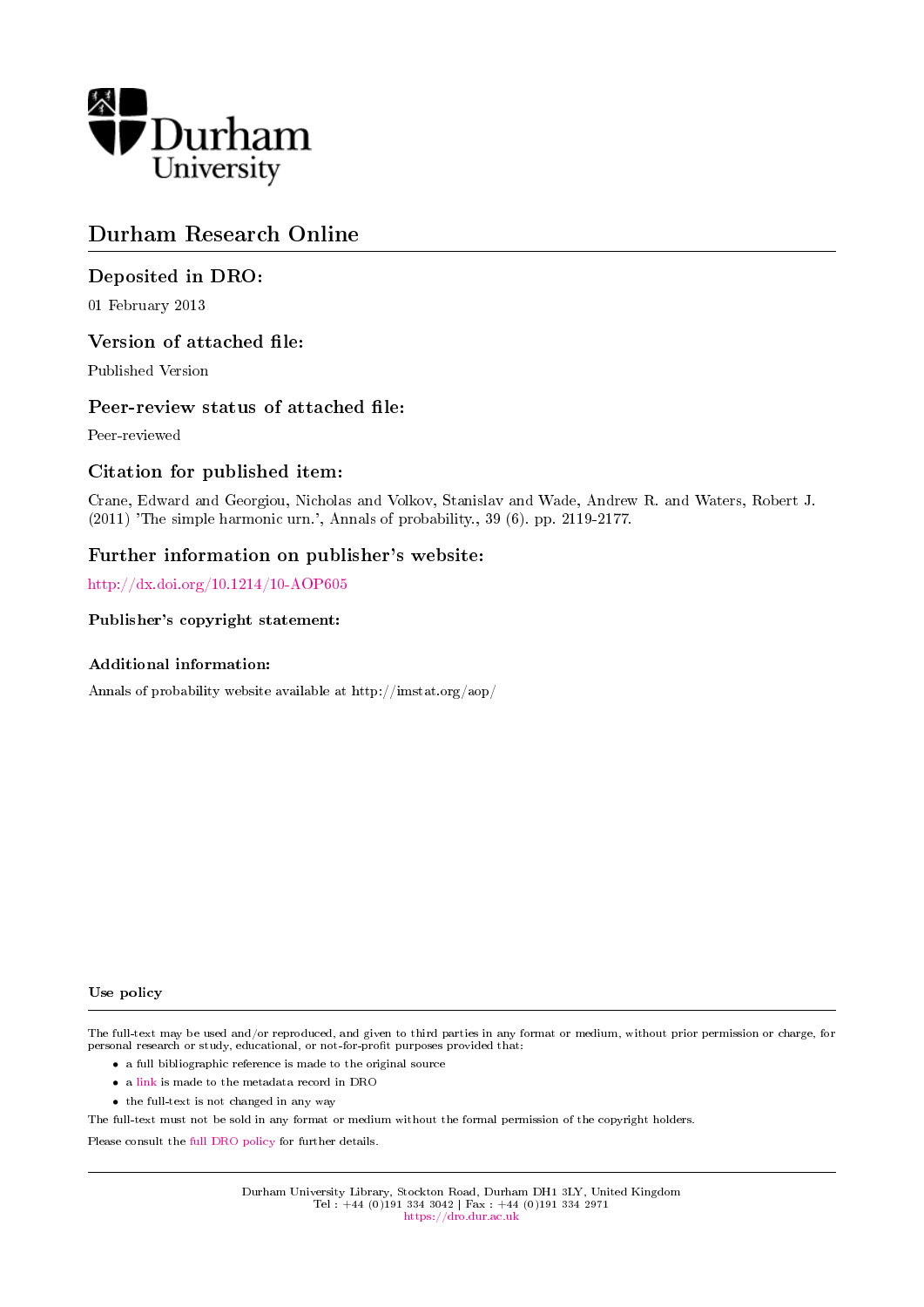# **THE SIMPLE HARMONIC URN**

# <span id="page-1-0"></span>BY EDWARD CRANE, NICHOLAS GEORGIOU, STANISLAV VOLKOV, ANDREW R. WADE AND ROBERT J. WATERS

# *University of Bristol, University of Bristol, University of Bristol, University of Strathclyde and University of Bristol*

We study a generalized Pólya urn model with two types of ball. If the drawn ball is red, it is replaced together with a black ball, but if the drawn ball is black it is replaced and a red ball is thrown out of the urn. When only black balls remain, the roles of the colors are swapped and the process restarts. We prove that the resulting Markov chain is transient but that if we throw out a ball every time the colors swap, the process is recurrent. We show that the embedded process obtained by observing the number of balls in the urn at the swapping times has a scaling limit that is essentially the square of a Bessel diffusion. We consider an oriented percolation model naturally associated with the urn process, and obtain detailed information about its structure, showing that the open subgraph is an infinite tree with a single end. We also study a natural continuous-time embedding of the urn process that demonstrates the relation to the simple harmonic oscillator; in this setting, our transience result addresses an open problem in the recurrence theory of two-dimensional linear birth and death processes due to Kesten and Hutton. We obtain results on the area swept out by the process. We make use of connections between the urn process and birth–death processes, a uniform renewal process, the Eulerian numbers, and Lamperti's problem on processes with asymptotically small drifts; we prove some new results on some of these classical objects that may be of independent interest. For instance, we give sharp new asymptotics for the first two moments of the counting function of the uniform renewal process. Finally, we discuss some related models of independent interest, including a "Poisson earthquakes" Markov chain on the homeomorphisms of the plane.

**1. Introduction.** Urn models have a venerable history in probability theory, with classical contributions having been made by the Bernoullis and Laplace, among others. The modern view of many urn models is as prototypical reinforced stochastic processes. Classical urn schemes were often employed as "thought experiments" in which to frame statistical questions; as stochastic processes, urn models have wide-ranging applications in economics, the physical sciences, and statistics. There is a large literature on urn models and their applications—see, for

Received November 2009; revised August 2010.

*[MSC2010 subject classifications.](http://www.ams.org/mathscinet/msc/msc2010.html)* Primary 60J10; secondary 60J25, 60K05, 60K35.

*Key words and phrases.* Urn model, recurrence classification, oriented percolation, uniform renewal process, two-dimensional linear birth and death process, Bessel process, coupling, Eulerian numbers.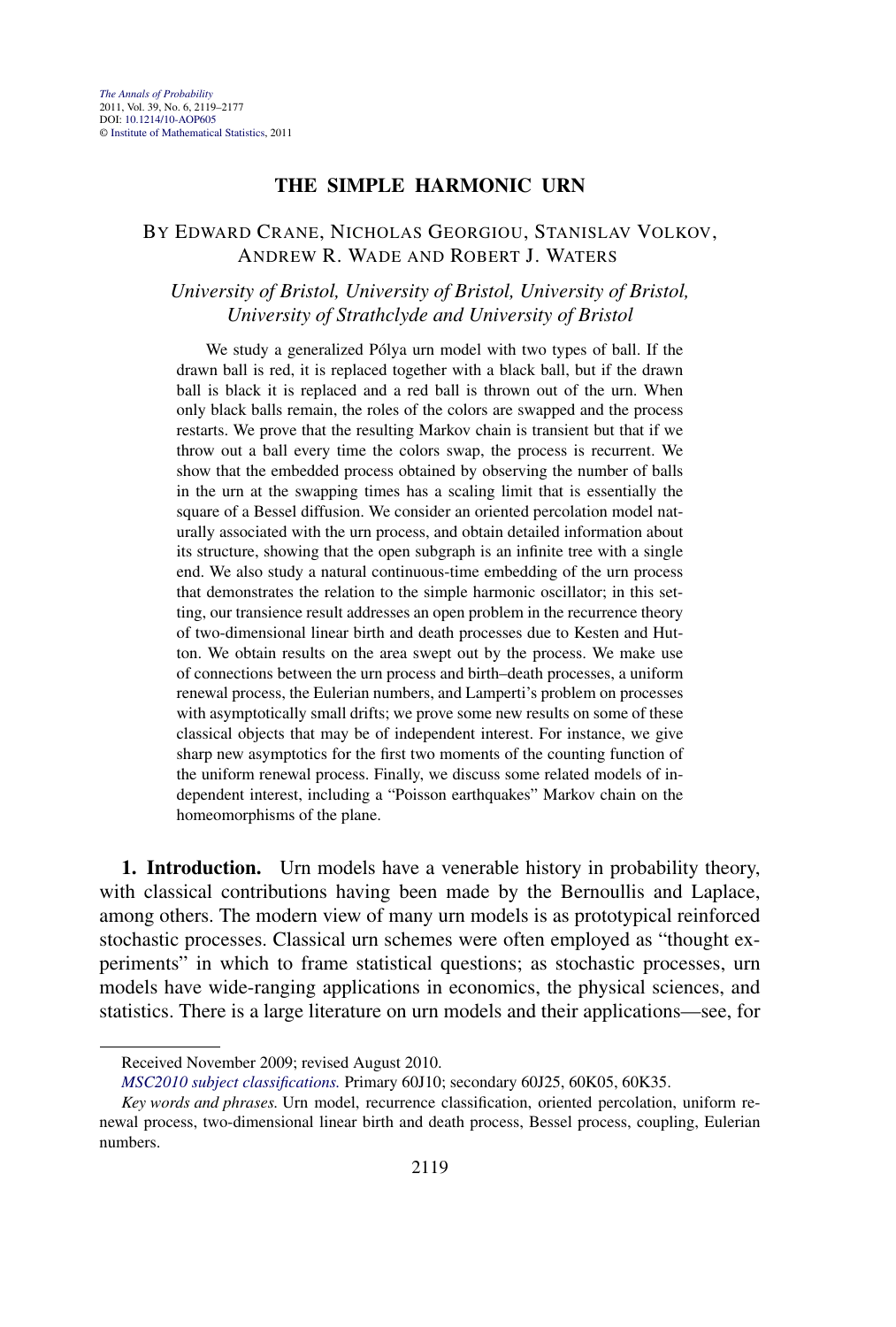<span id="page-2-0"></span>example, the monographs [\[20, 30\]](#page-58-0) and the surveys [\[25, 34\]](#page-58-0)—and some important contributions have been made in the last few years: see, for example, [\[13, 18\]](#page-58-0).

A generalized Pólya urn with 2 types of ball, or 2 colors, is a discrete-time Markov chain  $(X_n, Y_n)_{n \in \mathbb{Z}_+}$  on  $\mathbb{Z}_+^2$ , where  $\mathbb{Z}_+ := \{0, 1, 2, \ldots\}$ . The possible transitions of the chain are specified by a 2  $\times$  2 *reinforcement matrix*  $A = (a_{ij})_{i,j=1}^2$ and the transition probabilities depend on the current state:

(1)  
\n
$$
\mathbb{P}((X_{n+1}, Y_{n+1}) = (X_n + a_{11}, Y_n + a_{12})) = \frac{X_n}{X_n + Y_n},
$$
\n
$$
\mathbb{P}((X_{n+1}, Y_{n+1}) = (X_n + a_{21}, Y_n + a_{22})) = \frac{Y_n}{X_n + Y_n}.
$$

This process can be viewed as an urn which at time *n* contains  $X_n$  red balls and *Yn* black balls. At each stage, a ball is drawn from the urn at random, and then returned together with  $a_{i1}$  red balls and  $a_{i2}$  black balls, where  $i = 1$  if the chosen ball is red and  $i = 2$  if it is black.

A fundamental problem is to study the long-term behavior of  $(X_n, Y_n)$ , defined by (1), or some function thereof, such as the fraction of red balls  $X_n/(X_n + Y_n)$ . In many cases, coarse asymptotics for such quantities are governed by the eigenvalues of the reinforcement matrix *A* (see, e.g., [\[4\]](#page-57-0) or [\[5\]](#page-57-0), Section V.9). However, there are some interesting special cases (see, e.g., [\[35\]](#page-58-0)), and analysis of finer behavior is in several cases still an open problem.

A large body of asymptotic theory is known under various conditions on *A* and its eigenvalues. Often it is assumed that all  $a_{ij} \ge 0$ , for example,  $A = \begin{bmatrix} 1 \\ 0 \end{bmatrix}$ 0  $\binom{0}{1}$  specifies the *standard Pólya urn*, while  $A = \begin{bmatrix} a \\ b \end{bmatrix}$ *b*  $_{a}^{b}$ ] with *a*, *b* > 0 specifies a *Friedman urn*.

In general, the entries  $a_{ij}$  may be negative, meaning that balls can be thrown away as well as added, but nevertheless in the literature *tenability* is usually imposed. This is the condition that regardless of the stochastic path taken by the process, it is never required to remove a ball of a color not currently present in the urn. For example, the *Ehrenfest urn*, which models the diffusion of a gas between two chambers of a box, is tenable despite its reinforcement matrix  $\begin{bmatrix} -1 \\ 1 \end{bmatrix}$ 1  $\begin{bmatrix} 1 \\ -1 \end{bmatrix}$  having some negative entries.

Departing from tenability, the *OK Corral model* is the 2-color urn with reinforcement matrix  $\begin{bmatrix} 0 \\ -1 \end{bmatrix}$ −1  $\begin{bmatrix} 0 \\ 0 \end{bmatrix}$ . This model for destructive competition was studied by Williams and McIlroy [\[43\]](#page-59-0) and Kingman [\[23\]](#page-58-0) (and earlier as a stochastic version of Lanchester's combat model; see, e.g., [\[42\]](#page-59-0) and references therein). Kingman and Volkov [\[24\]](#page-58-0) showed that the OK Corral model can be viewed as a time-reversed Friedman urn with  $a = 0$  and  $b = 1$ .

In this paper, we will study the 2-color urn model with reinforcement matrix

$$
(2) \qquad \qquad A = \begin{bmatrix} 0 & 1 \\ -1 & 0 \end{bmatrix}.
$$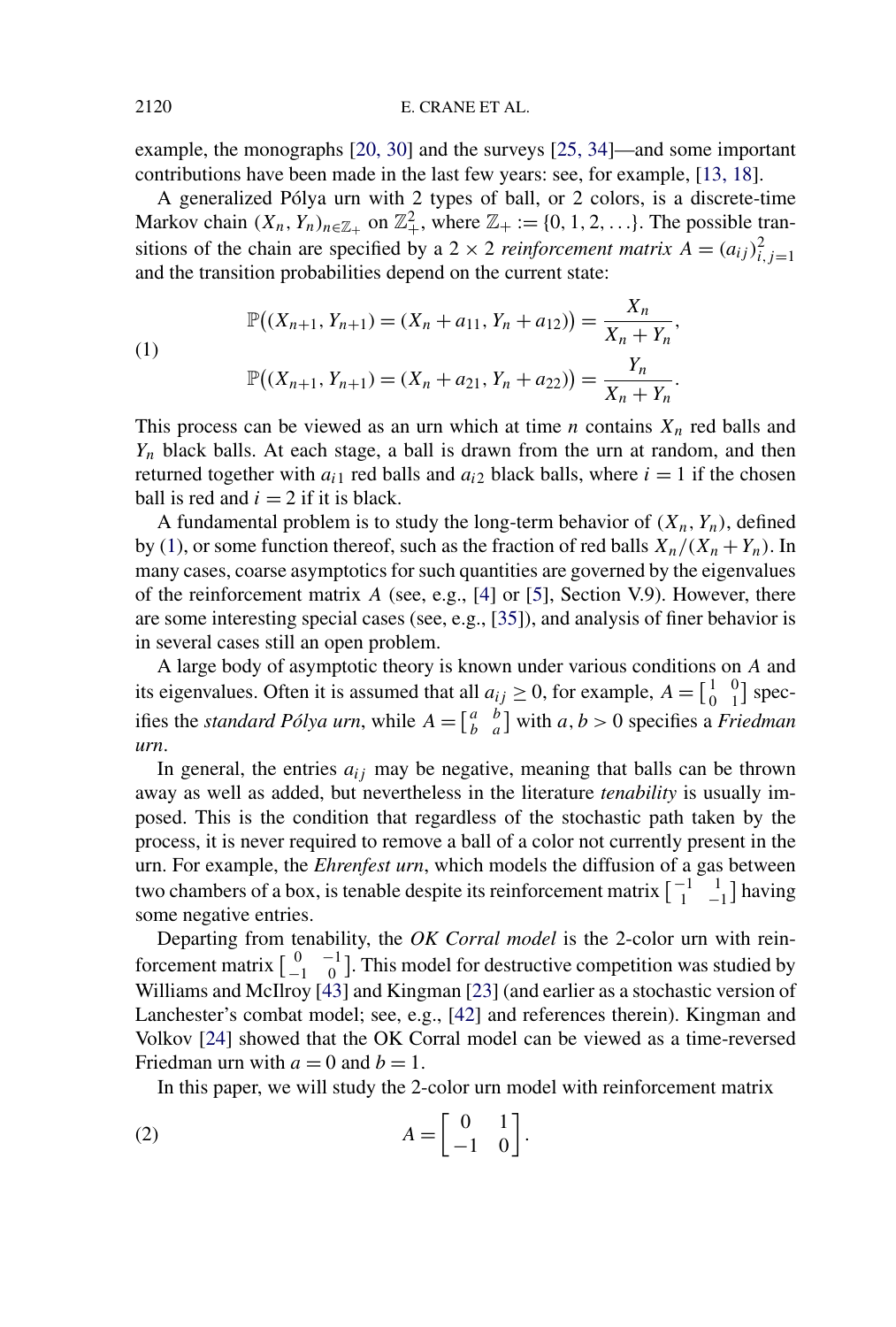<span id="page-3-0"></span>To reiterate the urn model, at each time period we draw a ball at random from the urn; if it is red, we replace it and add an additional black ball, if it is black we replace it and throw out a red ball. The eigenvalues of *A* are  $\pm i$ , corresponding to the ordinary differential equation  $\dot{\mathbf{v}} = A\mathbf{v}$ , which governs the phase diagram of the simple harmonic oscillator. This explains the name *simple harmonic urn*. Naïvely, one might hope that the behavior of the Markov chain is closely related to the paths in the phase diagram. We will see that it is, but that the exact behavior is somewhat more subtle.

### **2. Exact formulation of the model and main results.**

2.1. *The simple harmonic urn process*. The definition of the process given by the transition probabilities [\(1\)](#page-2-0) and the matrix [\(2\)](#page-2-0) only makes sense for  $X_n$ ,  $Y_n \ge 0$ ; however, it is easy to see that almost surely (a.s.)  $X_n < 0$  eventually. Therefore, we reformulate the process  $(X_n, Y_n)$  rigorously as follows.

For  $z_0 \in \mathbb{N} := \{1, 2, \ldots\}$  take  $(X_0, Y_0) = (z_0, 0)$ ; we start on the positive *x*-axis for convenience but the choice of initial state does not affect any of our asymptotic results. For  $n \in \mathbb{Z}_+$ , given  $(X_n, Y_n) = (x, y) \in \mathbb{Z}^2 \setminus \{(0, 0)\}\)$ , we define the transition law of the process by

(3) 
$$
(X_{n+1}, Y_{n+1}) = \begin{cases} (x, y + \text{sgn}(x)), & \text{with probability } \frac{|x|}{|x| + |y|}, \\ (x - \text{sgn}(y), y), & \text{with probability } \frac{|y|}{|x| + |y|}, \end{cases}
$$

where  $sgn(x) = -1, 0, 1$  if  $x < 0$ ,  $x = 0$ ,  $x > 0$ , respectively. The process *(X<sub>n</sub>, Y<sub>n</sub>)* $_{n∈\mathbb{Z}_+}$  is an irreducible Markov chain with state-space  $\mathbb{Z}^2 \setminus \{(0,0)\}$ . See Figure 1 for some simulated trajectories of the simple harmonic urn process.

Let  $v_0 := 0$ , and recursively define stopping times

$$
\nu_k := \min\{n > \nu_{k-1} : X_n Y_n = 0\} \qquad (k \in \mathbb{N}),
$$



FIG. 1. *Two sample trajectories of the simple harmonic urn process*, *starting at (*50*,* 0*) and running for about* 600 *steps* (left) *and starting at (*1000*,* 0*) and running for* 100,000 *steps* (right).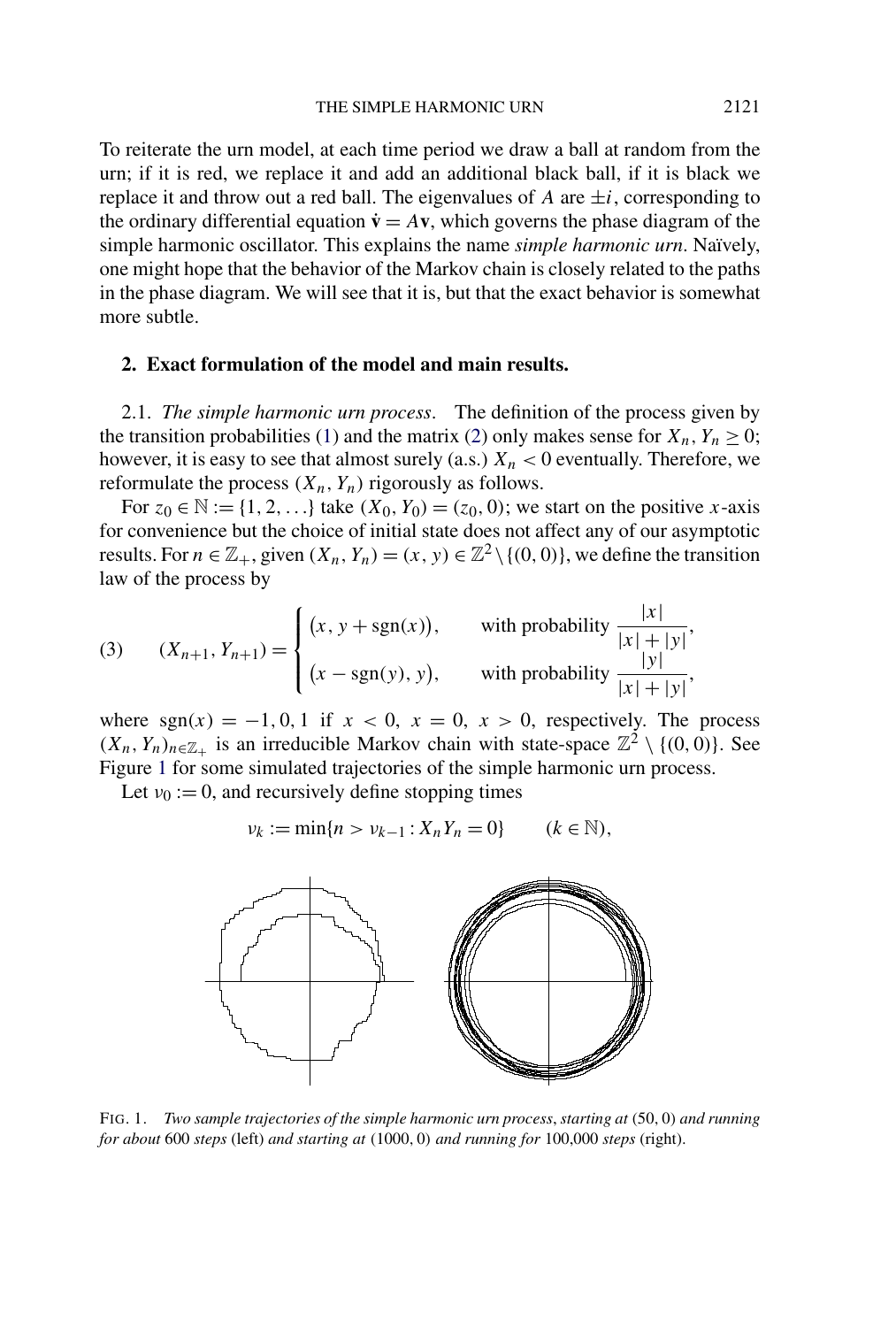<span id="page-4-0"></span>where throughout the paper we adopt the usual convention min  $\emptyset := \infty$ . Thus,  $(v_k)_{k \in \mathbb{N}}$  is the sequence of times at which the process visits one of the axes.

It is easy to see that every  $v_k$  is almost surely finite. Moreover, by construction, the process  $(X_{\nu_k}, Y_{\nu_k})_{k \in \mathbb{N}}$  visits in cyclic (anticlockwise) order the half-lines  $\{y > 0\}$ ,  $\{x < 0\}$ ,  $\{y < 0\}$ ,  $\{x > 0\}$ . It is natural (and fruitful) to consider the embedded process  $(Z_k)_{k \in \mathbb{Z}_+}$  obtained by taking  $Z_0 := z_0$  and  $Z_k := |X_{\nu_k}| + |Y_{\nu_k}|$  $(k \in \mathbb{N}).$ 

If  $(X_n, Y_n)$  is viewed as a random walk on  $\mathbb{Z}^2$ , the process  $Z_k$  is the embedded process of the distances from 0 at the instances of hitting the axes. To interpret the process  $(X_n, Y_n)$  as the urn model described in Section [1,](#page-1-0) we need a slight modification to the description there. Starting with  $z_0$  red balls, we run the process as described in Section [1,](#page-1-0) so the process traverses the first quadrant via an up/left path until the red balls run out (i.e., we first hit the half-line  $\{y > 0\}$ ). Now we interchange the roles of the red and black balls, and we still use *y* to count the black balls, but we switch to using −*x* to count the number of red balls. Now the process traverses the second quadrant via a left/down path until the black balls run out, and so on. In the urn model,  $Z_k$  is the number of balls remaining in the urn when the urn becomes monochromatic for the *k*th time ( $k \in \mathbb{N}$ ).

The strong Markov property and the transition law of  $(X_n, Y_n)$  imply that  $Z_k$  is an irreducible Markov chain on N. Since our two Markov chains just described are irreducible, there is the usual recurrence/transience dichotomy, in that either the process is recurrent, meaning that with probability 1 it returns infinitely often to any finite subset of the state space, or it is transient, meaning that with probability 1 it eventually escapes to infinity. Our main question is whether the process  $Z_k$  is recurrent or transient. It is easy to see that, by the nature of the embedding, this also determines whether the urn model  $(X_n, Y_n)$  is recurrent or transient.

THEOREM 2.1. *The process*  $Z_k$  *is transient*; *hence so is the process*  $(X_n, Y_n)$ *.* 

Exploiting a connection between the increments of the process  $Z_k$  and a renewal process whose inter-arrival times are uniform on *(*0*,* 1*)* will enable us to prove the following basic result.

THEOREM 2.2. *Let*  $n \in \mathbb{N}$ . *Then* 

(4) 
$$
\mathbb{E}[Z_{k+1} | Z_k = n] = n + \frac{2}{3} + O(e^{\alpha_1 n})
$$

 $as n \to \infty$ , where  $\alpha_1 + \beta_1 i = -(2.088843...) + (7.461489...)$ *i is a root of*  $\lambda$  −  $1 + e^{-\lambda} = 0.$ 

The error term in (4) is sharp, and we obtain it from new (sharp) asymptotics for the uniform renewal process: see Lemma [4.5](#page-22-0) and Corollary [6.5,](#page-28-0) which improve on known results. To prove Theorem 2.1, we need more than Theorem 2.2: we need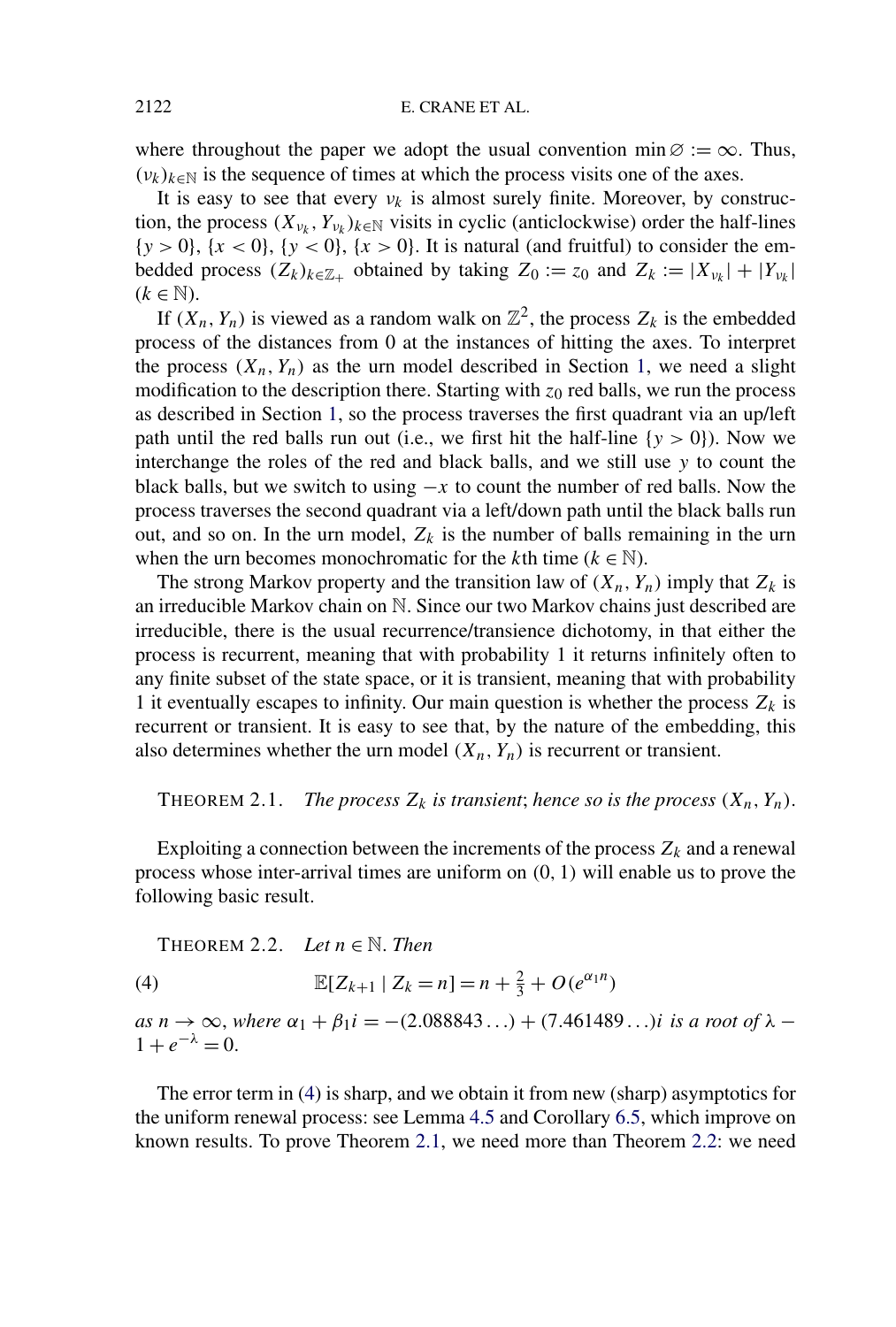<span id="page-5-0"></span>to know about the second moments of the increments of  $Z_k$ , amongst other things; see Section [6.](#page-25-0) In fact, we prove Theorem [2.1](#page-4-0) using martingale arguments applied to  $h(Z_k)$  for a well-chosen function h; the analysis of the function  $h(Z_k)$  rests on a recurrence relation satisfied by the transition probabilities of  $Z_k$ , which are related to the Eulerian numbers (see Section [3\)](#page-14-0).

2.2. *The leaky simple harmonic urn*. In fact the transience demonstrated in Theorem [2.1](#page-4-0) is rather delicate, as one can see by simulating the process. To illustrate this, we consider a slight modification of the process, which we call the *leaky* simple harmonic urn. Suppose that each time the roles of the colors are reversed, the addition of the next ball of the new color causes one ball of the other color to leak out of the urn; subsequently the usual simple harmonic urn transition law applies. If the total number of balls in the urn ever falls to one, then this modified rule causes the urn to become monochromatic at the next step, and again it contains only one ball. Thus, there will only be one ball in total at all subsequent times, although it will alternate in color. We will see that the system almost surely does reach this steady state, and we obtain almost sharp tail bounds on the time that it takes to do so. The leaky simple harmonic urn arises naturally in the context of a percolation model associated to the simple harmonic urn process, defined in Section [2.4](#page-9-0) below.

As we did for the simple harmonic urn, we will represent the leaky urn by a Markov chain  $(X'_n, Y'_n)$ . For this version of the model, it turns out to be more convenient to start just above the axis; we take  $(X'_0, Y'_0) = (z_0, 1)$ , where  $z_0 \in \mathbb{N}$ . The distribution of  $(X'_{n+1}, Y'_{n+1})$  depends only on  $(X'_n, Y'_n) = (x, y)$ .

If  $xy \neq 0$ , the transition law is the same as that of the simple harmonic urn process. The difference is when  $x = 0$  or  $y = 0$ ; then the transition law is

$$
(X'_{n+1}, Y'_{n+1}) = (-sgn(y), y - sgn(y)) \qquad (x = 0),
$$
  

$$
(X'_{n+1}, Y'_{n+1}) = (x - sgn(x), sgn(x)) \qquad (y = 0).
$$

Now  $(X'_n, Y'_n)$  is a reducible Markov chain whose state-space has two communicating classes, the closed class  $C = \{(x, y) \in \mathbb{Z}^2 : |x| + |y| = 1\}$  and the class  ${(x, y) \in \mathbb{Z}^2 : |x| + |y| \ge 2}$ ; if the process enters the closed class C it remains there for ever, cycling round the origin. Let  $\tau$  be the hitting time of the set  $\mathcal{C}$ , that is

$$
\tau := \inf \{ n \in \mathbb{Z} : |X'_n| + |Y'_n| = 1 \}.
$$

THEOREM 2.3. *For the leaky urn*,  $\mathbb{P}(\tau < \infty) = 1$ . *Moreover, for any*  $\varepsilon > 0$ ,  $\mathbb{E}[\tau^{1-\varepsilon}] < \infty$  *but*  $\mathbb{E}[\tau^{1+\varepsilon}] = \infty$ .

In contrast, Theorem [2.1](#page-4-0) implies that the analogue of  $\tau$  for the ordinary urn process has  $\mathbb{P}(\tau = \infty) > 0$  if  $z_0 \geq 2$ .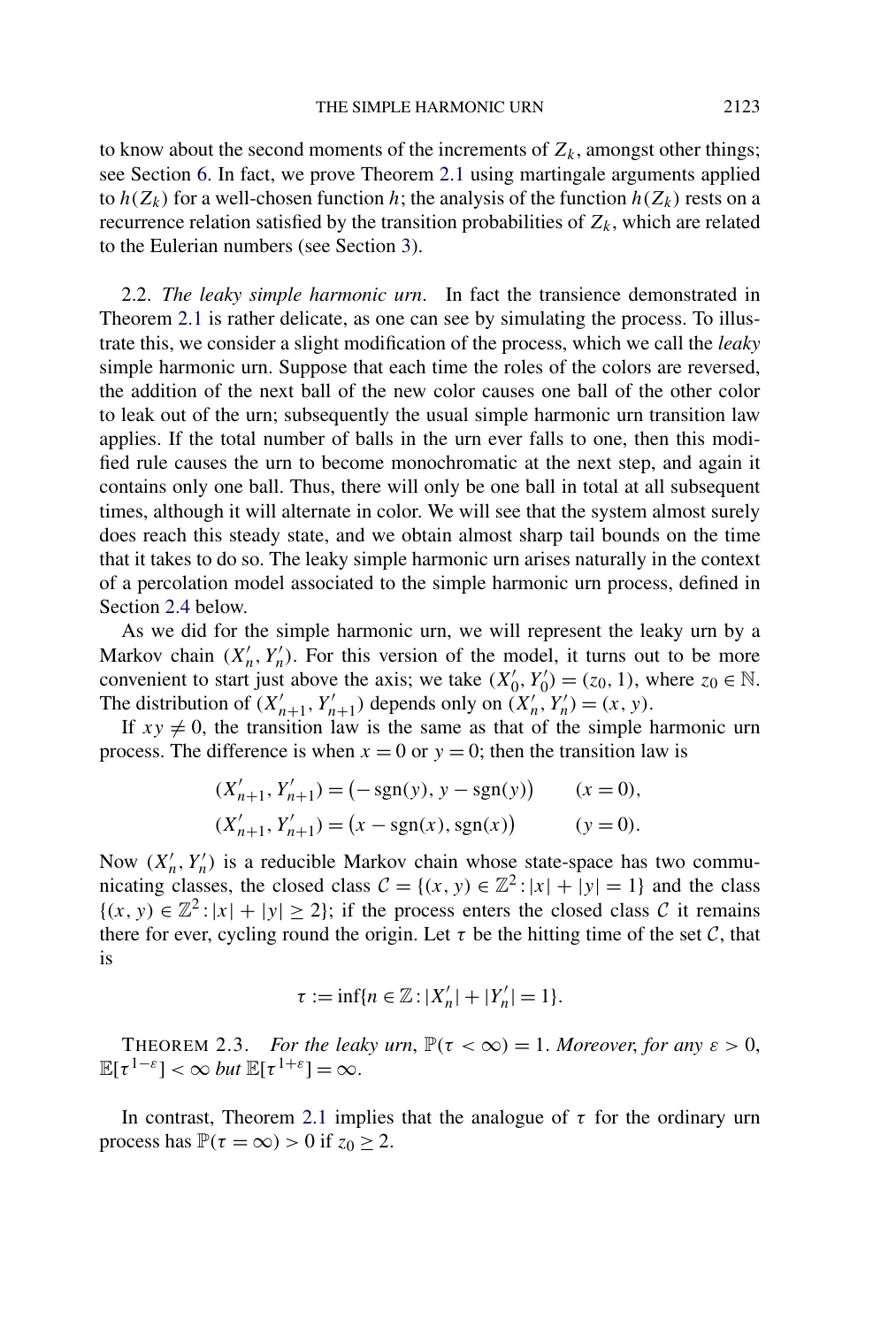#### <span id="page-6-0"></span>2124 E. CRANE ET AL.

2.3. *The noisy simple harmonic urn*. In view of Theorems [2.1](#page-4-0) and [2.3,](#page-5-0) it is natural to ask about the properties of the hitting time  $\tau$  if at the time when the balls of one color run out we only discard a ball of the other color with some probability  $p \in (0, 1)$ . For which *p* is *τ* a.s. finite? (Answer: for  $p \ge 1/3$ ; see Corollary [2.7](#page-8-0) below.)

We consider the following natural generalization of the model specified by [\(3\)](#page-3-0) in order to probe more precisely the recurrence/transience transition. We call this generalization the *noisy* simple harmonic urn process. In a sense that we will describe, this model includes the leaky urn and also the intermittent leaky urn mentioned at the start of this section. The basic idea is to throw out (or add) a random number of balls at each time we are at an axis, generalizing the idea of the leaky urn. It is more convenient here to work with irreducible Markov chains, so we introduce a "barrier" for our process. We now describe the model precisely.

Let  $\kappa, \kappa_1, \kappa_2, \ldots$  be a sequence of i.i.d.  $\mathbb{Z}$ -valued random variables such that

$$
\mathbb{E}[e^{\lambda|\kappa|}] < \infty
$$

for some  $\lambda > 0$ , so in particular  $\mathbb{E}[\kappa]$  is finite. We now define the Markov chain  $(\tilde{X}_n, \tilde{Y}_n)_{n \in \mathbb{Z}_+}$  for the noisy urn process. As for the leaky urn, we start one step above the axis: let  $z_0 \in \mathbb{N}$ , and take  $(\tilde{X}_0, \tilde{Y}_0) = (z_0, 1)$ . For  $n \in \mathbb{Z}_+$ , given  $(\tilde{X}_n, \tilde{Y}_n) = (x, y) \in \mathbb{Z}^2 \setminus \{(0, 0)\},$  we define the transition law as follows. If  $xy \neq 0$ , then

$$
(\tilde{X}_{n+1}, \tilde{Y}_{n+1}) = \begin{cases} (x, y + \text{sgn}(x)), & \text{with probability } \frac{|x|}{|x| + |y|}, \\ (x - \text{sgn}(y), y), & \text{with probability } \frac{|y|}{|x| + |y|}, \end{cases}
$$

while if  $x = 0$  or  $y = 0$  we have

$$
(\tilde{X}_{n+1}, \tilde{Y}_{n+1}) = (-\text{sgn}(y), \text{sgn}(y) \max(1, |y| - \kappa_n)) \qquad (x = 0),
$$
  

$$
(\tilde{X}_{n+1}, \tilde{Y}_{n+1}) = (\text{sgn}(x) \max(1, |x| - \kappa_n), \text{sgn}(x)) \qquad (y = 0).
$$

In other words, the transition law is the same as [\(3\)](#page-3-0) except when the process is on an axis at time *n*, in which case instead of just moving one step away in the anticlockwise perpendicular direction it also moves an additional distance *κn* parallel to the axis toward the origin (stopping distance 1 away if it would otherwise reach the next axis or overshoot). Then  $(\tilde{X}_n, \tilde{Y}_n)_{n \in \mathbb{Z}_+}$  is an irreducible Markov chain on  $\mathbb{Z}^2 \setminus \{(0,0)\}\.$  The case where  $\mathbb{P}(\kappa = 0) = 1$  corresponds to the original process  $(X_n, Y_n)$  starting one unit later in time.

A fundamental random variable is the first passage time to within distance 1 of the origin:

$$
\tau := \min\{n \in \mathbb{Z}_+ : |\tilde{X}_n| + |\tilde{Y}_n| = 1\} = \min\{n \in \mathbb{Z}_+ : (\tilde{X}_n, \tilde{Y}_n) \in \mathcal{C}\}.
$$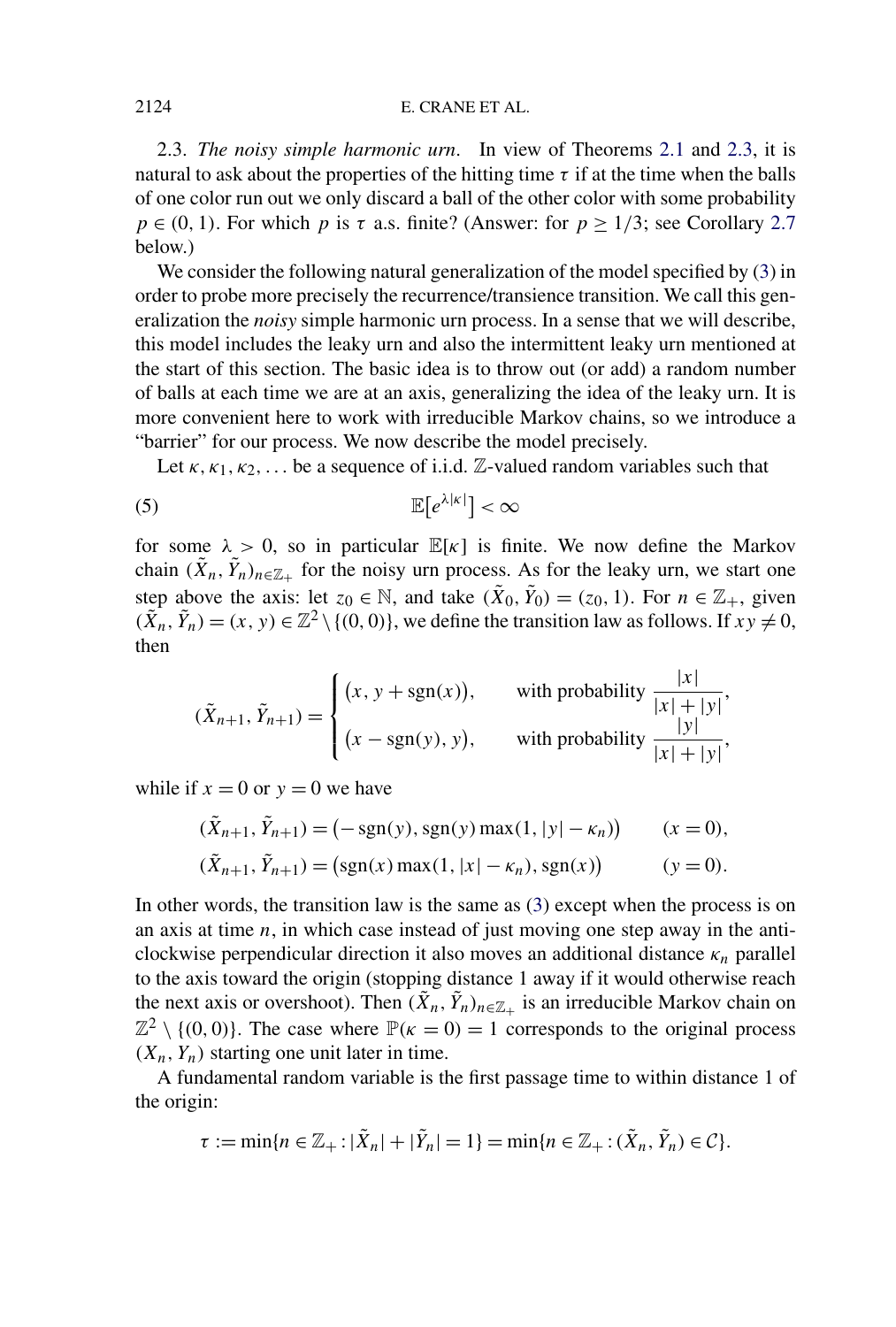<span id="page-7-0"></span>Define a sequence of stopping times  $\tilde{\nu}_k$  by setting  $\tilde{\nu}_0 := -1$  and for  $k \in \mathbb{N}$ ,

$$
\tilde{\nu}_k := \min\{n > \tilde{\nu}_{k-1} : \tilde{X}_n \tilde{Y}_n = 0\}.
$$

As an analogue of  $Z_k$ , set  $\tilde{Z}_0 := z_0$  and for  $k \in \mathbb{N}$  define

$$
\tilde{Z}_k := \max\{|\tilde{X}_{1+\tilde{\nu}_k}|, |\tilde{Y}_{1+\tilde{\nu}_k}|\} = |\tilde{X}_{1+\tilde{\nu}_k}| + |\tilde{Y}_{1+\tilde{\nu}_k}| - 1;
$$

then  $(\tilde{Z}_k)_{k \in \mathbb{Z}_+}$  is an irreducible Markov chain on N. Define the return-time to the state 1 by

(6) 
$$
\tau_q := \min\{k \in \mathbb{N} : \tilde{Z}_k = 1\},\
$$

where the subscript  $q$  signifies the fact that a time unit is one traversal of a quadrant here. By our embedding,  $\tau = \tilde{\nu}_{\tau_q}$ .

Note that in the case  $\mathbb{P}(\kappa = 0) = 1$ ,  $(\tilde{Z}_k)_{k \in \mathbb{Z}_+}$  has the same distribution as the original  $(Z_k)_{k \in \mathbb{Z}_+}$ . The noisy urn with  $\mathbb{P}(\kappa = 1) = 1$  coincides with the leaky urn described in Section [2.2](#page-5-0) up until the time  $\tau$  (at which point the leaky urn becomes trapped in C). Similarly, the embedded process  $Z_k$  with  $\mathbb{P}(\kappa = 1) = 1$  coincides with the process of distances from the origin of the leaky urn at the times that it visits the axes, up until time  $\tau_q$  (at which point the leaky urn remains at distance 1 forever). Thus, in the  $P(k = 1) = 1$  cases of all the results that follow in this section,  $\tau$  and  $\tau_q$  can be taken to be defined in terms of the leaky urn  $(X'_n, Y'_n)$ .

The next result thus includes Theorem [2.1](#page-4-0) and the first part of Theorem [2.3](#page-5-0) as special cases.

THEOREM 2.4. *Suppose that*  $\kappa$  *satisfies* [\(5\)](#page-6-0). *Then the process*  $\tilde{Z}_k$  *is*:

- (i) *transient if*  $\mathbb{E}[\kappa] < 1/3$ ;
- (ii) *null-recurrent if*  $1/3 \leq E[\kappa] \leq 2/3$ ;
- (iii) *positive-recurrent if*  $\mathbb{E}[\kappa] > 2/3$ .

Of course, part (i) means that  $\mathbb{P}(\tau_q < \infty) < 1$ , part (ii) that  $\mathbb{P}(\tau_q < \infty) = 1$  but  $\mathbb{E}[\tau_q] = \infty$ , and part (iii) that  $\mathbb{E}[\tau_q] < \infty$ . We can in fact obtain more information about the tails of  $\tau_q$ .

**THEOREM 2.5.** Suppose that  $\kappa$  satisfies [\(5\)](#page-6-0) and  $\mathbb{E}[\kappa] \geq 1/3$ . Then  $\mathbb{E}[\tau_q^p] < \infty$ *for*  $p < 3\mathbb{E}[\kappa] - 1$  *and*  $\mathbb{E}[\tau_q^p] = \infty$  *for*  $p > 3\mathbb{E}[\kappa] - 1$ .

It should be possible, with some extra work, to show that  $\mathbb{E}[\tau_q^p] = \infty$  when  $p = 3\mathbb{E}[\kappa] - 1$ , using the sharper results of [\[2\]](#page-57-0) in place of those from [\[3\]](#page-57-0) that we use below in the proof of Theorem 2.5.

In the recurrent case, it is of interest to obtain more detailed results on the tail of *τ* (note that there is a change of time between *τ* and  $τ<sub>q</sub>$ ). We obtain the following upper and lower bounds, which are close to sharp.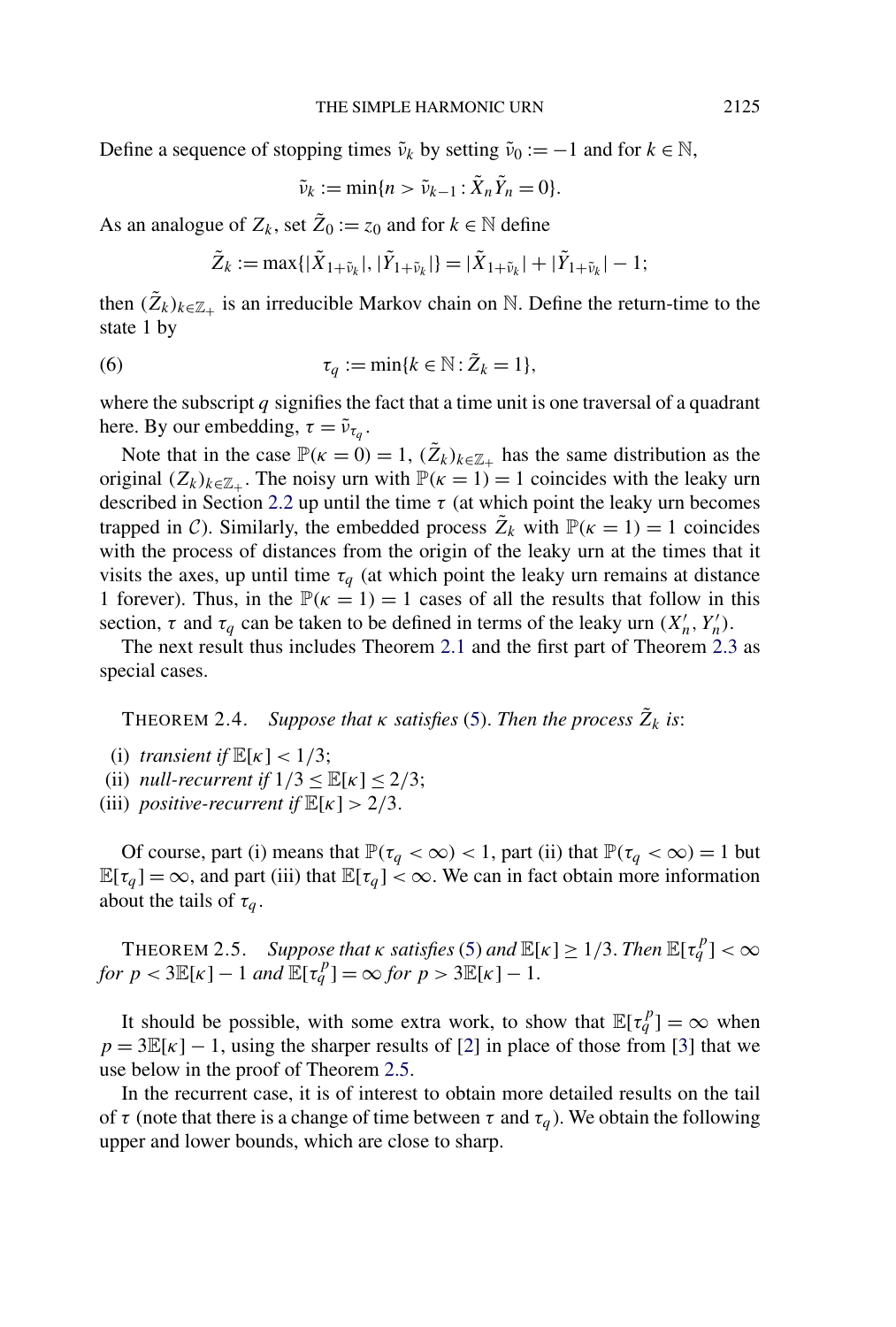<span id="page-8-0"></span>THEOREM 2.6. *Suppose that*  $\kappa$  *satisfies* [\(5\)](#page-6-0) *and*  $\mathbb{E}[\kappa] \ge 1/3$ *. Then*  $\mathbb{E}[\tau^p] < \infty$ *for*  $p < \frac{3 \mathbb{E}[k]-1}{2}$  *and*  $\mathbb{E}[\tau^p] = \infty$  *for*  $p > \frac{3 \mathbb{E}[k]-1}{2}$ .

Theorems [2.4](#page-7-0) and 2.6 have an immediate corollary for the noisy urn process  $(\tilde{X}_n, \tilde{Y}_n).$ 

COROLLARY 2.7. *Suppose that κ satisfies* [\(5\)](#page-6-0). *The noisy simple harmonic urn process*  $(\tilde{X}_n, \tilde{Y}_n)$  *is recurrent if*  $\mathbb{E}[\kappa] \geq 1/3$  *and transient if*  $\mathbb{E}[\kappa] < 1/3$ . Moreover, *the process is null-recurrent if*  $1/3 \leq E[k] < 1$  *and positive-recurrent if*  $E[k] > 1$ .

This result is close to sharp but leaves open the question of whether the process is null- or positive-recurrent when  $\mathbb{E}[\kappa] = 1$  (we suspect the former).

We also study the distributional limiting behavior of  $\tilde{Z}_k$  in the appropriate scaling regime when  $\mathbb{E}[\kappa] < 2/3$ . Again the case  $\mathbb{P}(\kappa = 0) = 1$  reduces to the original  $Z_k$ .

THEOREM 2.8. *Suppose that*  $\kappa$  *satisfies* [\(5\)](#page-6-0) *and that*  $\mathbb{E}[\kappa] < 2/3$ . Let  $(D<sub>t</sub>)<sub>t</sub>∈[0,1]$  *be a diffusion process taking values in*  $\mathbb{R}<sub>+</sub> := [0, ∞)$  *with*  $D<sub>0</sub> = 0$  *and infinitesimal mean*  $\mu(x)$  *and variance*  $\sigma^2(x)$  *given for*  $x \in \mathbb{R}_+$  *by* 

$$
\mu(x) = \frac{2}{3} - \mathbb{E}[\kappa], \qquad \sigma^2(x) = \frac{2}{3}x.
$$

*Then as*  $k \rightarrow \infty$ ,

$$
(k^{-1}\tilde{Z}_{kt})_{t\in[0,1]}\to (D_t)_{t\in[0,1]},
$$

*where the convergence is in the sense of finite-dimensional distributions*. *Up to multiplication by a scalar,*  $D_t$  *is the square of a Bessel process with parameter*  $4 - 6\mathbb{E}[\kappa] > 0.$ 

Since a Bessel process with parameter  $\gamma \in \mathbb{N}$  has the same law as the norm of a *γ* -dimensional Brownian motion, Theorem 2.8 says, for example, that if E[*κ*] = 0 (e.g., for the original urn process) the scaling limit of  $Z_t$  is a scalar multiple of the norm-square of 4-dimensional Brownian motion, while if  $\mathbb{E}[\kappa] = 1/2$  the scaling limit is a scalar multiple of the square of one-dimensional Brownian motion.

To finish this section, consider the *area* swept out by the path of the noisy simple harmonic urn on its first excursion (i.e., up to time *τ* ). Additional motivation for studying this random quantity is provided by the percolation model of Sec-tion [2.4.](#page-9-0) Formally, for  $n \in \mathbb{N}$  let  $T_n$  be the area of the triangle with vertices  $(0, 0)$ ,  $(\tilde{X}_{n-1}, \tilde{Y}_{n-1})$ , and  $(\tilde{X}_n, \tilde{Y}_n)$ , and define  $A := \sum_{n=1}^{\tau} T_n$ .

THEOREM 2.9. *Suppose that κ satisfies* [\(5\)](#page-6-0).

- (i) *Suppose that*  $\mathbb{E}[\kappa] < 1/3$ . *Then*  $\mathbb{P}(A = \infty) > 0$ .
- (ii) *Suppose that*  $\mathbb{E}[\kappa] \geq 1/3$ . *Then*  $\mathbb{E}[A^p] < \infty$  for  $p < \frac{3\mathbb{E}[\kappa]-1}{3}$ .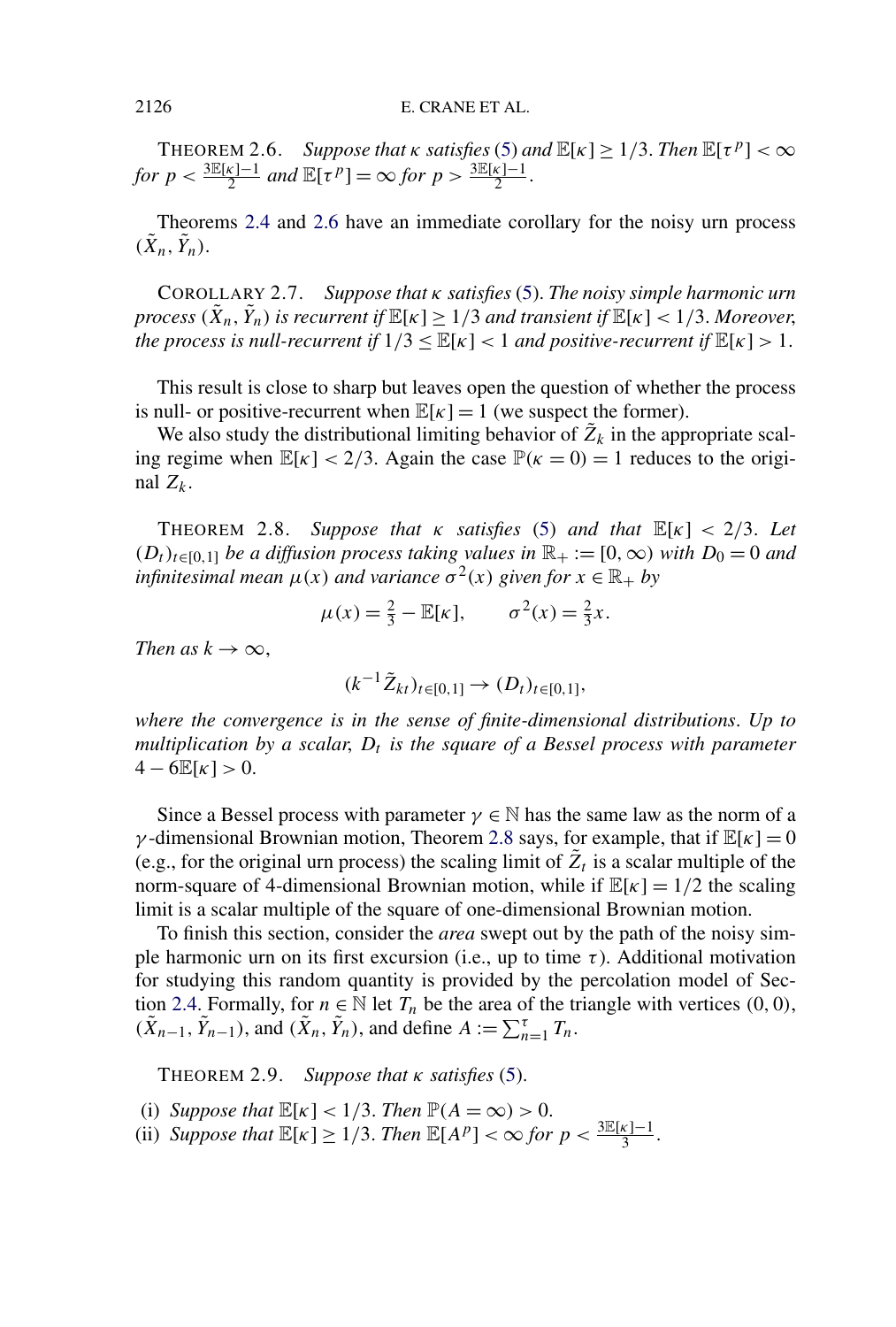<span id="page-9-0"></span>In particular, part (ii) gives us information about the leaky urn model, which corresponds to the case where  $\mathbb{P}(\kappa = 1) = 1$ , at least up until the hitting time of the closed cycle; we can still make sense of the area swept out by the leaky urn up to this hitting time. We then have  $\mathbb{E}[A^p] < \infty$  for  $p < 2/3$ , a result of significance for the percolation model of the next section. We suspect that the bounds in Theorem [2.9\(](#page-8-0)ii) are tight. We do not prove this but have the following result in the case  $\mathbb{P}(\kappa = 1) = 1$ .

THEOREM 2.10. *Suppose*  $\mathbb{P}(\kappa = 1) = 1$  (*or equivalently take the leaky urn*). *Then*  $\mathbb{E}[A] = \infty$ .

2.4. *A percolation model*. Associated to the simple harmonic urn is a percolation model which we describe in this section. The percolation model, as well as being of interest in its own right, couples many different instances of the simple harmonic urn, and exhibits naturally an instance of the leaky version of the urn in terms of the planar dual percolation model. Our results on the simple harmonic urn will enable us to establish some interesting properties of the percolation model.

The simple harmonic urn can be viewed as a spatially inhomogeneous random walk on a directed graph whose vertices are  $\mathbb{Z}^2 \setminus \{(0,0)\}$ ; we make this statement more precise shortly. In this section, we will view the simple harmonic urn process not as a random path through a predetermined directed graph but as a deterministic path through a random directed graph. To do this, it is helpful to consider a slightly larger state-space which keeps track of the number of times that the urn's path has wound around the origin. We construct this state-space as the vertex set of a graph *G* that is embedded in the Riemann surface  $R$  of the complex logarithm, which is the universal cover of  $\mathbb{R}^2 \setminus \{(0,0)\}$ . To construct *G*, we take the usual squaregrid lattice and delete the vertex at the origin to obtain a graph on the vertex set  $\mathbb{Z}^2 \setminus \{(0,0)\}\)$ . Make this into a directed graph by orienting each edge in the direction of increasing argument; the paths of the simple harmonic urn only ever traverse edges in this direction. Leave undirected those edges along any of the coordinate axes; the paths of the simple harmonic urn never traverse these edges. Finally, we let *G* be the lift of this graph to the covering surface R.

We will interpret a path of the simple harmonic urn as the unique oriented path from some starting vertex through a random subgraph *H* of *G*. For each vertex *v* of *G*, the graph *H* has precisely one of the out-edges from *v* that are in *G*. If the projection of *v* to  $\mathbb{Z}^2$  is  $(x, y)$ , then the graph *H* contains the edge from *v* that projects onto the edge from  $(x, y)$  to  $(x - \text{sgn}(y), y)$  with probability  $|y|/(|x| + |y|)$ , and otherwise it contains the edge from  $v$  that projects onto the edge from  $(x, y)$  to  $(x, y + \text{sgn}(x))$ . These choices are to be made independently for all vertices *v* of *G*. In particular, *H* does not have any edges that project onto either of the coordinate axes. The random directed graph *H* is an oriented percolation model that encodes a coupling of many different paths of the simple harmonic urn. To make this precise, let  $v_0$  be any vertex of *G*. Then there is a unique oriented path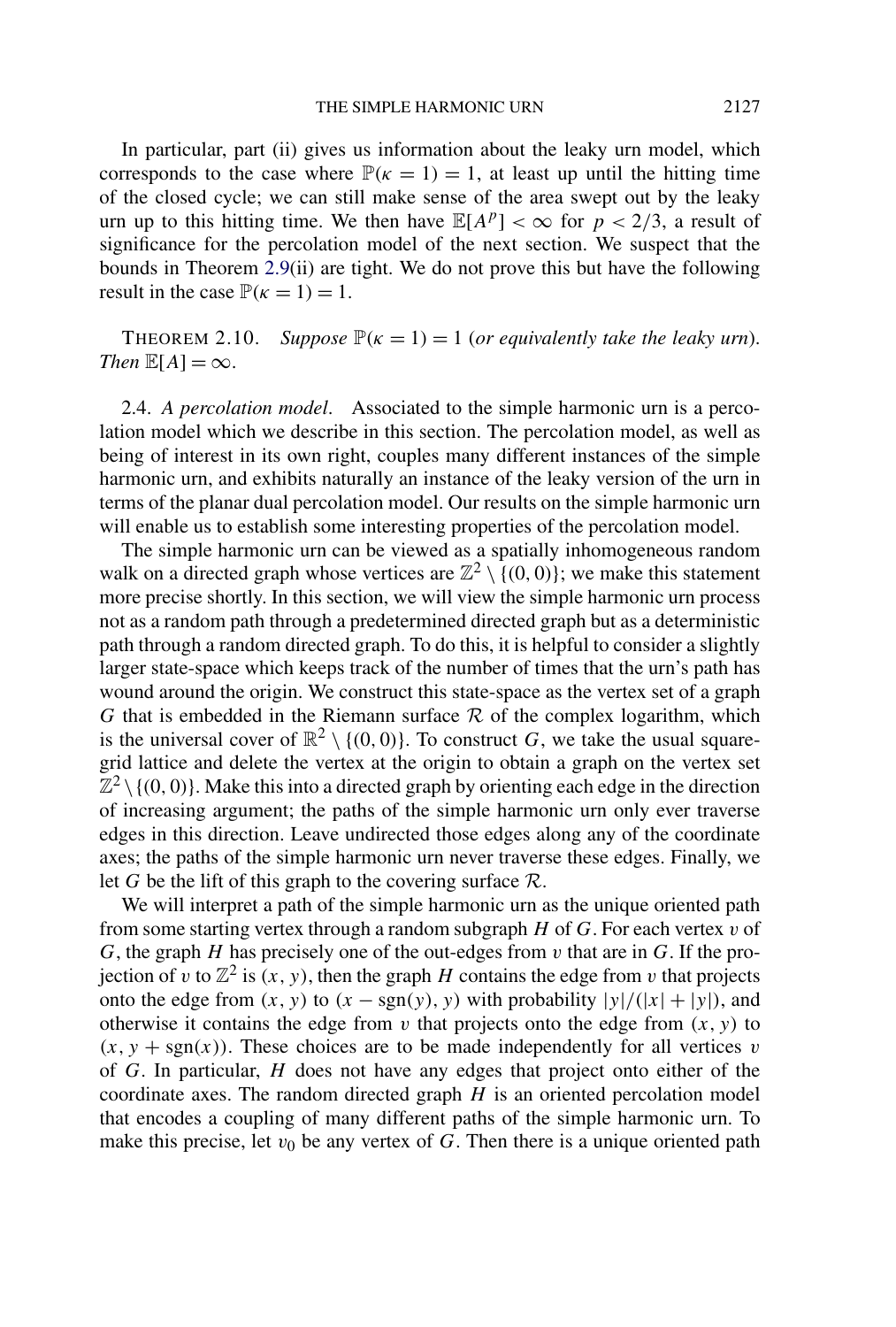

FIG. 2. *Simulated realizations of the simple harmonic urn percolation model*: *on a single sheet of* R (left) *and on a larger section* (right).

 $v_0, v_1, v_2, \ldots$  through *H*. That is,  $(v_i, v_{i+1})$  is an edge of *H* for each  $i \ge 0$ . Let the projection of *v<sub>i</sub>* from  $\mathcal R$  to  $\mathbb R^2$  be the point  $(X_i, Y_i)$ . Then the sequence  $(X_i, Y_i)_{i=0}^\infty$ is a sample of the simple harmonic urn process. If  $w_0$  is another vertex of *G*, with unique oriented path  $w_0, w_1, w_2, \ldots$ , then its projection to  $\mathbb{Z}^2$  is also a sample path of the simple harmonic urn process, but we will show (see Theorem [2.11](#page-11-0) below) that with probability one the two paths eventually couple, which is to say that there exist random finite  $m \ge 0$  and  $n \ge 0$  such that for all  $i \ge 0$  we have  $v_{i+m} = w_{i+n}$ . Thus, the percolation model encodes many coalescing copies of the simple harmonic urn process. Next, we show that it also encodes many copies of the leaky urn of Section [2.2.](#page-5-0)

We construct another random graph  $H'$  that is the dual percolation model to  $H$ . We begin with the planar dual of the square-grid lattice, which is another squaregrid lattice with vertices at the points  $(m + 1/2, n + 1/2), m, n \in \mathbb{Z}$ . We orient all the edges in the direction of decreasing argument, and lift to the covering surface  $R$  to obtain the dual graph  $G'$ . Now let  $H'$  be the directed subgraph of  $G'$  that consists of all those edges of  $G'$  that do not cross an edge of  $H$ . It turns out that  $H'$ can be viewed as an oriented percolation model that encodes a coupling of many different paths of the leaky simple harmonic urn.

To explain this, we define a mapping  $\Phi$  from the vertices of *G'* to  $\mathbb{Z}^2$ . Let  $(x, y)$  be the coordinates of the projection of  $v \in G'$  to the shifted square lattice  $\mathbb{Z}^2$  + (1/2*,* 1/2*)*. Then

$$
\Phi(v) = (x + \frac{1}{2} \operatorname{sgn} y, -(y - \frac{1}{2} \operatorname{sgn} x)).
$$

Thus, we project from  $\mathcal{R}$  to  $\mathbb{R}^2$ , move to the nearest lattice point in the clockwise direction, and then reflect in the *x*-axis. If  $v_0$  is any vertex of  $H'$ , there is a unique oriented path  $v_0, v_1, v_2, \ldots$  through *H'*, this time winding clockwise. Take  $v_0 =$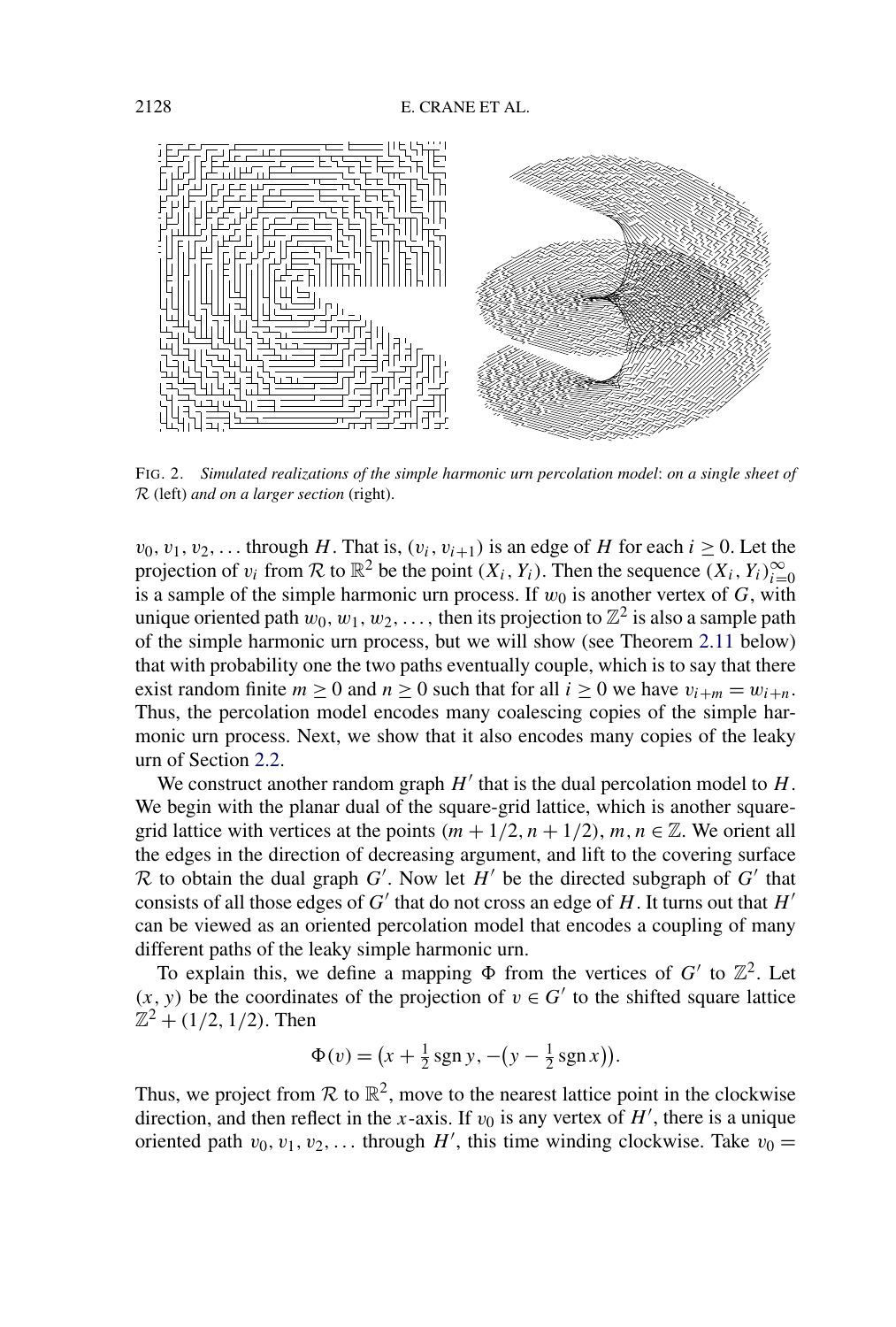<span id="page-11-0"></span> $(z_0 - 1/2, 1/2)$ . A little thought shows that the sequence  $(X'_i, Y'_i) = \Phi(v_i)$  has the distribution of the leaky simple harmonic urn process. This is because the choice of edge in  $H'$  from  $v$  is determined by the choice of edge in  $H$  from the nearest point of  $G$  in the clockwise direction. The map  $\Phi$  is not quite a graph homomorphism onto the square lattice because of its behavior at the axes; for example, it sends  $(3\frac{1}{2}, \frac{1}{2})$  and  $(3\frac{1}{2}, -\frac{1}{2})$  to  $(4, 0)$  and  $(3, 1)$ , respectively. The decrease of 1 in the *x*-coordinate corresponds to the leaked ball in the leaky urn model. If some  $v_i$ has projection  $(x_i, y_i)$  with  $|x_i| + |y_i| = 1$ , then the same is true of all subsequent vertices in the path. This corresponds to the closed class  $C$ .

From results on our urn processes, we will deduce the following quite subtle properties of the percolation model  $H$ . Let  $I(v)$  denote the number of vertices in the *in-graph* of the vertex *v* in *H*, which is the subgraph of *H* induced by all vertices from which it is possible to reach *v* by following an oriented path.

THEOREM 2.11. *Almost surely*, *the random oriented graph H is*, *ignoring orientations*, *an infinite tree with a single semi-infinite end in the out direction*. *In particular, for any*  $v$ ,  $I(v) < \infty$  *a.s. and moreover*  $\mathbb{E}[I(v)^p] < \infty$  *for any*  $p < 2/3$ ; *however*,  $\mathbb{E}[I(v)] = \infty$ .

*The dual graph H is also an infinite tree a*.*s*., *with a single semi-infinite end in the out direction*. *It has a doubly-infinite oriented path and the in-graph of any vertex not on this path is finite a*.*s*.

2.5. *A continuous-time fast embedding of the simple harmonic urn*. There is a natural continuous-time embedding of the simple harmonic urn process. Let  $(A(t), B(t))_{t \in \mathbb{R}_+}$  be a  $\mathbb{Z}^2$ -valued continuous-time Markov chain with  $A(0) = a_0$ ,  $B(0) = b_0$ , and transition rates

$$
\mathbb{P}(A(t+dt) = A(t) - \text{sgn}(B(t))) = |B(t)| dt,
$$
  

$$
\mathbb{P}(B(t+dt) = B(t) + \text{sgn}(A(t))) = |A(t)| dt.
$$

Given that  $(A(t), B(t)) = (a, b)$ , the wait until the next jump after time *t* is an exponential random variable with mean  $1/(|a|+|b|)$ . The next jump is a change in the first coordinate with probability  $|b|/(|a|+|b|)$ , so the process considered at its sequence of jump times does indeed follow the law of the simple harmonic urn. Note that the process does not explode in finite time since the jump rate at  $(a, b)$  is  $|a| + |b|$ , and  $|X_n| + |Y_n| = O(n)$  (as jumps are of size 1), so  $\sum_{n} (|X_n| + |Y_n|)^{-1} =$  $\infty$  a.s.

The process  $(A(t), B(t))$  is an example of a *two-dimensional linear birth and death process*. The recurrence classification of such processes defined on  $\mathbb{Z}_+^2$  was studied by Kesten [\[22\]](#page-58-0) and Hutton [\[17\]](#page-58-0). Our case (which has  $B_{1,1} + B_{2,2} = 0$  in their notation) was not covered by the results in [\[17, 22\]](#page-58-0); Hutton remarks ([\[17\]](#page-58-0), page 638), that "we do not yet know whether this case is recurrent or transient." In the  $\mathbb{Z}_+^2$  setting of [\[17, 22\]](#page-58-0), the boundaries of the quadrant would become absorbing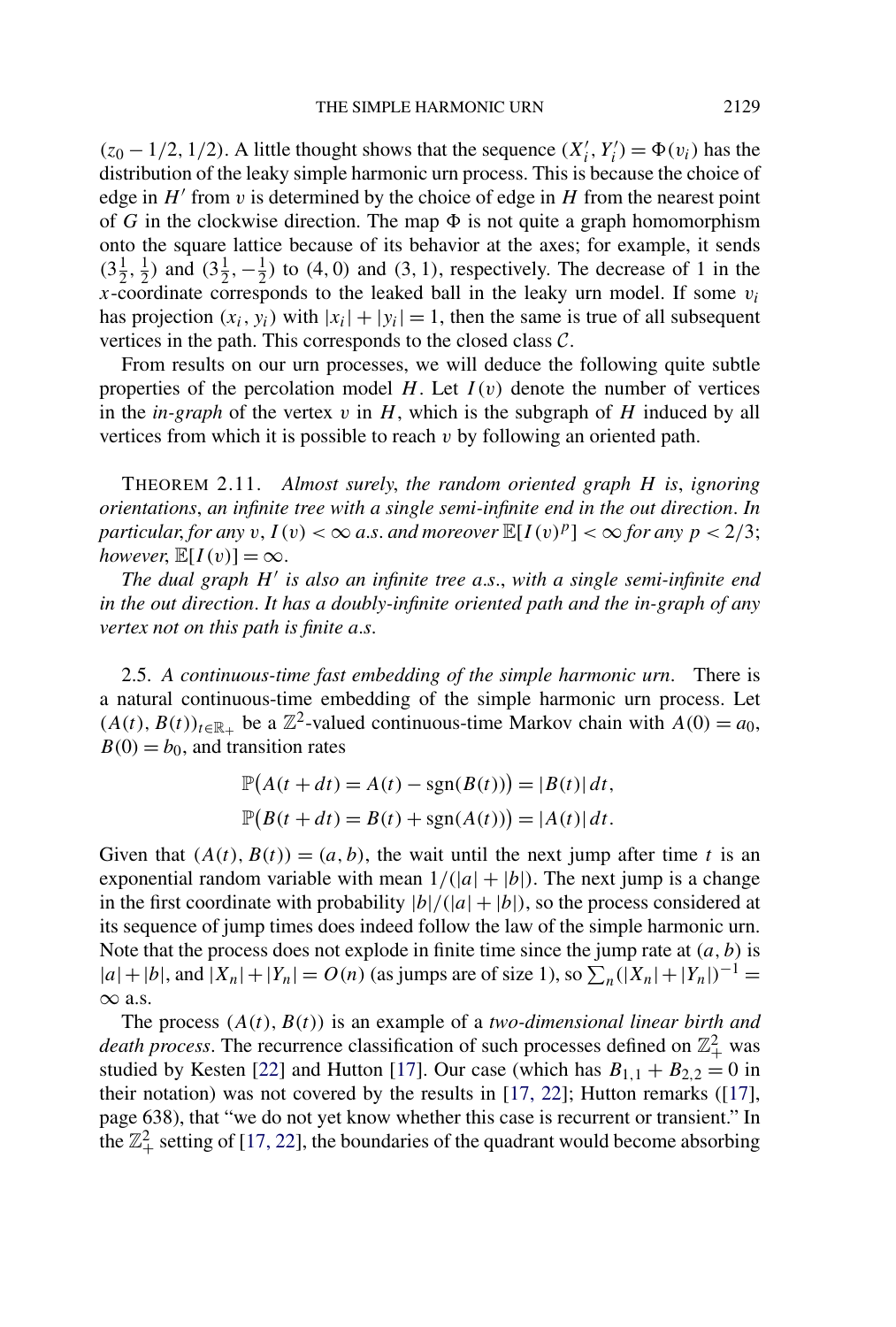<span id="page-12-0"></span>in our case. The model on  $\mathbb{Z}^2$  considered here thus seems a natural setting in which to pose the recurrence/transience question left open by [\[17, 22\]](#page-58-0). Our Theorem [2.1](#page-4-0) implies that  $(A(t), B(t))$  is in fact transient.

We call  $(A(t), B(t))$  the *fast* embedding of the urn since typically many jumps occur in unit time (the process jumps faster the farther away from the origin it is). There is another continuous-time embedding of the urn model that is also very useful in its analysis, the *slow* embedding described in Section [3](#page-14-0) below.

The mean of the process  $(A(t), B(t))$  precisely follows the simple harmonic oscillation suggested by the name of the model. This fact is most neatly expressed in the complex plane C. Recall that a complex martingale is a complex-valued stochastic process whose real and imaginary parts are both martingales.

LEMMA 2.12. *The process*  $(M_t)_{t \in \mathbb{R}_+}$  *defined by* 

$$
M_t := e^{-it} \big( A(t) + i B(t) \big)
$$

*is a complex martingale. In particular, for*  $t > t_0$  *and*  $z \in \mathbb{C}$ ,

$$
\mathbb{E}[A(t) + i B(t) | A(t_0) + i B(t_0) = z] = z e^{i(t - t_0)}.
$$

As can be seen directly from the definition, the continuous-time Markov chain  $(A(t), B(t))$  admits a constant invariant measure; this fact is closely related to the "simple harmonic flea circus" that we describe in Section [10.1.](#page-48-0)

Returning to the dynamics of the process, what is the expected time taken to traverse a quadrant in the fast continuous-time embedding? Define  $\tau_f := \inf\{t \in$  $\mathbb{R}_+$ :  $A(t) = 0$ . We use the notation  $\mathbb{P}_n(\cdot)$  for  $\mathbb{P}(\cdot | A(0) = n, B(0) = 0)$ , and similarly for  $\mathbb{E}_n$ . Numerical calculations strongly suggest the following:

CONJECTURE 2.13. *Let*  $n \in \mathbb{N}$ . *With*  $\alpha_1 \approx -2.0888$  *as in Theorem* [2.2](#page-4-0) *above*,  $as n \rightarrow \infty$ ,

$$
\mathbb{E}_n[\tau_f] = \pi/2 + O(e^{\alpha_1 n}/\sqrt{n}).
$$

We present a possible approach to the resolution of Conjecture 2.13 in Sec-tion [9.3;](#page-46-0) it turns out that  $\mathbb{E}_n[\tau_f]$  can be expressed as a rational polynomial of degree *n* evaluated at *e*. The best result that we have been able to prove along the lines of Conjecture 2.13 is the following, which shows not only that  $\mathbb{E}_n[\tau_f]$  is close to  $\pi/2$  but also that  $\tau_f$  itself is concentrated about  $\pi/2$ .

THEOREM 2.14. *Let*  $n \in \mathbb{N}$ . *For any*  $\delta > 0$ , *as*  $n \to \infty$ ,

(7) 
$$
\mathbb{E}_n[\tau_f] = \pi/2 + O(n^{\delta - (1/2)}),
$$

(8)  $\mathbb{E}_n[|\tau_f - (\pi/2)|^2] = O(n^{\delta - (1/2)}).$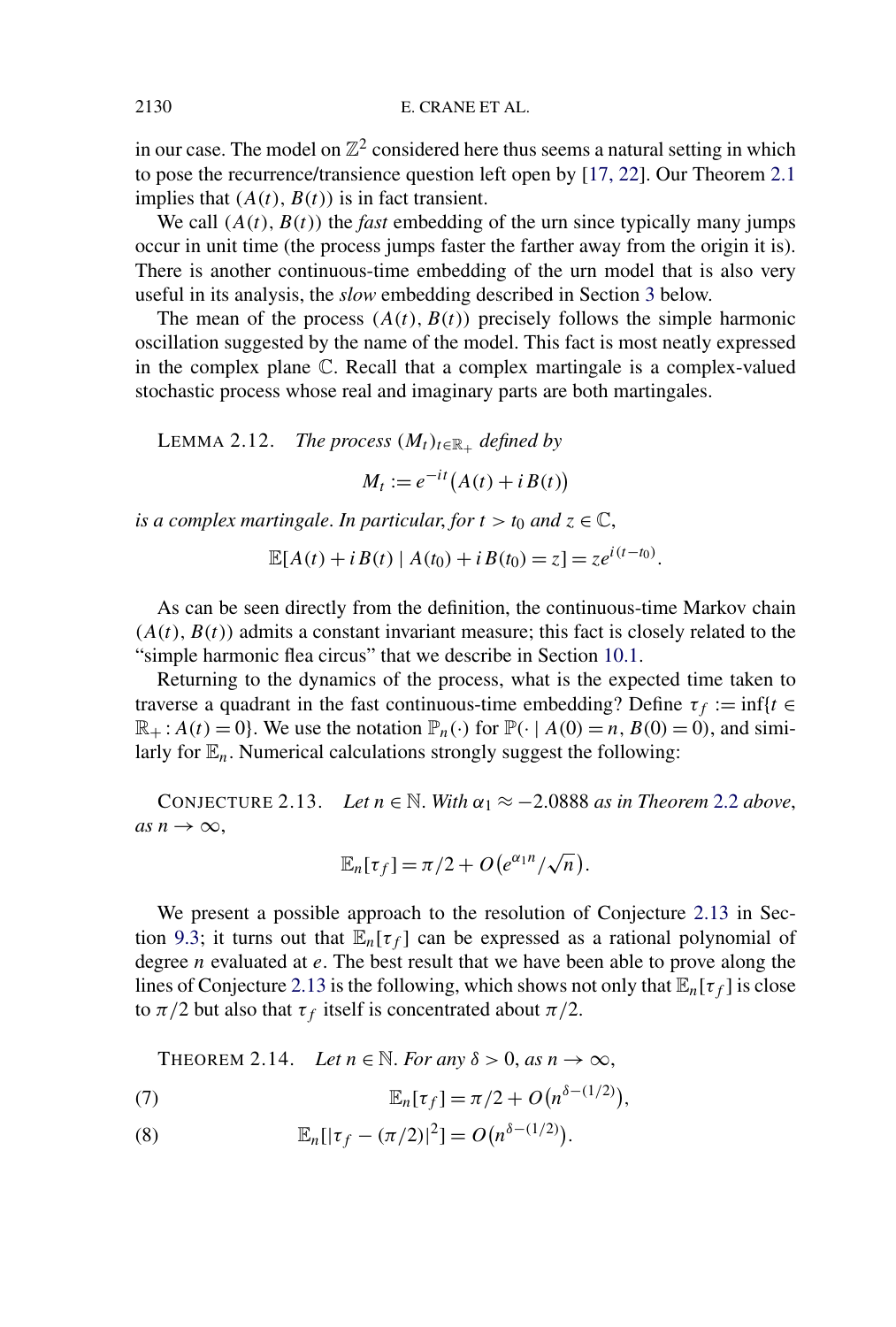<span id="page-13-0"></span>In the continuous-time fast embedding the paths of the simple harmonic urn are a discrete stochastic approximation to continuous circular motion at angular velocity 1, with the radius of the motion growing approximately linearly in line with the transience of the process. Therefore, a natural quantity to examine is the area enclosed by a path of the urn across the first quadrant, together with the two co-ordinate axes. For a typical path starting at  $(n, 0)$ , we would expect this to be roughly  $\pi n^2/4$ , this being the area enclosed by a quarter-circle of radius *n* about the origin. We use the percolation model to obtain an exact relation between the expected area enclosed and the expected time taken for the urn to traverse the first quadrant.

THEOREM 2.15. For 
$$
n \in \mathbb{N}
$$
, for any  $\delta > 0$ ,

$$
\mathbb{E}_n[Area\ enclosed\ by\ a\ single\ traversal] = \sum_{m=1}^n m \mathbb{E}_m[\tau_f] = \frac{\pi n^2}{4} + O(n^{(3/2)+\delta}).
$$

In view of the first equality in Theorem 2.15 and Conjecture [2.13,](#page-12-0) we suspect a sharp version of the asymptotic expression for the expected area enclosed to be

 $\mathbb{E}_n[\text{Area enclosed by a single traversal}] = \frac{\pi n(n+1)}{4} + c + O(\sqrt{n}e^{\alpha_1 n})$ 

for some constant  $c \in \mathbb{R}$ .

2.6. *Outline of the paper and related literature*. The outline of the remainder the the paper is as follows. We begin with a study of the discrete-time embedded process  $Z_k$  in the original urn model. In Section [3,](#page-14-0) we use a decoupling argument to obtain an explicit formula, involving the Eulerian numbers, for the transition probabilities of  $Z_k$ . In Section [4,](#page-20-0) we study the drift of the process  $Z_k$  and prove Theorem [2.2.](#page-4-0) We make use of an attractive coupling with the renewal process based on the uniform distribution. Then in Section [5,](#page-24-0) we give a short, stand-alone proof of our basic result, Theorem [2.1.](#page-4-0) In Section [6,](#page-25-0) we study the increments of the process  $Z_k$ , obtaining tail bounds and moment estimates. As a by-product of our results we obtain (in Lemma [4.5](#page-22-0) and Corollary [6.5\)](#page-28-0) sharp expressions for the first two moments of the counting function of the uniform renewal process, improving on existing results in the literature. In Section [7,](#page-28-0) we study the asymptotic behavior of the noisy urn embedded process  $\tilde{Z}_k$ , building on our results on  $Z_k$ . Here, we make use of powerful results of Lamperti and others on processes with asymptotically zero drift, which we can apply to the process  $\tilde{Z}_{k}^{\frac{1}{2}}$ . Then in Section [8,](#page-34-0) we complete the proofs of Theorems [2.3–](#page-5-0)[2.6,](#page-8-0) [2.8,](#page-8-0) [2.9](#page-8-0) and [2.11.](#page-11-0) In Section [9,](#page-41-0) we study the continuous-time fast embedding described in Section [2.5,](#page-11-0) and in Sections [9.1](#page-41-0) and [9.2](#page-44-0) present proofs of Theorems [2.10,](#page-9-0) [2.14](#page-12-0) and 2.15. In Section [9.3,](#page-46-0) we give some curious exact formulae for the expected area and time described in Section [2.5.](#page-11-0) Finally, in Section [10](#page-48-0) we collect some results on several models that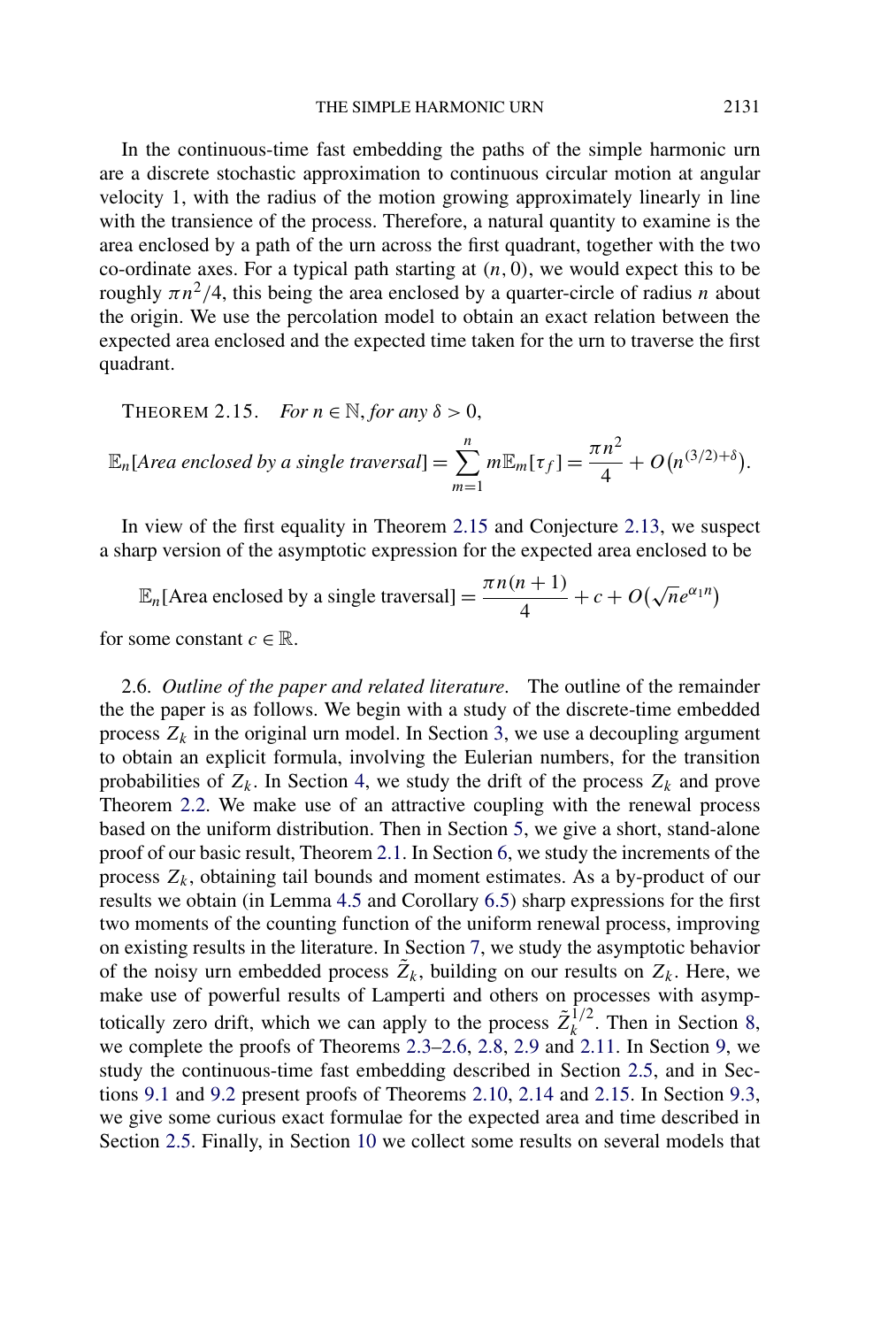<span id="page-14-0"></span>are not directly relevant to our main theorems but that demonstrate further some of the surprising richness of the phenomena associated with the simple harmonic urn and its generalizations.

We finish this section with some brief remarks on modeling applications related to the simple harmonic urn. The simple harmonic urn model has some similarities to R. F. Green's urn model for cannibalism (see, e.g., [\[36\]](#page-59-0)). The cyclic nature of the model is similar to that of various stochastic or deterministic models of certain planar systems with feedback: see for instance [\[12\]](#page-58-0) and references therein. Finally, one may view the simple harmonic urn as a gated polling model with two queues and a single server. The server serves one queue, while new arrivals are directed to the other queue. The service rate is proportional to the ratio of the numbers of customers in the two queues. Customers arrive at the unserved queue at times of a Poisson process of constant rate. Once the served queue becomes empty, the server switches to the other queue, and a new secondary queue is started. This model gives a third continuous-time embedding of the simple harmonic urn, which we do not study any further in this paper. This polling model differs from typical polling models studied in the literature (see, e.g., [\[29\]](#page-58-0)) in that the service rate depends upon the current state of the system. One possible interpretation of this unusual service rate could be that the customers in the primary queue are in fact served by the waiting customers in the secondary queue. The crucial importance of the behavior at the boundaries for the recurrence classification of certain such processes was demonstrated already in [\[29\]](#page-58-0).

**3. Transition probabilities for**  $Z_k$ **.** In this section, we derive an exact formula for the transition probabilities of the Markov chain  $(Z_k)_{k \in \mathbb{Z}_+}$  (see Lemma [3.3](#page-16-0) below). We use a coupling (or rather "decoupling") idea that is sometimes attributed to Samuel Karlin and Herman Rubin. This construction was used in [\[24\]](#page-58-0) to study the OK Corral gunfight model, and is closely related to the embedding of a generic generalized Pólya urn in a multi-type branching process [\[4, 5\]](#page-57-0). The construction yields another continuous-time embedding of the urn process, which, by way of contrast to the embedding described in Section [2.5,](#page-11-0) we refer to as the *slow* embedding of the urn.

We couple the segment of the urn process  $(X_n, Y_n)$  between times  $v_k + 1$  and *ν*<sub>k+1</sub> with certain birth and death processes, as follows. Let  $\lambda_k := 1/k$ . Consider two *independent*  $\mathbb{Z}_+$ -valued continuous-time Markov chains,  $U(t)$  and  $V(t)$ ,  $t \in$  $\mathbb{R}_+$ , where  $U(t)$  is a pure death process with the transition rate

$$
\mathbb{P}(U(t+dt) = U(t) - 1 | U(t) = a) = \lambda_a dt,
$$

and  $V(t)$  is a pure birth process with

$$
\mathbb{P}(V(t+dt) = V(t) + 1 | V(t) = b) = \lambda_b dt.
$$

Set  $U(0) = z$  and  $V(0) = 1$ .

From the standard exponential holding-time characterization for continuoustime Markov chains and the properties of independent exponential random vari-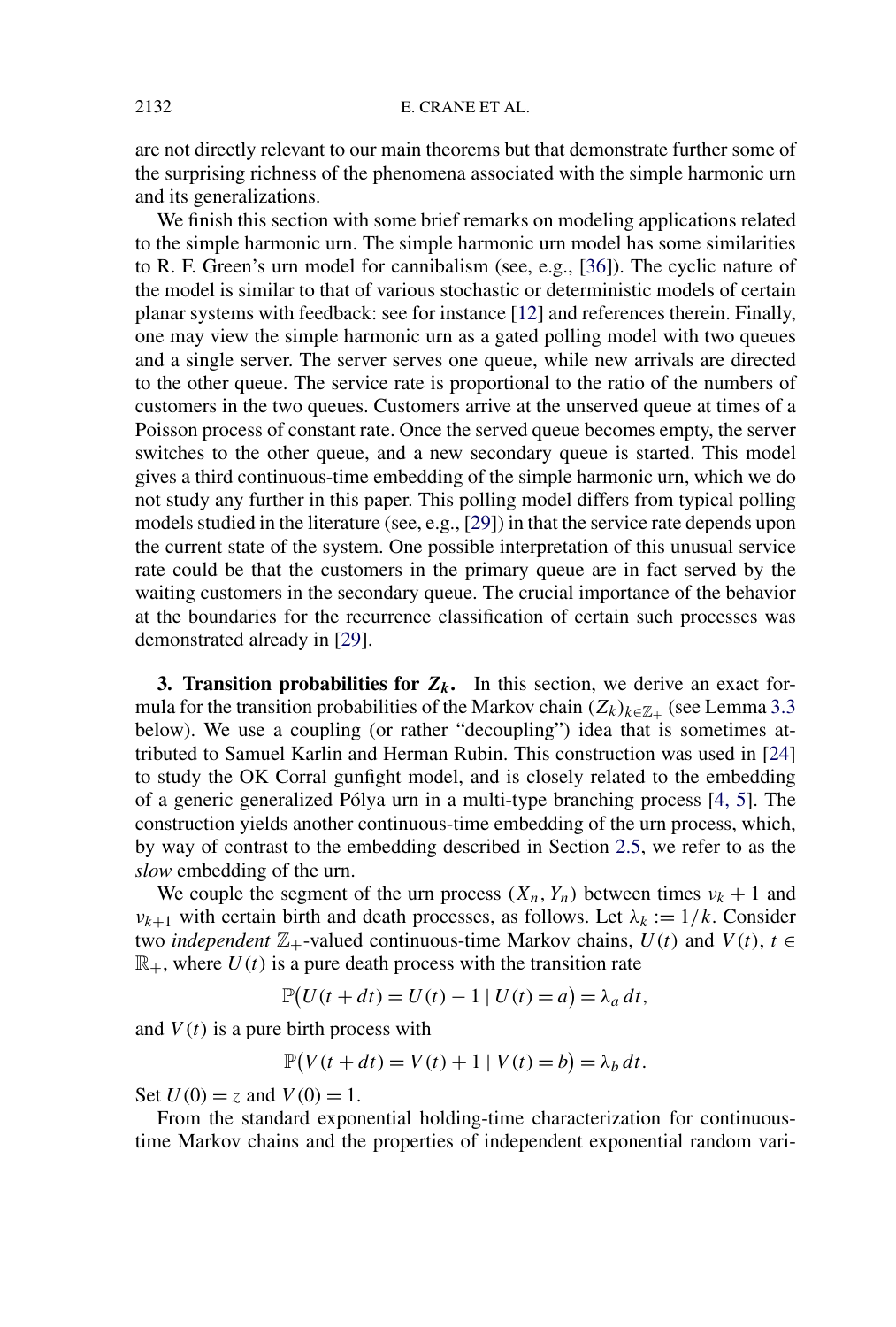<span id="page-15-0"></span>ables, it follows that the embedded process  $(U(t), V(t))$  considered at the times when either of its coordinates changes has the same distribution as the simple harmonic urn  $(X_n, Y_n)$  described above when  $(X_n, Y_n)$  is traversing the first quadrant. More precisely, let  $\theta_0 := 0$  and define the jump times of the process  $V(t) - U(t)$ for  $n \in \mathbb{N}$ :

$$
\theta_n := \inf\{t > \theta_{n-1} : U(t) < U(\theta_{n-1}) \text{ or } V(t) > V(\theta_{n-1})\}.
$$

Since  $\lambda_b \le 1$  for all *b*, the processes  $U(t)$ ,  $V(t)$  a.s. do not explode in finite time, so  $\theta_n \to \infty$  a.s. as  $n \to \infty$ . Define  $\eta := \min\{n \in \mathbb{N} : U(\theta_n) = 0\}$  and set

$$
T := \theta_{\eta} = \inf\{t > 0 : U(t) = 0\},\
$$

the extinction time of  $U(t)$ . The coupling yields the following result (cf. [\[5\]](#page-57-0), Section V.9.2).

**LEMMA** 3.1. Let  $k \in \mathbb{Z}_+$  and  $z \in \mathbb{N}$ . The sequence  $(U(\theta_n), V(\theta_n))$ ,  $n =$  $0, 1, \ldots, \eta$ , with  $(U(0), V(0)) = (z, 1)$ , has the same distribution as each of the *following two sequences*:

(i)  $(|X_n|, |Y_n|), n = v_k + 1, \ldots, v_{k+1}$ , *conditioned on*  $Z_k = z$  *and*  $Y_{v_k} = 0$ ; *(ii)*  $(|Y_n|, |X_n|), n = v_k + 1, \ldots, v_{k+1}$ , *conditioned on*  $Z_k = z$  *and*  $X_{v_k} = 0$ .

Note that we set  $V(0) = 1$  since  $(X_{\nu_k+1}, Y_{\nu_k+1})$  is always one step in the "anticlockwise" lattice direction away from  $(X_{\nu_k}, Y_{\nu_k})$ . Let

$$
T'_{w} := \inf\{t > 0 : V(t) = w\}.
$$

We can represent the times *T* and  $T_w$  as sums of exponential random variables. Write

(9) 
$$
T_z = \sum_{k=1}^{z} k \xi_k
$$
 and  $T'_w = \sum_{k=1}^{w-1} k \zeta_k$ ,

where  $\xi_1, \zeta_1, \xi_2, \zeta_2, \ldots$  are independent exponential random variables with mean 1. Then setting  $T = T_{U(0)}$ , (9) gives useful representations of *T* and  $T'_{w}$ .

As an immediate illustration of the power of this embedding, observe that  $Z_{k+1} \leq Z_k$  if and only if *V* has not reached  $U(0) + 1$  by the time of the extinction of *U*, that is,  $T'_{U(0)+1} > T$ . But (9) shows that  $T'_{z+1}$  and  $T_z$  are identically distributed continuous random variables, entailing the following result.

LEMMA 3.2. For 
$$
z \in \mathbb{N}
$$
,  $\mathbb{P}(Z_{k+1} \le Z_k | Z_k = z) = \mathbb{P}(T'_{U(0)+1} > T_{U(0)}) = \frac{1}{2}$ .

We now proceed to derive from the coupling described in Lemma 3.1 an exact formula for the transition probabilities of the Markov chain  $(Z_k)_{k \in \mathbb{Z}_+}$ . Define  $p(n,m) = \mathbb{P}(Z_{k+1} = m | Z_k = n)$ . It turns out that  $p(n,m)$  may be expressed in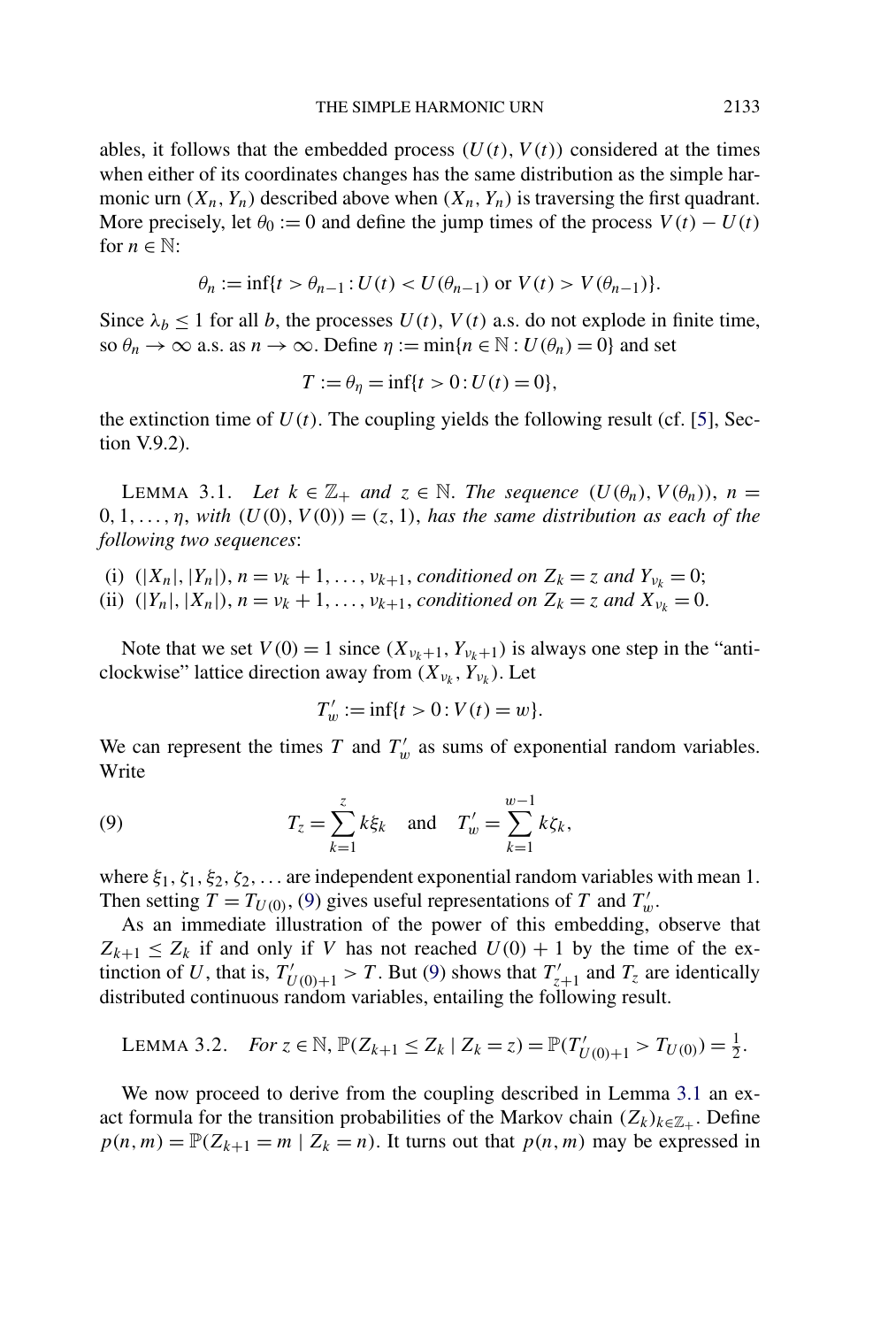<span id="page-16-0"></span>terms of the *Eulerian numbers*  $A(n, k)$ , which are the positive integers defined for  $n \in \mathbb{N}$  by

$$
A(n,k) = \sum_{i=0}^{k} (-1)^{i} {n+1 \choose i} (k-i)^{n}, \qquad k \in \{1, \ldots, n\}.
$$

The Eulerian numbers have several combinatorial interpretations and have many interesting properties; see, for example, Bóna [\[6\]](#page-57-0), Chapter 1.

LEMMA 3.3. *For*  $n, m \in \mathbb{N}$ , the transition probability  $p(n, m)$  is given by

$$
p(n, m) = m \sum_{r=0}^{m} (-1)^r \frac{(m-r)^{n+m-1}}{r!(n+m-r)!}
$$
  
= 
$$
\frac{m}{(m+n)!} A(n+m-1, n).
$$

We give two proofs of Lemma 3.3, both using the coupling of Lemma [3.1](#page-15-0) but in quite different ways. The first uses moment generating functions and is similar to calculations in [\[24\]](#page-58-0), while the second involves a time-reversal of the death process and makes use of the recurrence relation satisfied by the Eulerian numbers. Each proof uses ideas that will be useful later on.

FIRST PROOF OF LEMMA 3.3. By Lemma [3.1,](#page-15-0) the conditional distribution of  $Z_{k+1}$  on  $Z_k = n$  coincides with the distribution conditional of  $V(T)$  on  $U(0) = n$ . So

(10) 
$$
\mathbb{P}(Z_{k+1} > m \mid Z_k = n) = \mathbb{P}(V(T) > m \mid U(0) = n) = \mathbb{P}(T_n > T'_{m+1}),
$$

using the representations in [\(9\)](#page-15-0). Thus, from [\(9\)](#page-15-0) and (10), writing

$$
R_{n,m} = \sum_{i=1}^{n} i \xi_i - \sum_{j=1}^{m} j \zeta_j,
$$

we have that  $\mathbb{P}(Z_{k+1} > m \mid Z_k = n) = \mathbb{P}(R_{n,m} > 0)$ . The density of  $R_{n,m}$  can be calculated using the moment generating function and partial fractions; for  $t \geq 0$ ,

$$
\mathbb{E}[e^{tR_{n,m}}] = \prod_{i=1}^{n} \frac{1/i}{1/i - t} \times \prod_{j=1}^{m} \frac{1/j}{1/j + t} = \prod_{i=1}^{n} \frac{1}{1 - it} \times \prod_{j=1}^{m} \frac{1}{1 + jt}
$$

$$
= \sum_{i=1}^{n} \frac{a_i}{1 - it} + \sum_{j=1}^{m} \frac{b_j}{1 + jt}
$$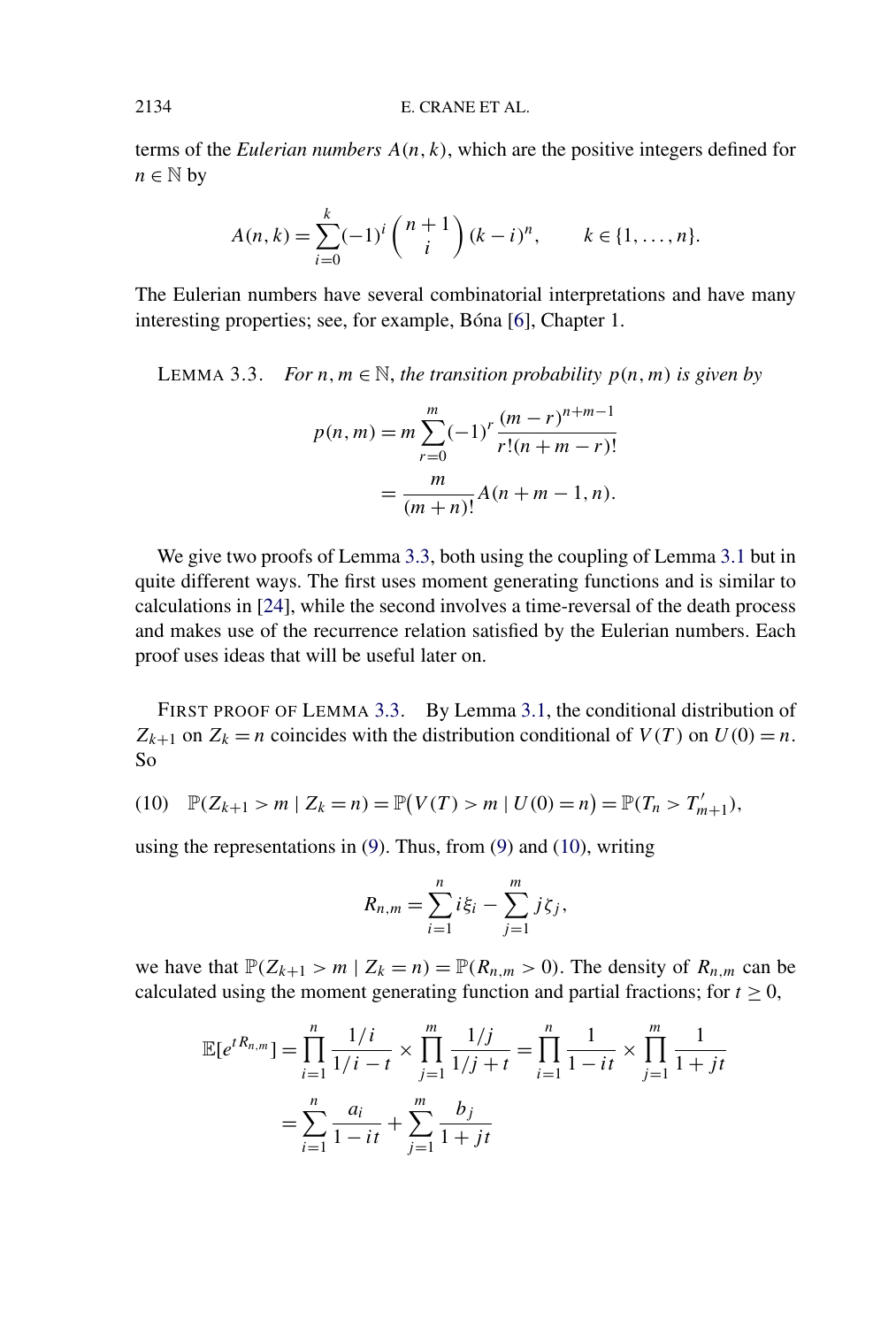<span id="page-17-0"></span>for some coefficients  $a_i = a_{i;n,m}$  and  $b_j = b_{j;n,m}$ . Multiplying both sides of the last displayed equality by  $\prod_{i=1}^{n} (1 - it) \prod_{j=1}^{m} (1 + it)$  and setting  $t = 1/i$ , we obtain

$$
a_i = \prod_{\substack{j=1 \ j \neq i}}^n \frac{1}{1 - (j/i)} \prod_{k=1}^m \frac{1}{1 + (k/i)}
$$
  
=  $(-1)^{n-i} i^{n+m-1} \prod_{j=1}^{i-1} \frac{1}{i - j} \prod_{j=i+1}^n \frac{1}{j - i} \prod_{k=1}^m \frac{1}{k+i}.$ 

Simplifying, and then proceeding similarly but taking  $t = -1/j$  to identify  $b_j$ , we obtain

$$
a_i = \frac{(-1)^{n-i} i^{n+m}}{(n-i)!(m+i)!} \quad \text{and} \quad b_j = \frac{(-1)^{m-j} j^{n+m}}{(m-j)!(n+j)!}.
$$

Consequently, the density of *Rn,m* is

$$
r(x) = \begin{cases} \sum_{i=1}^{n} a_i i^{-1} e^{-x/i}, & \text{if } x \ge 0, \\ \sum_{j=1}^{m} b_j j^{-1} e^{x/j}, & \text{if } x < 0. \end{cases}
$$

Thus, we obtain

$$
\mathbb{P}(Z_{k+1} > m \mid Z_k = n) = \mathbb{P}(Z_{k+1} \ge m+1 \mid Z_k = n)
$$
  
=  $\mathbb{P}(R_{n,m} \ge 0) = \sum_{k=1}^{n} a_{k;n,m}$   
11)  
=  $\sum_{k=0}^{n} \frac{(-1)^{n-k} k^{n+m}}{(n-k)!(m+k)!} = \sum_{i=0}^{n} \frac{(-1)^i (n-i)^{n+m}}{i!(m+n-i)!}$   
=  $\frac{1}{(m+n)!} \sum_{i=0}^{n} (-1)^i {m+n \choose i} (n-i)^{n+m}.$ 

It follows that

 $($ 

$$
p(n, m) = \mathbb{P}(Z_{k+1} \ge m \mid Z_k = n) - \mathbb{P}(Z_{k+1} \ge m + 1 \mid Z_k = n)
$$
  
= 
$$
\sum_{i=0}^{n} \frac{(-1)^i (n-i)^{n+m-1}}{i!(m-1+n-i)!} - \sum_{i=0}^{n} \frac{(-1)^i (n-i)^{n+m}}{i!(m+n-i)!}
$$
  
= 
$$
\sum_{i=0}^{n} \frac{(-1)^i (n-i)^{n+m-1}}{i!(m+n-i)!} [(m+n-i) - (n-i)]
$$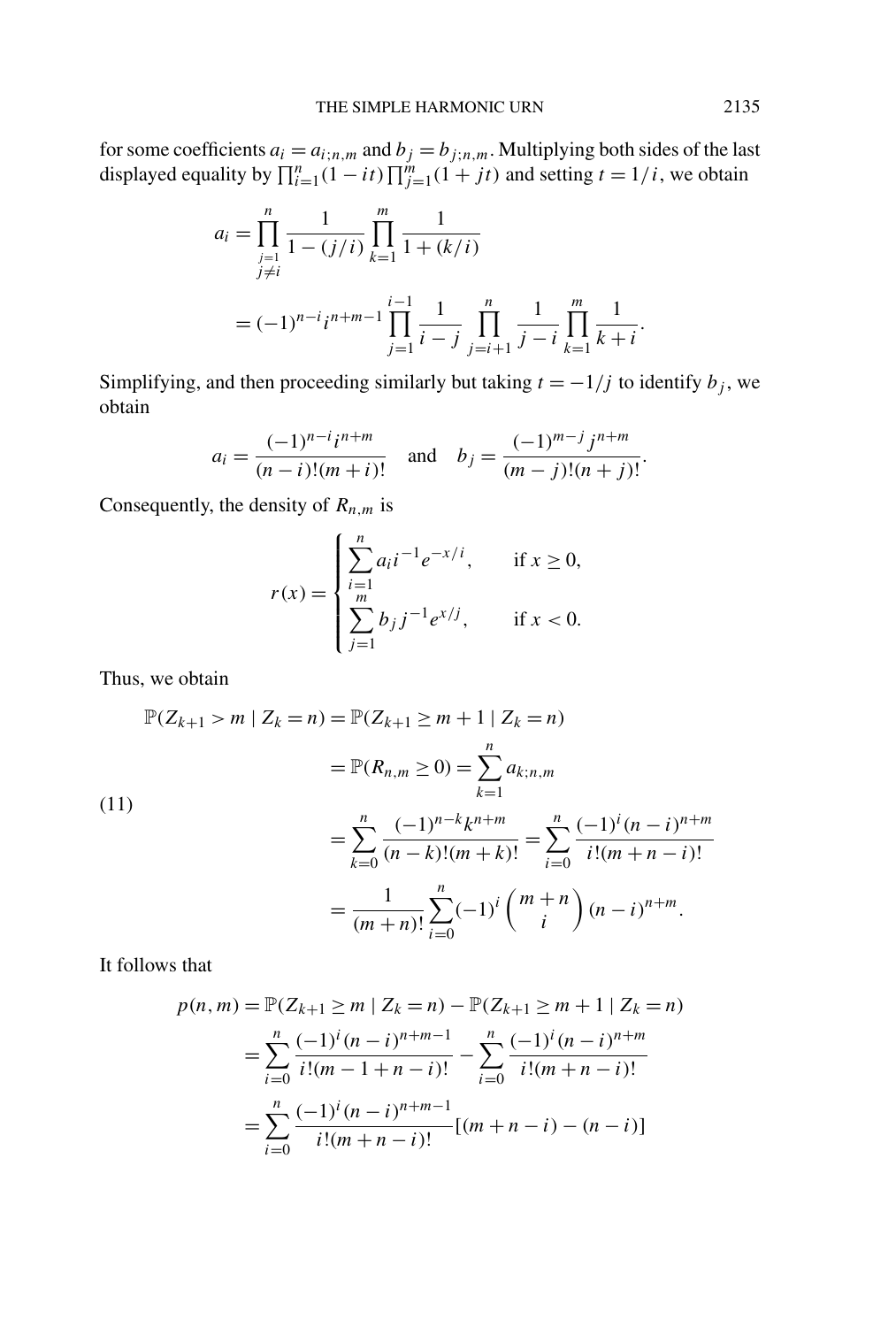<span id="page-18-0"></span>2136 E. CRANE ET AL.

$$
= \frac{m}{(m+n)!} \sum_{i=0}^{n} (-1)^{i} {m+n \choose i} (n-i)^{n+m-1}
$$

$$
= \frac{m}{(n+m)!} A(m+n-1, n)
$$

as required.  $\Box$ 

SECOND PROOF OF LEMMA [3.3.](#page-16-0) Consider the birth process  $W(t)$  defined by  $W(0) = 1$  and

$$
W(t) = \min\{z \in \mathbb{Z}_+ : T_z > t\} \qquad (t > 0),
$$

where  $T_z$  is defined as in [\(9\)](#page-15-0). The inter-arrival times of  $W(t)$  are  $(i\xi_i)_{i=1}^z$  and, given  $U(0) = z$ , the death process  $U(t)$  has the same inter-arrival times but taken in the reverse order. The processes  $V(t)$  and  $W(t)$  are independent and identically distributed. Define for  $n, m \in \mathbb{N}$ ,

$$
r(n, m) = \mathbb{P}(\exists t > 0 : W(t) = n, V(t) = m | V(0) = W(0) = 1).
$$

If  $Z_k = n$ , then  $Z_{k+1}$  is the value of *V* when *W* first reaches the value  $n + 1$ ;  $Z_{k+1} = m$  if and only if the process  $(W, V)$  reaches  $(n, m)$  *and* then makes the transition to  $(n + 1, m)$ . Since  $(W, V)$  is Markov, this occurs with probability  $r(n, m) \frac{m}{n+m}$ . So for  $n, m \in \mathbb{N}$ ,

(12) 
$$
p(n,m) = \frac{m}{n+m}r(n,m).
$$

Conditioning on the site from which *(W, V)* jumps to  $(n, m)$ , we get, for  $n, m \in \mathbb{N}$ ,  $n + m \geq 3$ ,

(13) 
$$
r(n,m) = \frac{m}{n+m-1}r(n-1,m) + \frac{n}{n+m-1}r(n,m-1),
$$

where  $r(0, m) = r(n, 0) = 0$ . It is easy to check that  $r(k, 1) = r(1, k) = 1/k!$  for all  $k \in \mathbb{N}$ . It will be helpful to define

$$
s(n, m) = (n + m - 1)!r(n, m).
$$

Then we have for *n*,  $m \in \mathbb{N}$ ,  $n + m \geq 3$ ,

$$
s(n, m) = ms(n - 1, m) + ns(n, m - 1),
$$

$$
s(k, 1) = s(1, k) = 1 \qquad \text{for all } k \in \mathbb{N}.
$$

These constraints completely determine the *positive integers*  $s(n, m)$  for all  $m, n \in$ N. Since the Eulerian numbers  $A(n + m - 1, m)$  satisfy the same initial conditions and recurrence relation ([\[6\]](#page-57-0), Theorem 1.7), we have  $s(n, m) = A(m + n - 1, m)$ , which together with (12) gives the desired formula for  $p(n, m)$ .  $\Box$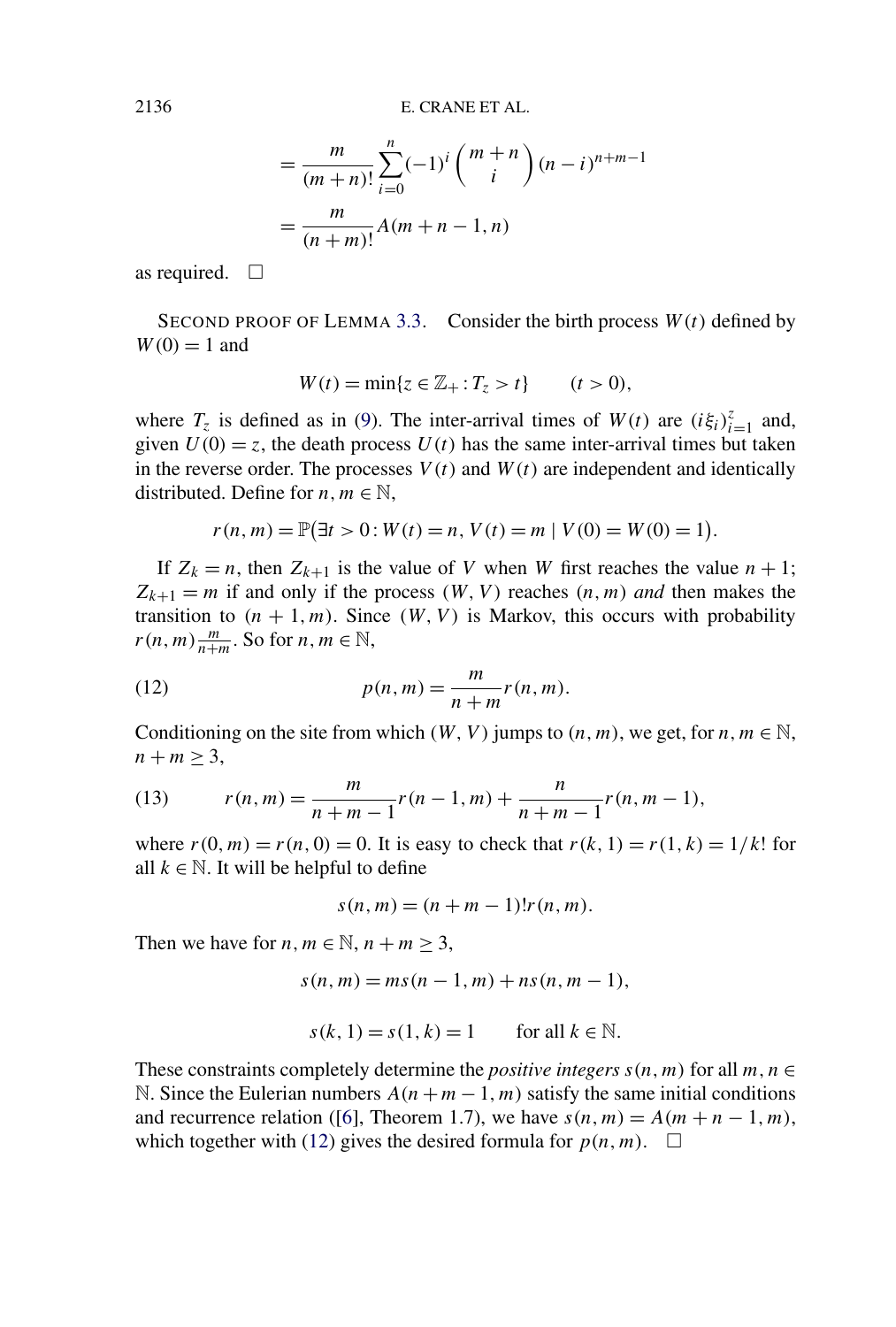<span id="page-19-0"></span>It is evident from [\(13\)](#page-18-0) and its initial conditions that  $r(n, m) = r(m, n)$  for all  $n, m \in \mathbb{N}$ . So

$$
(14) \t\t\t  $np(n,m) = mp(m,n).$
$$

Therefore, the  $\sigma$ -finite measure  $\pi$  on N defined by  $\pi(n) = n$  satisfies the detailed balance equations and hence is invariant for  $p(\cdot, \cdot)$ . In fact there is a pathwise relation of the same type, which we now describe. We call a sequence  $\omega = (x_j, y_j)_{j=0}^k$  $(k \ge 2)$  of points in  $\mathbb{Z}_+^2$  an *admissible traversal* if  $y_0 = x_k = 0$ ,  $x_0 \ge 1$ ,  $y_k \ge 1$ , each point  $(x_j, y_j)$ ,  $2 \le j \le k - 1$ , is one of  $(x_{j-1} - 1, y_{j-1})$ ,  $(x_{j-1}, y_{j-1} + 1)$ , and  $(x_1, y_1) = (x_0, y_0 + 1)$ ,  $(x_k, y_k) = (x_{k-1} - 1, y_{k-1})$ . If  $\omega$  is an admissible traversal, then so is the time-reversed and reflected path  $\omega' = (y_{k-j}, x_{k-j})_{j=0}^k$ . In fact, conditioning on the endpoints,  $\omega$  and  $\omega'$  have the same probability of being realized by the simple harmonic urn.

LEMMA 3.4. *For any admissible traversal*  $(x_j, y_j)_{j=0}^k$  *with*  $x_0 = n \in \mathbb{N}$ ,  $y_k =$  $m \in \mathbb{N}$ ,

$$
\mathbb{P}((X_j, Y_j)_{j=0}^{\nu_1} = (x_j, y_j)_{j=0}^k | Z_0 = n, Z_1 = m)
$$
  
= 
$$
\mathbb{P}((X_j, Y_j)_{j=0}^{\nu_1} = (y_{k-j}, x_{k-j})_{j=0}^k | Z_0 = m, Z_1 = n).
$$

PROOF. Let  $\omega = (x_j, y_j)_{j=0}^k$  be an admissible traversal, and define

$$
p = p(\omega) = \mathbb{P}((X_j, Y_j)_{j=0}^{\nu_1} = (x_j, y_j)_{j=0}^k, Z_1 = m | Z_0 = n)
$$

and

$$
p' = p'(\omega) = \mathbb{P}((X_j, Y_j)_{j=0}^{v_1} = (y_{k-j}, x_{k-j})_{j=0}^k, Z_1 = n | Z_0 = m),
$$

so that  $p'$  is the probability of the reflected and time-reversed path. To prove the lemma, it suffices to show that for any  $\omega$  with  $(x_0, y_0) = (n, 0)$  and  $(x_k, y_k) =$  $(0, m)$ ,  $p(\omega)/p(n, m) = p'(\omega)/p(m, n)$ . In light of (14), it therefore suffices to show that  $np = mp'$ . To see this, we use the Markov property along the path  $\omega$  to obtain

$$
p = \prod_{j=0}^{k-1} (x_j + y_j)^{-1} (x_j \mathbf{1}_{\{x_{j+1} = x_j\}} + y_j \mathbf{1}_{\{y_{j+1} = y_j\}}),
$$

while, using the Markov property along the reflection and reversal of *ω*,

$$
p' = \prod_{j=0}^{k-1} (x_{k-j} + y_{k-j})^{-1} (x_{k-j} \mathbf{1}_{\{x_{k-j-1} = x_{k-j}\}} + y_{k-j} \mathbf{1}_{\{y_{k-j-1} = y_{k-j}\}})
$$
  
= 
$$
\prod_{i=0}^{k-1} (x_{i+1} + y_{i+1})^{-1} (x_i \mathbf{1}_{\{x_{i+1} = x_i\}} + y_i \mathbf{1}_{\{y_{i+1} = y_i\}}),
$$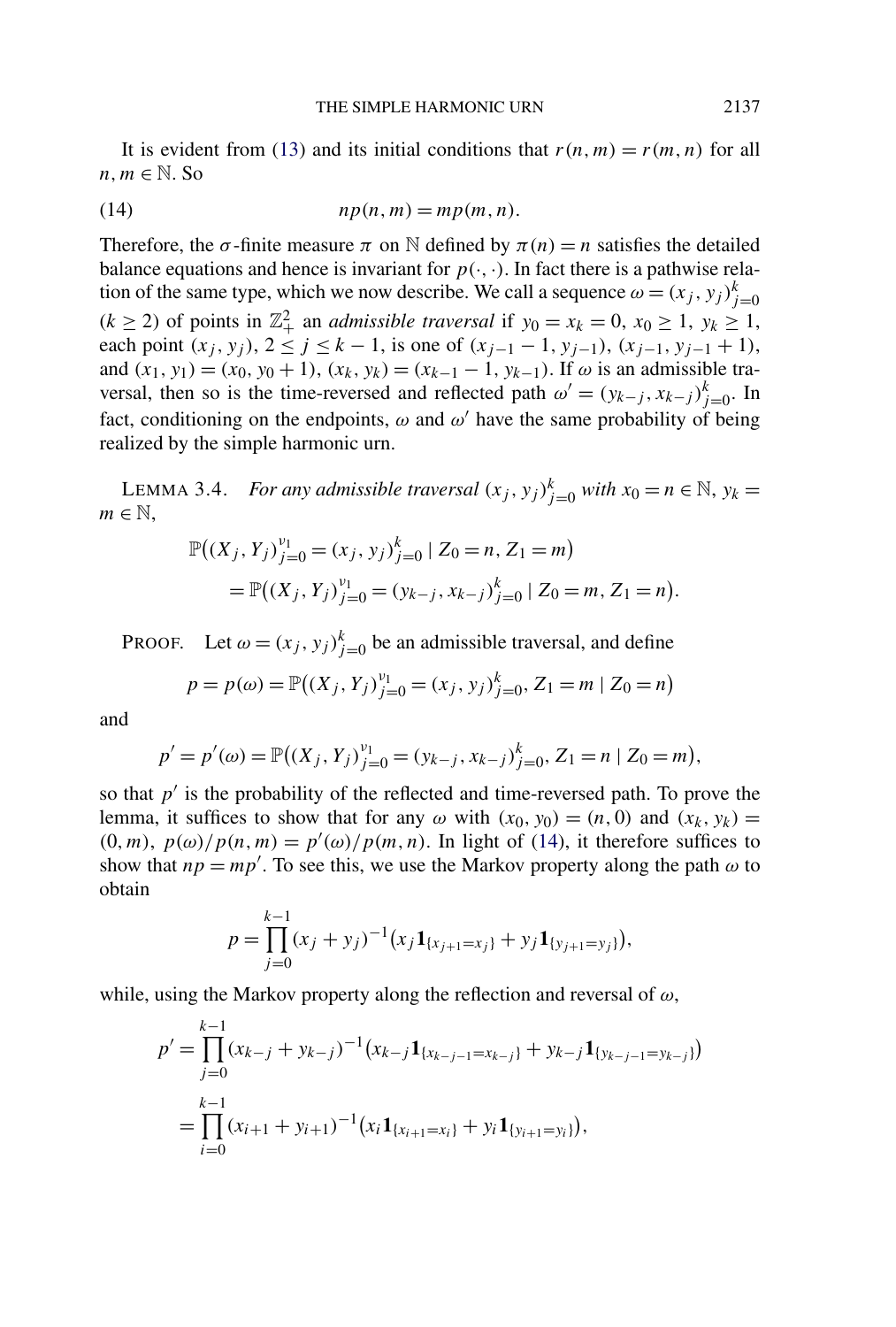<span id="page-20-0"></span>making the change of variable  $i = k - j - 1$ . Dividing the two products for p and *p'* yields, after cancellation,  $p/p' = (x_k + y_k)/(x_0 + y_0) = m/n$ , as required.  $\Box$ 

REMARKS. Of course by summing over paths in the equality  $np(\omega)$  =  $mp'(\omega)$ , we could use the argument in the last proof to prove [\(14\)](#page-19-0). The reversibility and the invariant measure exhibited in Lemma [3.4](#page-19-0) and [\(14\)](#page-19-0) will appear naturally in terms of a stationary model in Section [10.1.](#page-48-0)

**4. Proof of Theorem [2.2](#page-4-0) via the uniform renewal process.** In this section, we study the asymptotic behavior of  $\mathbb{E}[Z_{k+1} | Z_k = n]$  as  $n \to \infty$ . The explicit expression for the distribution of  $Z_{k+1}$  given  $Z_k = n$  obtained in Lemma [3.3](#page-16-0) turns out not to be very convenient to use directly. Thus, we proceed somewhat indirectly and exploit a connection with a renewal process whose inter-arrival times are uniform on  $(0, 1)$ . Here and subsequently, we use  $U(0, 1)$  to denote the uniform distribution on *(*0*,* 1*)*.

Let  $\chi_1, \chi_2, \chi_3, \ldots$  be an i.i.d. sequence of  $U(0, 1)$  random variables. Consider the renewal sequence  $S_i$ ,  $i \in \mathbb{Z}_+$ , defined by  $S_0 := 0$  and, for  $i \geq 1$ ,  $S_i := \sum_{j=1}^i \chi_j$ . For  $t \geq 0$ , define the counting process

(15) 
$$
N(t) := \min\{i \in \mathbb{Z}_+ : S_i > t\} = 1 + \max\{i \in \mathbb{Z}_+ : S_i \le t\},
$$

so a.s.,  $N(t) \ge t + 1$ . In the language of classical renewal theory,  $\mathbb{E}[N(t)]$  is a renewal function (note that we are counting the renewal at time 0). The next result establishes the connection between the uniform renewal process and the simple harmonic urn.

LEMMA 4.1. *For each*  $n \in \mathbb{N}$ , the conditional distribution of  $Z_{k+1}$  on  $Z_k = n$ *equals the distribution of*  $N(n) - n$ . *In particular, for*  $n \in \mathbb{N}$ ,  $\mathbb{E}[Z_{k+1} | Z_k = n] =$  $\mathbb{E}[N(n)] - n$ .

The proof of Lemma 4.1 amounts to showing that  $P(N(n) = n + m) = p(n, m)$ as given by Lemma [3.3.](#page-16-0) This equality is Theorem 3 in [\[41\]](#page-59-0), and it may be verified combinatorially using the interpretation of  $A(n, k)$  as the number of permutations of  $\{1, \ldots, n\}$  with exactly  $k - 1$  falls, together with the observation that for  $n \in$  $\mathbb{N}, N(n)$  is the position of the *n*th fall in the sequence  $\psi_1, \psi_2, \dots$ , where  $\psi_k =$  $S_k$  mod 1, another sequence of i.i.d.  $U(0, 1)$  random variables. Here, we will give a neat proof of Lemma 4.1 using the coupling exhibited above in Section [3.](#page-14-0)

PROOF OF LEMMA 4.1. Consider a doubly-infinite sequence  $(\xi_i)_{i \in \mathbb{Z}}$  of independent exponential random variables with mean 1. Taking  $\zeta_k = \xi_{-k}$ , we can write  $R_{n,m}$  (as defined in the first proof of Lemma [3.3\)](#page-16-0) as  $\sum_{i=-m}^{n} i\xi_i$ . Define  $S_{n,m} = \sum_{i=-m}^{n} \xi_i$ . For fixed  $n \in \mathbb{N}$ ,  $m \in \mathbb{Z}_+$ , we consider normalized partial sums

$$
\chi'_{j} = \left(\sum_{i=-m}^{j-1-m} \xi_{i}\right) / S_{n,m}, \qquad j \in \{1, ..., n+m\}.
$$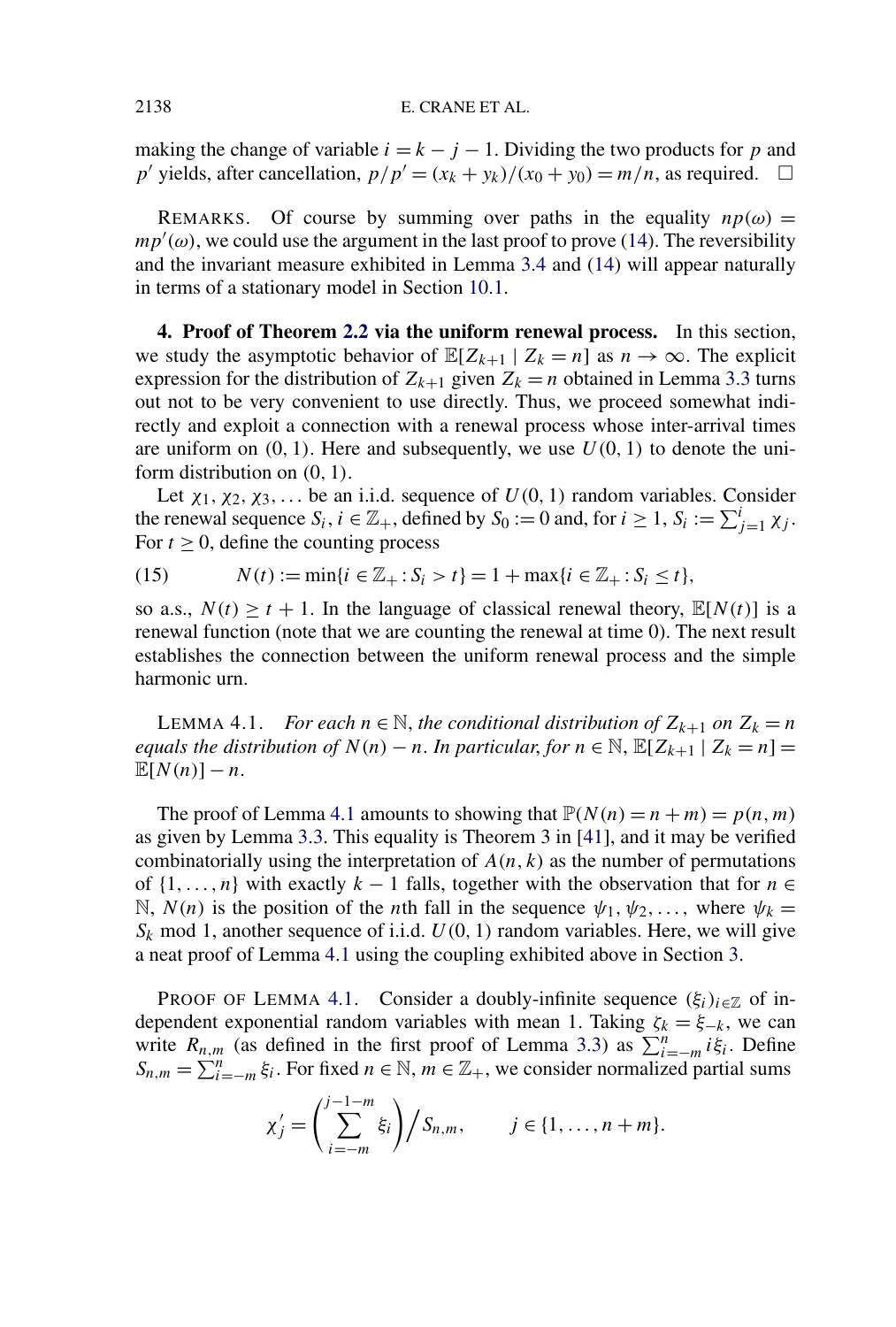<span id="page-21-0"></span>Since  $(S_{j-1-m,m})_{j=1}^{n+m}$  are the first *n* + *m* points of a unit-rate Poisson process on  $\mathbb{R}_+$ , the vector  $(\chi_1^{\gamma}, \chi_2^{\gamma}, \ldots, \chi_{n+m}^{\gamma})$  is distributed as the vector of increasing order statistics of the  $n + m$  i.i.d.  $U(0, 1)$  random variables  $\chi_1, \ldots, \chi_{n+m}$ . In particular,

$$
\mathbb{P}(N(n) > n+m) = \mathbb{P}\left(\sum_{i=1}^{n+m} \chi_i \leq n\right) = \mathbb{P}\left(\sum_{i=1}^{n+m} \chi'_i \leq n\right),
$$

using the fact that, by [\(15\)](#page-20-0),  $\{N(n) > r\} = \{S_r \le n\}$  for  $r \in \mathbb{Z}_+$  and  $n > 0$ . But

$$
n - \sum_{i=1}^{n+m} \chi'_i = \sum_{i=m+1}^{m+n} (1 - \chi'_i) - \sum_{i=1}^{m} \chi'_i = \left(\sum_{i=-m}^{n} i\xi_i\right) / S_{n,m} = R_{n,m} / S_{n,m}.
$$

So, using the equation two lines above [\(11\)](#page-17-0),

$$
\mathbb{P}(N(n) - n > m) = \mathbb{P}(R_{n,m} \ge 0) = \mathbb{P}(Z_{k+1} > m \mid Z_k = n).
$$

Thus,  $N(n) - n$  has the same distribution as  $Z_{k+1}$  conditional on  $Z_k = n$ .  $\Box$ 

In view of Lemma [4.1,](#page-20-0) to study  $\mathbb{E}[Z_{k+1} | Z_k = n]$  we need to study  $\mathbb{E}[N(n)]$ .

LEMMA 4.2.  $As n \rightarrow \infty$ ,

$$
\mathbb{E}[N(n)] - (2n + \frac{2}{3}) \to 0.
$$

PROOF. This is a consequence of the renewal theorem. For a general nonarithmetic renewal process whose inter-arrival times have mean *μ* and variance  $σ²$ , let  $U(t)$  be the expectation of the number of arrivals up to time  $t$ , including the initial arrival at time 0. Then

(16) 
$$
U(t) - \frac{t}{\mu} \to \frac{\sigma^2 + \mu^2}{2\mu^2} \quad \text{as } t \to \infty.
$$

We believe this is due to Smith [\[38\]](#page-59-0). See, for example, Feller [\[11\]](#page-57-0), Section XI.3, Theorem 1, Cox [\[8\]](#page-57-0), Section 4, or Asmussen [\[1\]](#page-57-0), Section V, Proposition 6.1. When the inter-arrival distribution is  $U(0, 1)$ , we have  $U(t) = \mathbb{E}[N(t)]$  with the notation of [\(15\)](#page-20-0), and in this case  $\mu = 1/2$  and  $\sigma^2 = 1/12$ .  $\Box$ 

Together with Lemma [4.1,](#page-20-0) Lemma 4.2 gives the following result.

COROLLARY 4.3. 
$$
\mathbb{E}[Z_{k+1} | Z_k = n] - n \to \frac{2}{3} \text{ as } n \to \infty.
$$

To obtain the exponential error bound in [\(4\)](#page-4-0) above, we need to know more about the rate of convergence in Corollary 4.3 and hence in Lemma 4.2. The existence of a bound like [\(4\)](#page-4-0) for *some*  $\alpha_1 < 0$  follows from known results: Stone [\[40\]](#page-59-0) gave an exponentially small error bound in the renewal theorem (16) for inter-arrival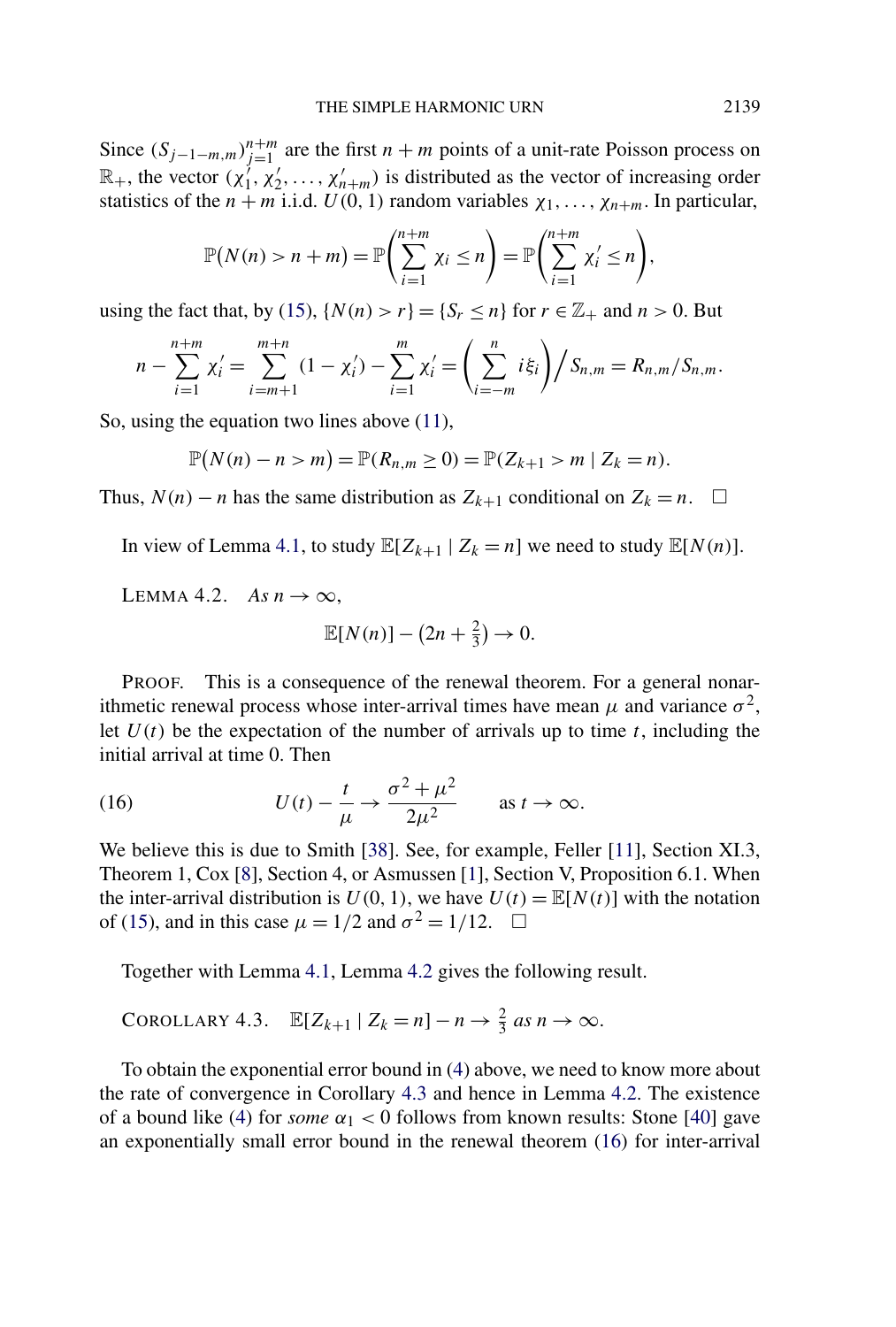distributions with exponentially decaying tails, and an exponential bound also follows from the coupling proof of the renewal theorem (see, e.g., Asmussen [\[1\]](#page-57-0), Section VII, Theorem 2.10 and Problem 2.2). However, in this particular case we can solve the renewal equation exactly and deduce the asymptotics more precisely, identifying a (sharp) value for  $\alpha_1$  in [\(4\)](#page-4-0). The first step is the following result.

LEMMA 4.4. *Let*  $\chi_1, \chi_2, \ldots$  *be an i.i.d. sequence of*  $U(0, 1)$  *random variables. For*  $t \in \mathbb{R}_+$ ,

$$
\mathbb{P}\left(\sum_{i=1}^k \chi_i \leq t\right) = \sum_{i=0}^{k \wedge \lfloor t \rfloor} \frac{(t-i)^k (-1)^i}{i!(k-i)!},
$$

*and*

(17) 
$$
\mathbb{E}[N(t)] = U(t) = \sum_{k=0}^{\infty} \mathbb{P}\left(\sum_{i=1}^{k} \chi_i \leq t\right) = \sum_{i=0}^{\lfloor t \rfloor} \frac{(i-t)^i e^{t-i}}{i!}.
$$

PROOF. The first formula is classical (see, e.g., [\[11\]](#page-57-0), page 27); according to Feller [\[10\]](#page-57-0), page 285, it is due to Lagrange. The second formula follows from observing (with an empty sum being 0)

$$
U(t) = \mathbb{E}\sum_{k=0}^{\infty} \mathbf{1} \left\{ \sum_{i=1}^{k} \chi_i \leq t \right\} = \sum_{k=0}^{\infty} \mathbb{P} \left( \sum_{i=1}^{k} \chi_i \leq t \right),
$$

and exchanging the order in the consequent double sum (which is absolutely convergent).  $\Box$ 

We next obtain a more tractable explicit formula for the expression in  $(17)$ . Define for  $t \geq 0$ 

$$
f(t) := \sum_{i=0}^{\lfloor t \rfloor} \frac{(i-t)^i e^{t-i}}{i!}.
$$

It is easy to verify (see also [\[1\]](#page-57-0), page 148) that *f* is continuous on  $[0, \infty)$  and satisfies

(18) 
$$
f(t) = e^{t} \qquad (0 \le t \le 1),
$$

$$
f'(t) = f(t) - f(t-1) \qquad (t \ge 1).
$$

LEMMA 4.5. *For all*  $t > 0$ ,

(19) 
$$
f(t) = 2t + \frac{2}{3} + \sum_{\substack{\gamma \in \mathbb{C} : \gamma \neq 0, \\ \gamma = 1 - \exp(-\gamma)}} \frac{1}{\gamma} e^{\gamma t}.
$$

*The sum is absolutely convergent, uniformly for <i>t in*  $(\varepsilon, \infty)$  *for any*  $\varepsilon > 0$ .

<span id="page-22-0"></span>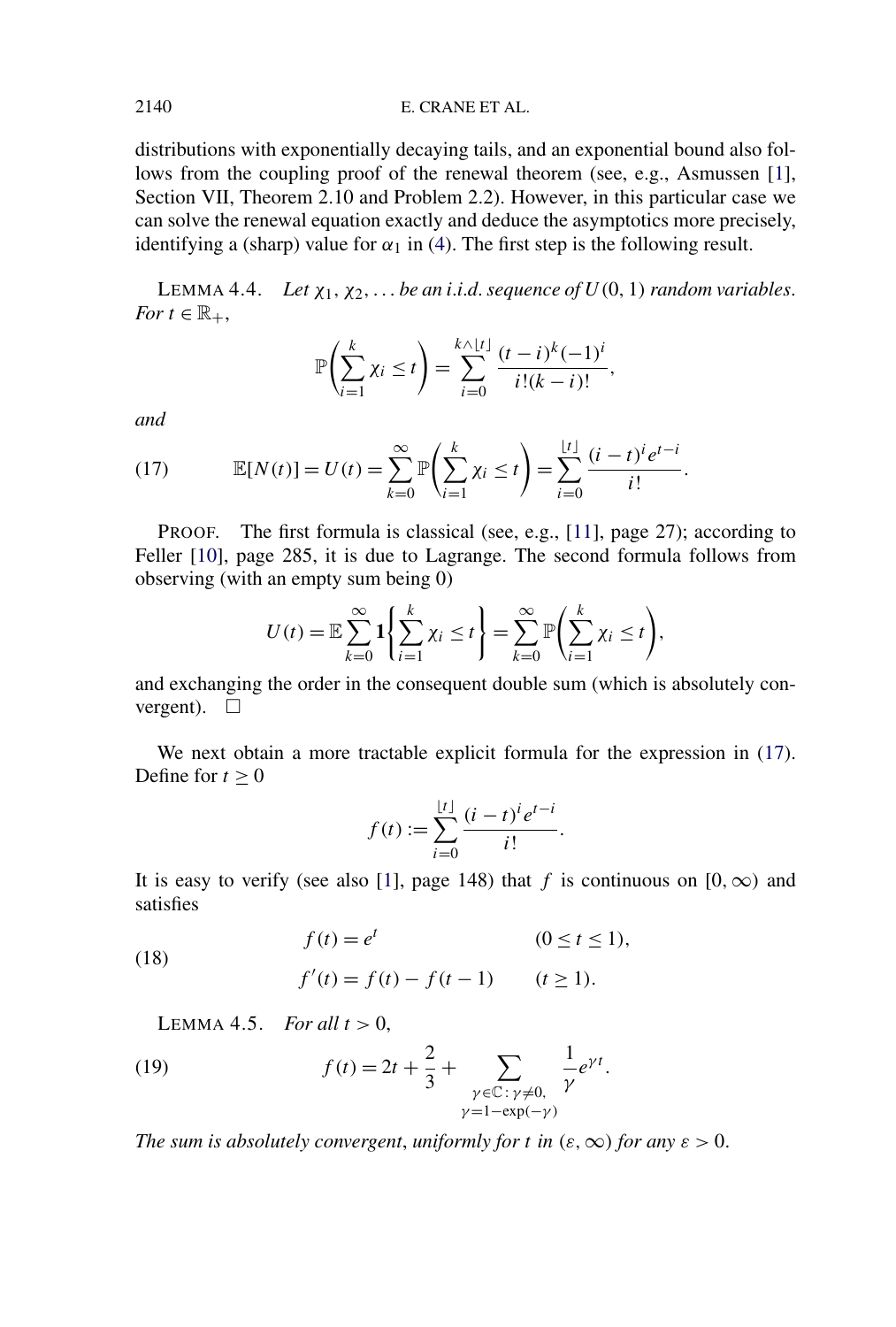**PROOF.** The Laplace transform  $\mathcal{L} f(\lambda)$  of f exists for  $Re(\lambda) > 0$  since  $f(t) =$  $2t + 2/3 + o(1)$  as  $t \to \infty$ , by [\(17\)](#page-22-0) and Lemma [4.2.](#page-21-0) Using the differential-delay equation [\(18\)](#page-22-0), we obtain

$$
\mathcal{L}f(\lambda) = \frac{1}{\lambda - 1 + e^{-\lambda}}.
$$

The principal part of  $\mathcal{L}f$  at 0 is  $\frac{2}{\lambda^2} + \frac{2}{3\lambda}$ . There are simple poles at the nonzero roots of  $\lambda - 1 + e^{-\lambda}$ , which occur in complex conjugate pairs  $\alpha_n \pm i\beta_n$ , where  $\alpha = \alpha_1 > \alpha_2 > \cdots$  and  $0 < \beta_1 < \beta_2 < \cdots$ . In fact,  $\alpha_n = -\log(2\pi n) + o(1)$  and  $\beta_n = (2n + \frac{1}{2})\pi + o(1)$  as  $n \to \infty$ . For  $\gamma = \alpha_n + i\beta_n$ , the absolute value of the term  $e^{\gamma t}/\gamma$  in the right-hand side of [\(19\)](#page-22-0) is  $1/(|\gamma||1 - \gamma|^t)$ , hence the sum converges absolutely, uniformly on any interval  $(\varepsilon, \infty)$ ,  $\varepsilon > 0$ .

To establish [\(19\)](#page-22-0), we will compute the Bromwich integral (inverting the Laplace transform), using a carefully chosen sequence of rectangular contours:

$$
f(t) = \lim_{R \to \infty} \int_{\varepsilon - iR}^{\varepsilon + iR} \frac{e^{\lambda t}}{\lambda - 1 + \exp(-\lambda)} d\lambda.
$$

To evaluate this limit for a particular value of  $t > 0$ , we will take  $\varepsilon = 1/t$  and integrate around a sequence  $C_n$  of rectangular contours, with vertices at  $(1/t) \pm$  $(2n - \frac{1}{2})\pi i$  and  $-2\log n \pm (2n - \frac{1}{2})\pi i$ . The integrand along the vertical segment at real part  $-2 \log n$  is bounded by  $(1 + o(1))/n^2$  and the integrand along the horizontal segments is bounded by  $e/(2n - \frac{1}{2})\pi$  because the imaginary parts of  $\lambda$ and  $e^{-\lambda}$  have the same sign there, so  $|\lambda - \overline{1} + e^{-\lambda}| \geq \text{Im}(\lambda)$ . It follows that the integrals along these three arcs all tend to zero as  $n \to \infty$ . Each pole lies inside all but finitely many of the contours  $C_n$ , so the principal value of the Bromwich integral is the sum of the residues of  $e^{\lambda t}/(\lambda - 1 + \exp(-\lambda))$ . The residue at 0 is 2*t* + 2/3, and the residue at  $\gamma = \alpha_n + i\beta_n$  is  $e^{\gamma t}/\gamma$ . Thus, we obtain [\(19\)](#page-22-0).  $\Box$ 

PROOF OF THEOREM [2.2.](#page-4-0) The statement of the theorem follows from Lemma [4.5,](#page-22-0) since by Lemma [4.1](#page-20-0) and [\(17\)](#page-22-0) we have  $\mathbb{E}[Z_{k+1} | Z_k = n] = f(n) - n$ for  $n \in \mathbb{N}$ .  $\Box$ 

REMARKS. According to Feller [\[11\]](#page-57-0), Problem 2, page 385, equation [\(17\)](#page-22-0) "is frequently rediscovered in queuing theory, but it reveals little about the nature of *U*." We have not found the formula [\(19\)](#page-22-0) in the literature. The dominant term in  $f(t) - 2t - 2/3$  as  $t \to \infty$  is  $e^{\gamma_1 t}/\gamma_1 + e^{\overline{\gamma_1}t}/\overline{\gamma_1}$ , that is,

$$
\frac{1}{\alpha_1^2+\beta_1^2}e^{\alpha_1t}(\beta_1\sin(\beta_1t)+\alpha_1\cos(\beta_1t)),
$$

which changes sign infinitely often. After subtracting this term, the remainder is  $O(e^{\alpha_2 t})$ . The method that we have used for analyzing the asymptotic behavior of solutions to the renewal equation was proposed by A. J. Lotka and was put on a firm basis by Feller [\[9\]](#page-57-0); Laplace transform inversions of this kind were dealt with by Churchill [\[7\]](#page-57-0).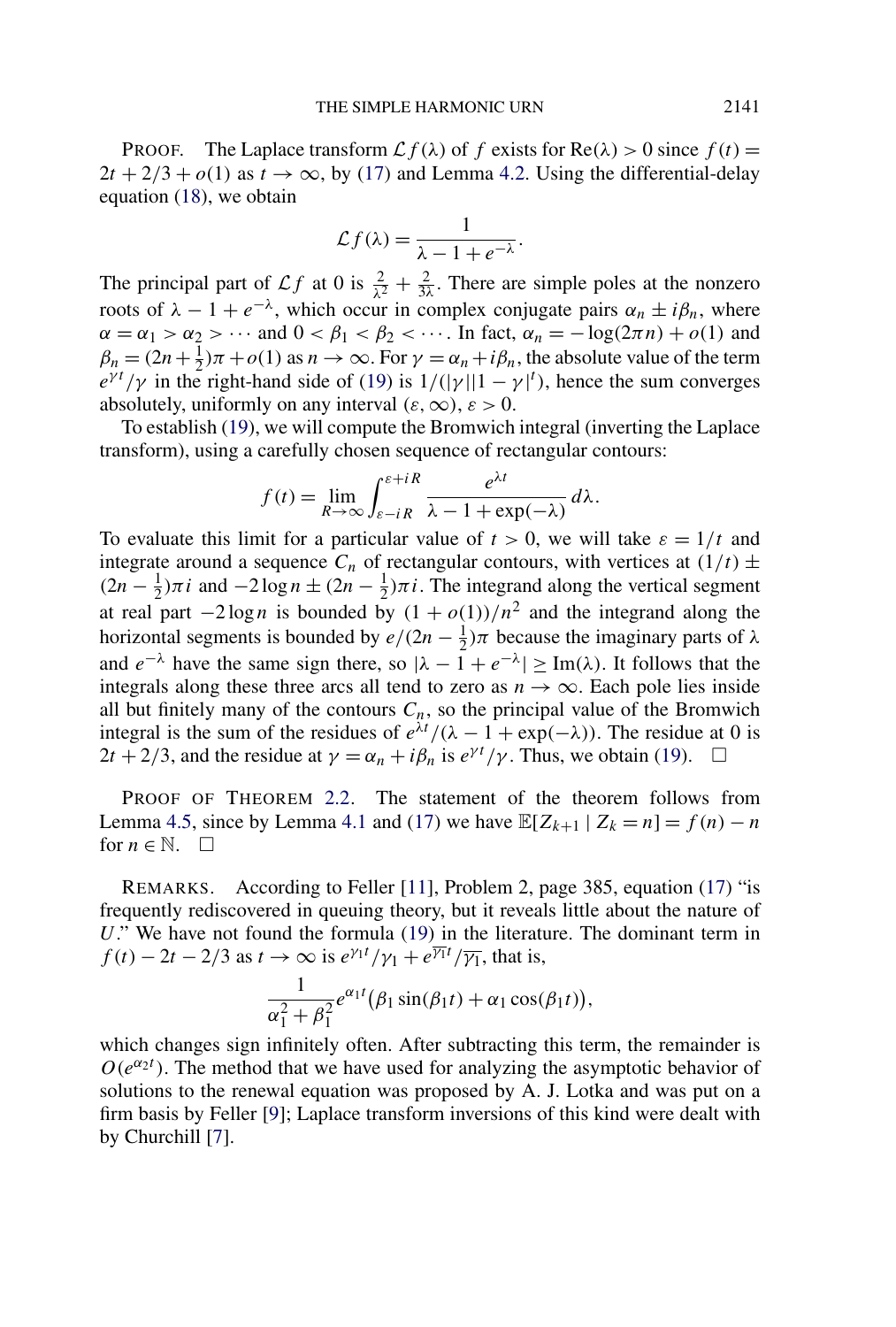#### <span id="page-24-0"></span>2142 E. CRANE ET AL.

**5. Proof of Theorem [2.1.](#page-4-0)** The recurrence relation [\(13\)](#page-18-0) for  $r(n, m)$  permits a direct proof of Theorem [2.1](#page-4-0) (transience), without appealing to the more general Theorem [2.4,](#page-7-0) via standard martingale arguments applied to  $h(Z_k)$  for a judicious choice of function *h*. This is the subject of this section.

Rewriting [\(13\)](#page-18-0) in terms of *p* yields the following recurrence relation, which does not seem simple to prove by conditioning on a step in the urn model; for  $n, m \in \mathbb{N}, n + m > 3,$ 

(20) 
$$
\left(\frac{n+m}{m}\right)p(n,m) = p(n-1,m) + \left(\frac{n}{m-1}\right)p(n,m-1),
$$

where if  $m = 1$  we interpret the right-hand side of (20) as just  $p(n - 1, 1)$ , and where  $p(0, m) = p(n, 0) = 0$ . Note  $p(1, 1) = 1/2$ . For ease of notation, for any function *F* we will write  $\mathbb{E}_n[F(Z)]$  for  $\mathbb{E}[F(Z_{k+1}) | Z_k = n]$ , which, by the Markov property, does not depend on *k*.

LEMMA 5.1. Let 
$$
\alpha_1 \approx -2.0888
$$
 be as in Theorem 2.2. Then for  $n \ge 2$ ,  
\n
$$
\mathbb{E}_n\left[\frac{1}{Z}\right] = \frac{\mathbb{E}_n[Z] - \mathbb{E}_{n-1}[Z]}{n} = \frac{1}{n} + O(e^{\alpha_1 n}),
$$
\n
$$
\mathbb{E}_n\left[\frac{1}{Z^2(Z+1)}\right] = \frac{\mathbb{E}_{n-1}[1/Z] - \mathbb{E}_n[1/Z]}{n} = \frac{1}{n^2(n-1)} + O(e^{\alpha_1 n}),
$$

*where the asymptotics refer to the limits as*  $n \rightarrow \infty$ .

PROOF. We use the recurrence relation (20) satisfied by the transition probabilities of  $Z_k$ . First, multiply both sides of (20) by *m*, to get for  $n, m \in \mathbb{N}$ ,  $m + n \geq 3$ ,

$$
(n+m)p(n,m) = mp(n-1,m) + np(n,m-1) + \frac{n}{m-1}p(n,m-1),
$$

where  $p(n, 0) = p(0, m) = 0$ . Summing over  $m \in \mathbb{N}$  we obtain for  $n \ge 2$ ,

$$
n+\mathbb{E}_n[Z]=\mathbb{E}_{n-1}[Z]+n+n\mathbb{E}_n[1/Z],
$$

which yields the first equation of the lemma after an application of [\(4\)](#page-4-0).

For the second equation, divide (20) through by *m* to get for  $n, m \in \mathbb{N}$ ,  $m +$  $n > 3$ ,

$$
\frac{(n+m)}{m^2}p(n,m) = \frac{1}{m}p(n-1,m) + \frac{n}{m(m-1)}p(n,m-1).
$$

On summing over  $m \in \mathbb{N}$  this gives, for  $n \geq 2$ ,

$$
n\mathbb{E}_n[1/Z^2] + \mathbb{E}_n[1/Z] = \mathbb{E}_{n-1}[1/Z] + n\mathbb{E}_n\bigg[\frac{1}{(Z+1)Z}\bigg],
$$

which gives the second equation when we apply the asymptotic part of the first equation.  $\square$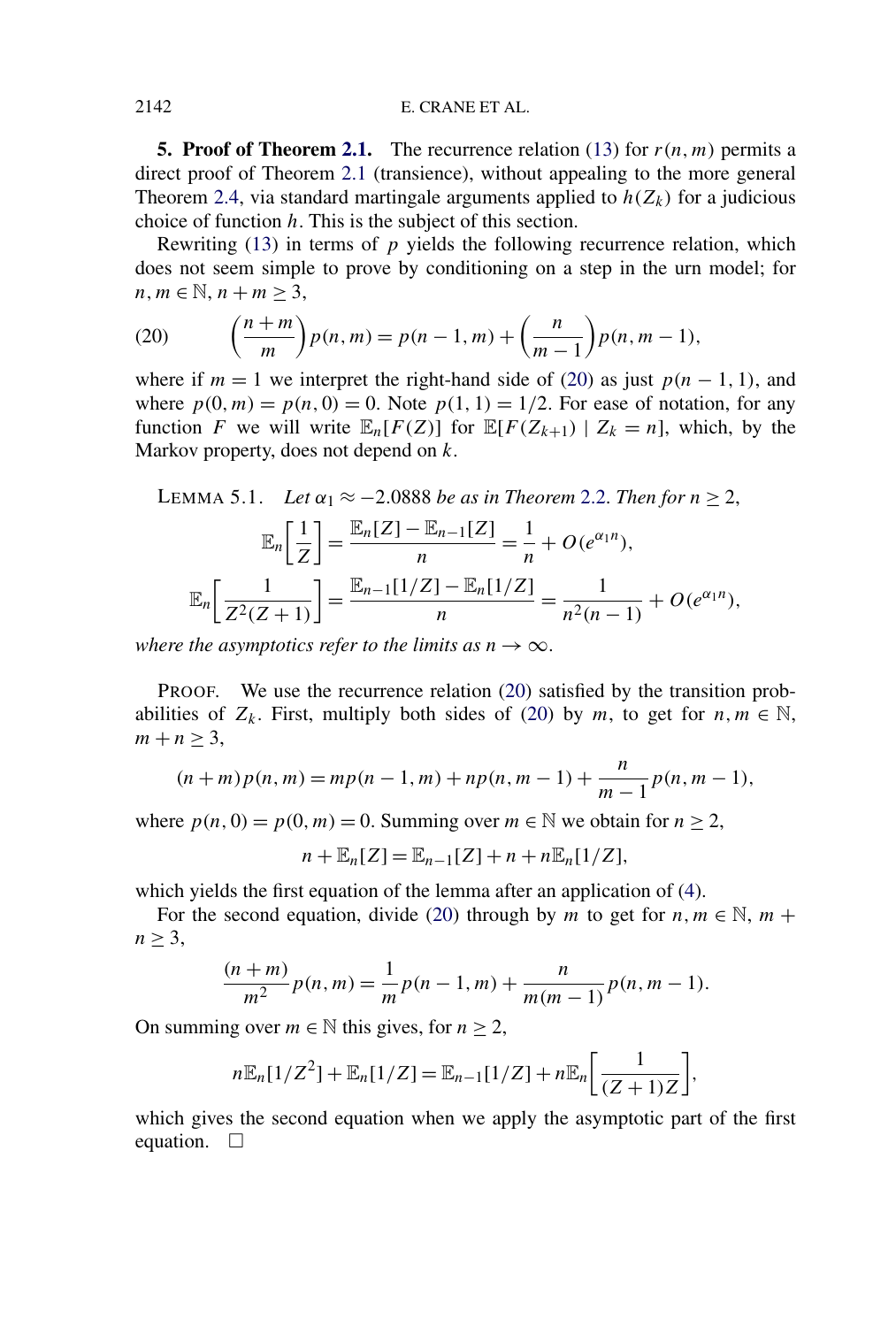<span id="page-25-0"></span>PROOF OF THEOREM [2.1.](#page-4-0) Note that  $h(x) = \frac{1}{x} - \frac{1}{x^2(x+1)}$  satisfies  $h(n) > 0$ for all  $n \in \mathbb{N}$  while  $h(n) \to 0$  as  $n \to \infty$ . By Lemma [5.1,](#page-24-0) we have

$$
\mathbb{E}_n[h(Z)] = \mathbb{E}_n[1/Z] - \mathbb{E}_n\left[\frac{1}{Z^2(Z+1)}\right] = \frac{1}{n} - \frac{1}{n^2(n-1)} + O(e^{\alpha_1 n}),
$$

which is less than  $h(n)$  for *n* sufficiently large. In particular,  $h(Z_k)$  is a positive supermartingale for  $Z_k$  outside a finite set. Hence, a standard result such as [\[1\]](#page-57-0), Proposition 5.4, page 22, implies that the Markov chain  $(Z_k)$  is transient.  $\Box$ 

**6. Moment and tail estimates for**  $Z_{k+1} - Z_k$ **.** In order to study the asymptotic behavior of  $(Z_k)_{k \in \mathbb{Z}_+}$ , we build on the analysis of Section [4](#page-20-0) to obtain more information about the increments  $Z_{k+1}-Z_k$ . We write  $\Delta_k := Z_{k+1}-Z_k$  ( $k \in \mathbb{Z}_+$ ). From the relation to the uniform renewal process, by Lemma [4.1,](#page-20-0) we have that

(21) 
$$
\mathbb{P}(\Delta_k > x \mid Z_k = n) = \mathbb{P}(N(n) > 2n + x) = \mathbb{P}\left(\sum_{i=1}^{2n+x} \chi_i \le n\right),
$$

where  $\chi_1, \chi_2, \ldots$  are i.i.d.  $U(0, 1)$  random variables, using the notation at [\(15\)](#page-20-0).

Lemma [6.2](#page-26-0) below gives a tail bound for  $|\Delta_k|$  based on (21) and a sharp bound for the moment generating function of a  $U(0, 1)$  random variable, for which we have not been able to find a reference and which we state first since it may be of interest in its own right.

LEMMA 6.1. *For χ a U(*0*,* 1*) variable with moment generating function given for*  $\lambda \in \mathbb{R}$  *by* 

(22) 
$$
\phi(\lambda) = \mathbb{E}[e^{\lambda \chi}] = \frac{e^{\lambda} - 1}{\lambda},
$$

*we have*

$$
\log \phi(-\lambda) \le -\frac{\lambda}{2} + \frac{\lambda^2}{24} \qquad (\lambda \ge 0); \qquad \log \phi(\lambda) \le \frac{\lambda}{2} + \frac{\lambda^2}{24} \qquad (\lambda \ge 0).
$$

PROOF. Consider the first of the two stated inequalities. Exponentiating and multiplying both sides by  $\lambda e^{\lambda/2}$ , this is equivalent to

(23) 
$$
2\sinh(\lambda/2) \leq \lambda \exp(\lambda^2/24)
$$

for all  $\lambda \geq 0$ . Inequality (23) is easily verified since both sides are entire functions with nonnegative Taylor coefficients and the right-hand series dominates the lefthand series term by term, because  $6^n n! \le (2n + 1)!$  for all  $n \in \mathbb{N}$ . The second stated inequality reduces to (23) also on exponentiating and multiplying through by  $\lambda e^{-\lambda/2}$ .  $\Box$ 

Now we can state our tail bound for  $|\Delta_k|$ . The bound in Lemma [6.2](#page-26-0) is a slight improvement on that provided by Bernstein's inequality in this particular case;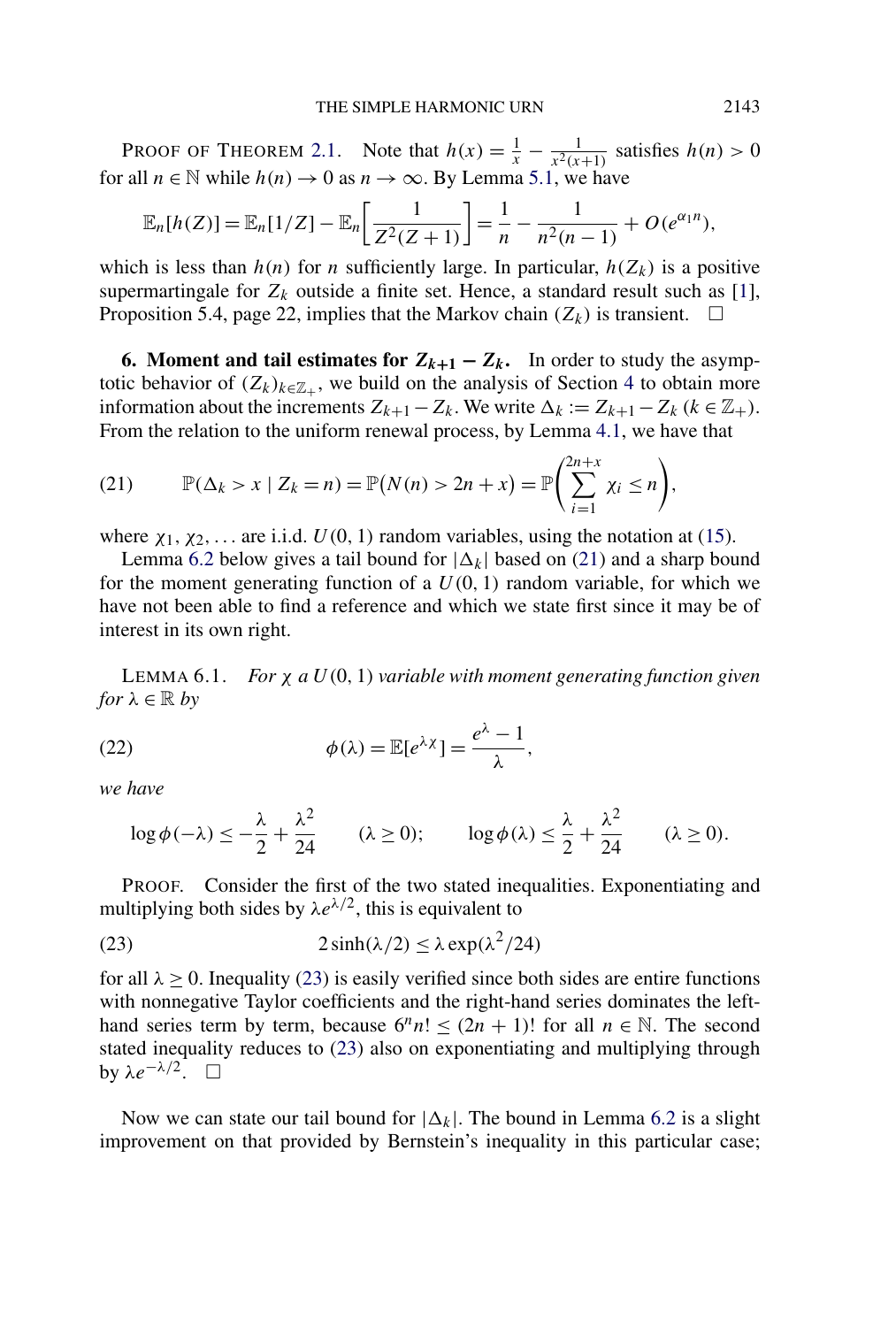<span id="page-26-0"></span>the latter yields a weaker bound with  $4x$  instead of  $2x$  in the denominator of the exponential.

LEMMA 6.2. *For*  $n \in \mathbb{N}$  *and any integer*  $x > 0$ *, we have* 

$$
\mathbb{P}(|\Delta_k| > x \mid Z_k = n) \leq 2 \exp\left\{-\frac{3x^2}{4n+2x}\right\}.
$$

PROOF. From [\(21\)](#page-25-0) and Markov's inequality, we obtain for  $x \ge 0$  and any *λ* ≥ 0,

$$
\mathbb{P}(\Delta_k > x \mid Z_k = n) = \mathbb{P}\left(\exp\left\{-\lambda \sum_{i=1}^{2n+x} \chi_i\right\} \ge e^{-\lambda n}\right)
$$
  

$$
\le \exp\{\lambda n + (2n+x)\log\phi(-\lambda)\},
$$

where  $\phi$  is given by [\(22\)](#page-25-0). With  $\lambda = 6x/(2n + x)$ , the first inequality of Lemma [6.1](#page-25-0) yields

$$
\mathbb{P}(\Delta_k > x \mid Z_k = n) \le \exp\left\{-\frac{x\lambda}{4}\right\} = \exp\left\{-\frac{3x^2}{4n+2x}\right\}.
$$

On the other hand, for  $x \in [0, n - 1]$ , from [\(21\)](#page-25-0) and Markov's inequality once more,

$$
\mathbb{P}(\Delta_k \leq -x \mid Z_k = n) = \mathbb{P}\left(\sum_{i=1}^{2n-x} \chi_i > n\right) = \mathbb{P}\left(\exp\left\{\lambda \sum_{i=1}^{2n-x} \chi_i\right\} > e^{\lambda n}\right)
$$
  

$$
\leq \exp\{-\lambda n + (2n-x)\log\phi(\lambda)\}.
$$

On setting  $\lambda = 6x/(2n - x)$ , the second inequality in Lemma [6.1](#page-25-0) yields, for any  $x \in [0, n-1],$ 

$$
\mathbb{P}(\Delta_k < -x \mid Z_k = n) \le \exp\left\{-\frac{3x^2}{4n - 2x}\right\} \le \exp\left\{-\frac{3x^2}{4n + 2x}\right\},\,
$$

while  $\mathbb{P}(\Delta_k < -n \mid Z_k = n) = 0$ . Combining the left and right tail bounds completes the proof.  $\Box$ 

Next, from Lemma 6.2, we obtain the following large deviation and moment bounds for  $\Delta_k$ .

**LEMMA 6.3.** *Suppose that*  $\varepsilon > 0$ *. Then for some*  $C < \infty$  *and all*  $n \in \mathbb{N}$ *,* (24)  $\mathbb{P}(|\Delta_k| > n^{(1/2)+\varepsilon} | Z_k = n) \leq C \exp\{-n^{\varepsilon}\}.$ 

*Also for each*  $r \in \mathbb{N}$ , *there exists*  $C(r) < \infty$  *such that for any*  $n \in \mathbb{N}$ ,

$$
\mathbb{E}[\left|\Delta_k\right|^r \mid Z_k = n] \leq C(r)n^{r/2}.
$$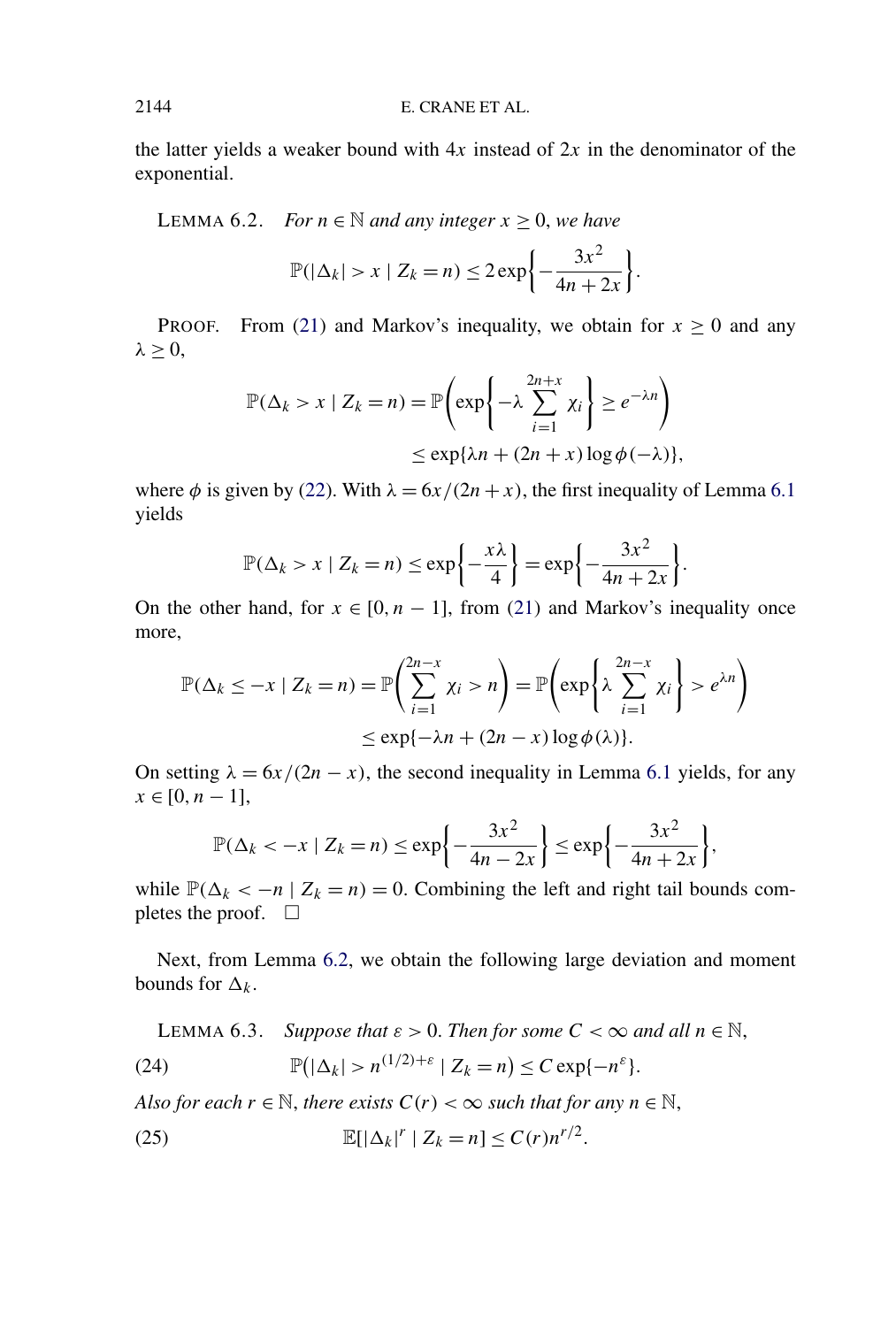<span id="page-27-0"></span>PROOF. The bound [\(24\)](#page-26-0) is straightforward from Lemma [6.2.](#page-26-0) For  $r \in \mathbb{N}$ ,

$$
\mathbb{E}[|\Delta_k|^r | Z_k = n] \le \int_0^\infty \mathbb{P}(|\Delta_k| \ge \lfloor x^{1/r} \rfloor | Z_k = n) dx
$$
  
(26)  

$$
\le C \int_0^{n^r} \exp\left\{-\frac{x^{2/r}}{2n}\right\} dx + C \int_{n^r}^\infty \exp\left\{-\frac{x^{1/r}}{2}\right\} dx
$$

for some  $C < \infty$ , by Lemma [6.2.](#page-26-0) With the substitution  $y = x^{1/r}$ , the second integral on the last line of (26) is seen to be  $O(n^{r-1}e^{-n})$  by asymptotics for the incomplete Gamma function. The first integral on the last line of (26), with the substitution  $y = (2n)^{-1}x^{2/r}$ , is equal to

$$
\frac{(2n)^{r/2}r}{2}\int_0^{n/2}e^{-y}y^{(r/2)-1}dy \leq \Gamma(r/2)(2n)^{r/2}r/2.
$$

Combining the last two upper bounds we verify [\(25\)](#page-26-0).  $\Box$ 

The next result gives sharp asymptotics for the first two moments of  $\Delta_k$  =  $Z_{k+1} - Z_k$ .

LEMMA 6.4. *Let*  $\alpha_1 \approx -2.0888$  *be as in Theorem [2.2.](#page-4-0) Then as*  $n \to \infty$ ,

(27) 
$$
\mathbb{E}[\Delta_k | Z_k = n] = \frac{2}{3} + O(e^{\alpha_1 n}),
$$

(28) 
$$
\mathbb{E}[\Delta_k^2 | Z_k = n] = \frac{2}{3}n + \frac{2}{3} + O(n e^{\alpha_1 n}).
$$

PROOF. Equation (27) is immediate from [\(4\)](#page-4-0). Now we observe that  $J_n :=$  $X_n^2 + Y_n^2 - n$  is a martingale. Indeed, for any  $(x, y) \in \mathbb{Z}^2$ ,

$$
\mathbb{E}[J_{n+1} - J_n | (X_n, Y_n) = (x, y)]
$$
  
= 
$$
\frac{|x|}{|x| + |y|} (2y \operatorname{sgn}(x) + 1) + \frac{|y|}{|x| + |y|} (-2x \operatorname{sgn}(y) + 1) - 1 = 0.
$$

Between times  $v_k$  and  $v_{k+1}$ , the urn takes  $Z_k + Z_{k+1}$  steps, so  $v_{k+1} - v_k = Z_k +$  $Z_{k+1}$ . Moreover,  $J_{\nu_k} = Z_k^2 - \nu_k$ . Applying the optional stopping theorem at  $\nu_k$  and *νk*+1, we have that

$$
J_{\nu_k} = Z_k^2 - \nu_k = \mathbb{E}[J_{\nu_{k+1}} | Z_k] = \mathbb{E}[Z_{k+1}^2 - \nu_{k+1} | Z_k]
$$
  
=  $\mathbb{E}[Z_{k+1}^2 - Z_{k+1} | Z_k] - \nu_k - Z_k$ .

The optional stopping theorem is applicable here since a.s.  $J_n \leq Cn^2$  for some  $C <$  $\infty$  and all *n*, while there is an exponential tail-bound for  $v_{k+1} - v_k$  (see Lemma [8.1](#page-35-0)) below). Rearranging the equation in the last display, it follows that for  $n \in \mathbb{N}$ ,

(29) 
$$
\mathbb{E}[Z_{k+1}^2 | Z_k = n] = n^2 + n + \mathbb{E}[Z_{k+1} | Z_k = n].
$$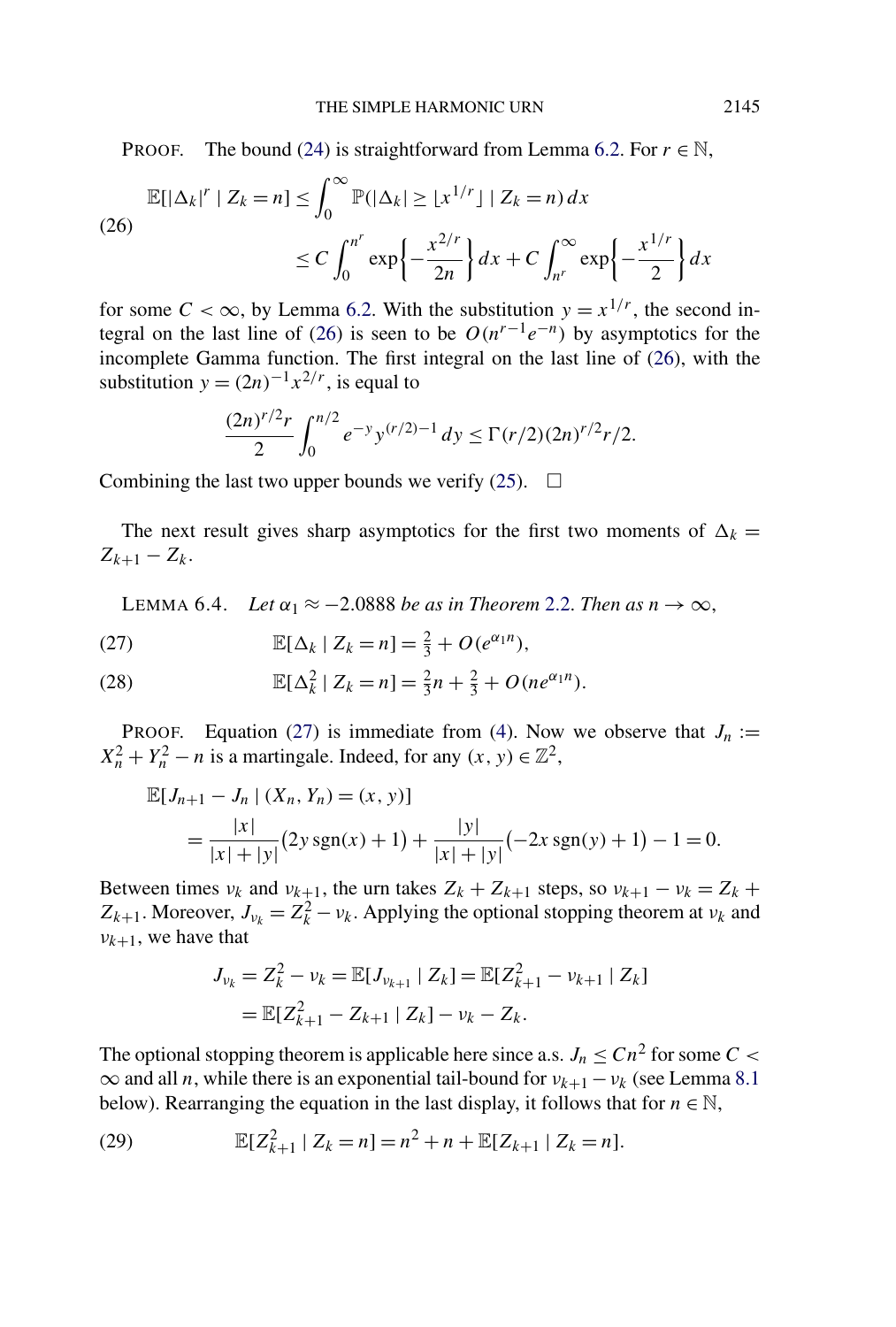Writing  $\Delta_k = Z_{k+1} - Z_k$ , we have that

$$
\mathbb{E}[\Delta_k^2 | Z_k = n] = \mathbb{E}[Z_{k+1}^2 | Z_k = n] - 2n \mathbb{E}[Z_{k+1} | Z_k = n] + n^2,
$$

which with [\(29\)](#page-27-0) and [\(4\)](#page-4-0) gives [\(28\)](#page-27-0).  $\Box$ 

REMARK. In view of Lemma [4.1,](#page-20-0) we could have used renewal theory (e.g., [\[39\]](#page-59-0)) to estimate  $\mathbb{E}[\Delta_k^2 | Z_k = n]$ . However, no result we could find in the literature would yield a bound as sharp as that in [\(28\)](#page-27-0).

Lemma [4.1](#page-20-0) with [\(27\)](#page-27-0) and [\(28\)](#page-27-0) implies an ancillary result on the  $U(0, 1)$  renewal process.

COROLLARY 6.5. *Let N(t) be the counting function of the uniform renewal process, as defined by* [\(15\)](#page-20-0). *Then with*  $\alpha_1 \approx -2.0888$  *as in Theorem* [2.2,](#page-4-0) *as*  $t \to \infty$ ,

$$
\mathbb{E}[N(t)^2] = 4t^2 + \frac{10}{3}t + \frac{2}{3} + O(te^{\alpha_1 t}); \qquad \mathbb{V}\text{ar}[N(t)] = \frac{2}{3}t + \frac{2}{9} + O(te^{\alpha_1 t}).
$$

These asymptotic results are both sharper than any we have seen in the literature; see, for example, [\[19, 41\]](#page-58-0) in the particular case of the uniform renewal process or [\[39\]](#page-59-0) for the general case. We remark that the formula given in [\[41\]](#page-59-0), page 231, for  $\mathbb{E}[N(t)^2]$  contains an error (in [\[41\]](#page-59-0) the renewal at 0 is not counted, so the notation *m<sub>k</sub>*(·*)* there is equivalent to our  $\mathbb{E}[(N(\cdot) - 1)^k]$ .

#### **7. Asymptotic analysis of the noisy urn.**

7.1. *Connection to Lamperti's problem*. In this section, we study the noisy urn model described in Section [2.3.](#page-6-0) To study the asymptotic behavior of  $(\tilde{Z}_k)_{k \in \mathbb{Z}_+}$ , it turns out to be more convenient to work with the process  $(W_k)_{k \in \mathbb{Z}_+}$  defined by  $W_k = \tilde{Z}_k^{1/2}$ , since the latter process has asymptotically-zero drift, in a sense to be made precise shortly, and such processes have been well-studied in the literature.

Let  $(W_k)_{k \in \mathbb{Z}_+}$  be an irreducible time-homogeneous Markov chain whose statespace is an unbounded countable subset of  $\mathbb{R}_+$ . Define the increment moment functions

(30) 
$$
\mu_r(x) := \mathbb{E}[(W_{k+1} - W_k)^r \mid W_k = x];
$$

by the Markov property, when the corresponding moments exist the  $\mu_r(x)$  are genuine functions of x. Given a reasonable choice of scale for the process  $W_k$ , it is common that  $\mu_2(x)$  be uniformly bounded away from 0 and  $\infty$ . In this case, under some mild additional regularity conditions, the regime where  $x|\mu_1(x)| = O(1)$  is critical from the point of view of the recurrence classification of  $W_k$ . For a nearestneighbor random walk on  $\mathbb{Z}_+$  this fact had been known for a long time (see [\[15\]](#page-58-0)), but a study of this and many other aspects of the problem, in much greater generality (with absence of the Markovian and countable state-space assumptions), was

<span id="page-28-0"></span>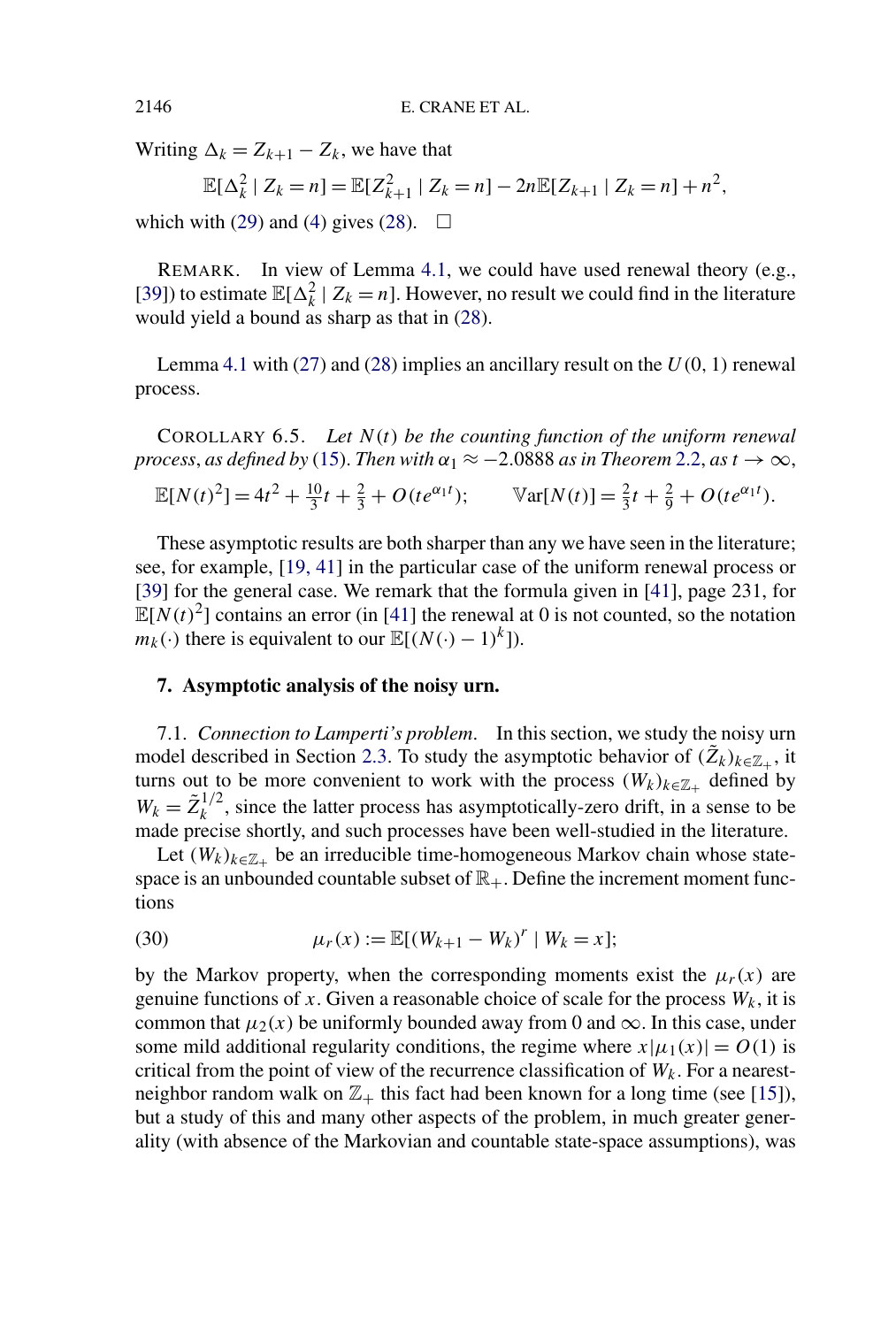<span id="page-29-0"></span>carried out by Lamperti [\[26–28\]](#page-58-0) using martingale techniques. Thus, the analysis of processes with asymptotically zero drift [i.e.,  $\mu_1(x) \rightarrow 0$ ] is sometimes known as *Lamperti's problem*.

We will next state some consequences of Lamperti's results that we will use. For convenience, we impose conditions that are stronger than Lamperti's. We suppose that for each  $r \in \mathbb{N}$ ,

$$
\sup_{x} |\mu_r(x)| < \infty.
$$

The recurrence and transience properties of  $W_k$  were studied by Lamperti [\[26,](#page-58-0) [28\]](#page-58-0) and his results were refined by Menshikov, Asymont and Iasnogorodskii [\[31\]](#page-58-0). Parts (i) and (ii) of the following result are consequences of Theorems 3.1 and 3.2 of [\[26\]](#page-58-0) with Theorem 2.1 of [\[28\]](#page-58-0), while part (iii) is a consequence of Theorem 3 of [\[31\]](#page-58-0) (which is in fact a much sharper result).

PROPOSITION 7.1 ([\[26, 28, 31\]](#page-58-0)). *Let (Wk) be an irreducible Markov chain on a countable unbounded subset of* R+. *Suppose that* (31) *holds*, *and that there exists*  $v > 0$  *such that*  $\mu_2(x) > v$  *for all x sufficiently large. Then the following recurrence criteria are valid*:

(i) *W<sub>k</sub> is transient if there exist*  $\delta$ ,  $x_0 \in (0, \infty)$  *such that for all*  $x > x_0$ ,

$$
2x\mu_1(x) - \mu_2(x) > \delta.
$$

(ii)  $W_k$  *is positive-recurrent if there exist*  $\delta$ ,  $x_0 \in (0, \infty)$  *such that for all*  $x > x_0$ ,

$$
2x\mu_1(x) + \mu_2(x) < -\delta.
$$

(iii) *W<sub>k</sub> is null-recurrent if there exists*  $x_0 \in (0, \infty)$  *such that for all*  $x > x_0$ ,

$$
2x|\mu_1(x)| \le \left(1 + \frac{1}{\log x}\right)\mu_2(x).
$$

In [\[27\]](#page-58-0), Lamperti proved the existence of weak-sense limiting diffusions for certain processes satisfying parts (i) or (iii) of Proposition 7.1. To state Lamperti's result, we need some more notation. To describe the time-homogeneous diffusions on  $\mathbb{R}_+$  that arise here, it will suffice to describe the infinitesimal mean  $\mu(x)$  and infinitesimal variance  $\sigma^2(x)$ ; see, for example, [\[21\]](#page-58-0), Chapter 15. The transition functions *p* of our diffusions will then satisfy the Kolmogorov backward equation

$$
\frac{\partial p}{\partial t} = \mu(x)\frac{\partial p}{\partial x} + \frac{1}{2}\sigma^2(x)\frac{\partial^2 p}{\partial x^2}.
$$

Let  $(H_t^{\alpha,\beta})_{t\in[0,1]}$  denote a diffusion process on  $\mathbb{R}_+$  with infinitesimal mean and variance

(32) 
$$
\mu(x) = \frac{\alpha}{x}, \qquad \sigma^2(x) = \beta.
$$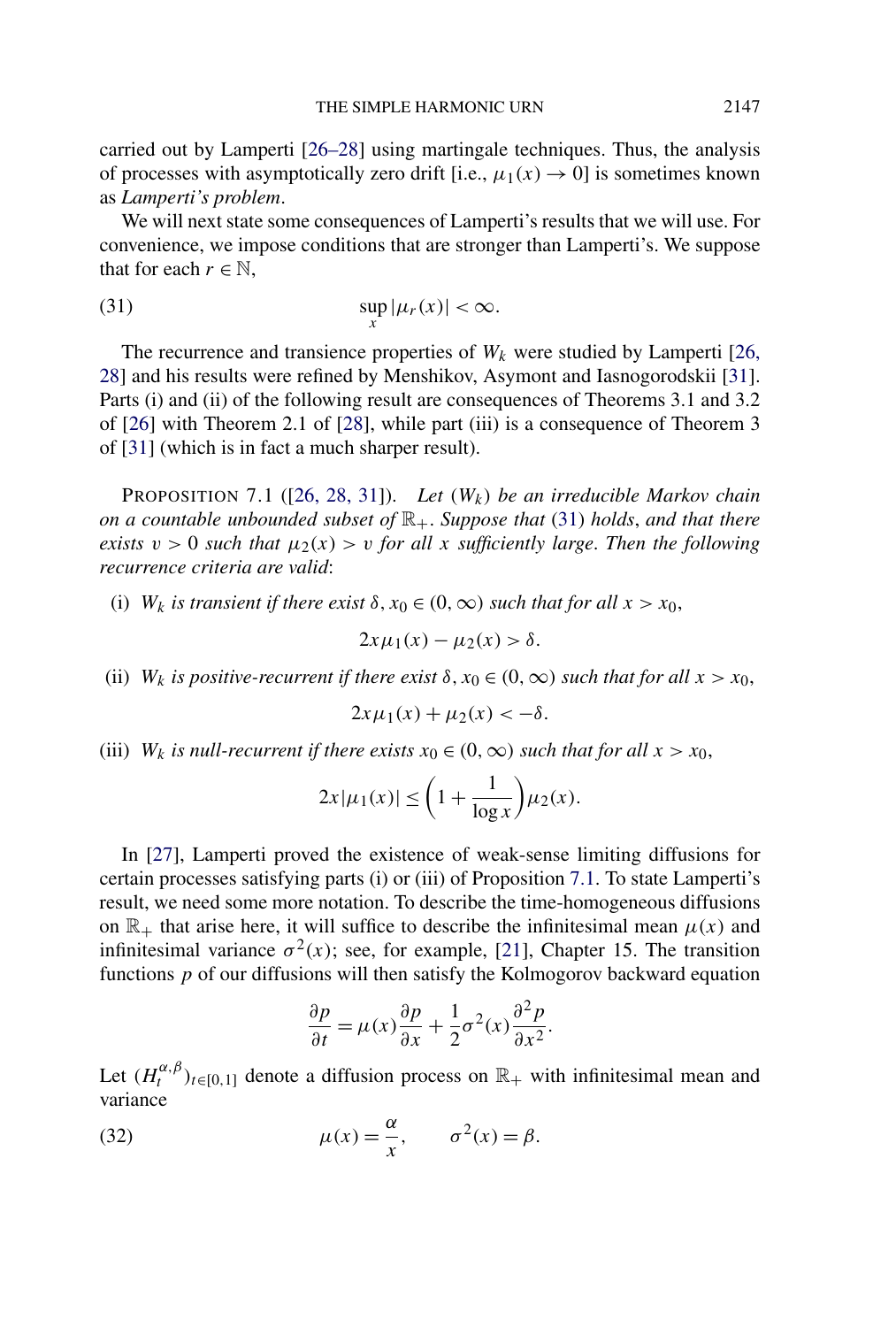#### <span id="page-30-0"></span>2148 E. CRANE ET AL.

The particular case of a diffusion satisfying [\(32\)](#page-29-0) with  $\beta = 1$  and  $\alpha = (\gamma - 1)/2$ for some  $\gamma \in \mathbb{R}$  is a Bessel process with parameter  $\gamma$ ; in this case we use the notation  $V_t^{\gamma} = H_t^{(\gamma - 1)/2,1}$ . Recall that for  $\gamma \in \mathbb{N}$ , the law of  $(V_t^{\gamma})_{t \in [0,1]}$  is the same as that of  $||B_t||_{t \in [0,1]}$  where  $(B_t)_{t \in [0,1]}$  is standard *γ*-dimensional Brownian motion. In fact, any  $H_t^{\alpha,\beta}$  is related to a Bessel process via simple scaling, as the next result shows.

LEMMA 7.2. *Let*  $\alpha \in \mathbb{R}$  *and*  $\beta > 0$ . *The diffusion process*  $H_t^{\alpha,\beta}$  *is a scaled Bessel process*:

$$
(H_t^{\alpha,\beta})_{t\in[0,1]}\text{ has the same law as }(\beta^{1/2}V_t^{\gamma})_{t\in[0,1]}\qquad\text{with }\gamma=1+\frac{2\alpha}{\beta}.
$$

PROOF. By the Itô transformation formula (cf. page 173 of [\[21\]](#page-58-0)), for any *β >* 0 the process  $(\beta^{1/2}V_t^{\gamma})_{t \in [0,1]}$  is a diffusion process on [0, 1] with infinitesimal mean  $\mu(x) = \beta(\gamma - 1)/(2x)$  and infinitesimal variance  $\sigma(x) = \beta$ , from which we obtain the result.  $\Box$ 

We need the following form of Lamperti's invariance principle ([\[27\]](#page-58-0), Theorems 2.1, 5.1 and A.2).

PROPOSITION 7.3 ([\[27\]](#page-58-0)). *Let (Wk) be an irreducible Markov chain on a countable unbounded subset of* R+. *Suppose that* [\(31\)](#page-29-0) *holds*, *and that*

$$
\lim_{x \to \infty} \mu_2(x) = \beta > 0, \qquad \lim_{x \to \infty} x \mu_1(x) = \alpha > -(\beta/2).
$$

Let  $(H_t^{\alpha,\beta})_{t\geq 0}$  *be a diffusion process as defined at* [\(32\)](#page-29-0). *Then as k*  $\rightarrow \infty$ ,

$$
(k^{-1/2}W_{kt})_{t\in[0,1]}\to (H_t^{\alpha,\beta})_{t\in[0,1]}
$$

*in the sense of convergence of finite-dimensional distributions*. *Marginally*,

$$
\lim_{k \to \infty} \mathbb{P}(k^{-1/2} W_k \le y) = \frac{2}{(2\beta)^{(\alpha/\beta)+(1/2)} \Gamma((\alpha/\beta)+(1/2))}
$$

$$
\times \int_0^y r^{2\alpha/\beta} \exp(-r^2/(2\beta)) dr.
$$

7.2. *Increment moment estimates for*  $W_k$ . Now consider the process  $(W_k)_{k \in \mathbb{Z}_+}$ where  $W_k = \tilde{Z}_k^{1/2}$ ; this is a Markov chain with a countable state space (since  $\tilde{Z}_k$ is), so fits into the framework described in Section [7.1](#page-28-0) above. Lemma [7.7](#page-32-0) below shows that indeed  $W_k$  is an instance of Lamperti's problem in the critical regime. First we need some simple properties of the random variable *κ*.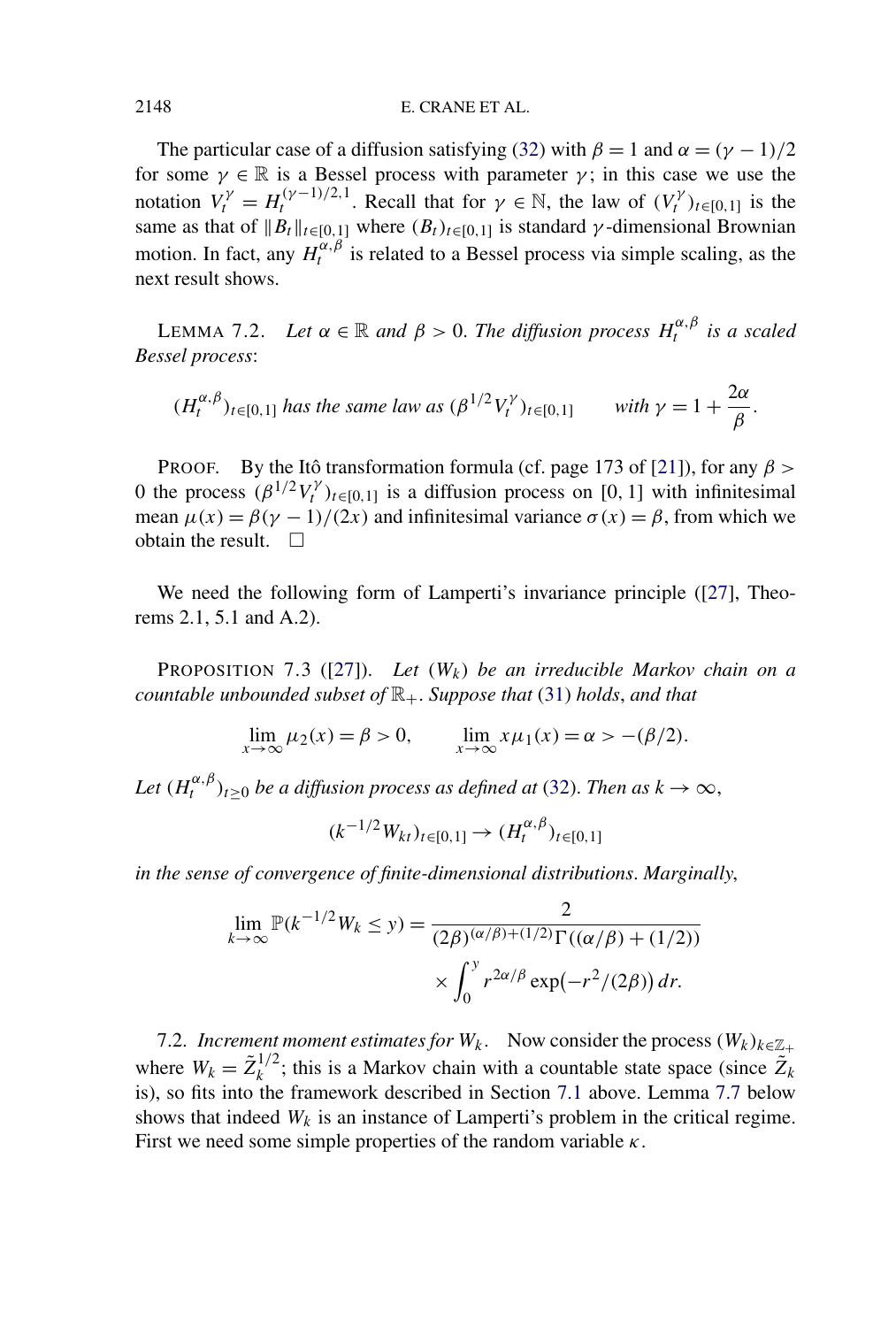<span id="page-31-0"></span>LEMMA 7.4. *If*  $\kappa$  *satisfies* [\(5\)](#page-6-0) *for*  $\lambda > 0$ *, then* 

(33) 
$$
\mathbb{P}(|\kappa| \ge x) \le \exp\{-\lambda x\} \qquad (x \ge 0)
$$

*and*

(34) 
$$
\mathbb{E}[\kappa|^{r}] < \infty \qquad (r \geq 0).
$$

PROOF. (33) is immediate from Markov's inequality and [\(5\)](#page-6-0), and (34) is also straightforward.  $\square$ 

Now we can start our analysis of the noisy urn and the associated process  $Z_k$ . Recall that  $\tilde{Z}_k$  is defined as max $\{|\tilde{X}_{\tilde{\nu}_k+1}|, |\tilde{Y}_{\tilde{\nu}_k+1}|\}$ . By definition of the noisy urn process, if we start at unit distance away from an axis (in the anticlockwise sense), the path of the noisy urn until it hits the next axis has the same distribution as the corresponding path in the original simple harmonic urn. Since we refer to this fact often, we state it as a lemma.

LEMMA 7.5. *Given*  $\tilde{Z}_k = z$ , the path  $(\tilde{X}_n, \tilde{Y}_n)$  for  $n = \tilde{v}_k + 1, \ldots, \tilde{v}_{k+1}$ *has the same distribution as the path*  $(X_n, Y_n)$  *for*  $n = v_k + 1, \ldots, v_{k+1}$  *given*  $Z_k = z$ . In particular,  $\tilde{Z}_{k+1}$  conditioned on  $\tilde{Z}_k = z$  has the same distribution as  $Z_{k+1}$  – min{ $\kappa$ ,  $Z_{k+1}$  – 1} =  $Z_{k+1}$  –  $\kappa$  +  $(\kappa + 1 - Z_{k+1})$ **1**{ $\kappa \ge Z_{k+1}$ } *conditioned on*  $Z_k = z$ .

Recall that  $\Delta_k = Z_{k+1} - Z_k$ , and write  $\tilde{\Delta}_k = \tilde{Z}_{k+1} - \tilde{Z}_k$ . The next result is an analogue of Lemmas [6.3](#page-26-0) and [6.4](#page-27-0) for  $\tilde{\Delta}_k$ .

**LEMMA 7.6.** *Suppose that* [\(5\)](#page-6-0) *holds. Let*  $\varepsilon > 0$ *. Then for some*  $C < \infty$  *and all*  $n \in \mathbb{N}$ ,

(35) 
$$
\mathbb{P}(|\tilde{\Delta}_k| > n^{(1/2)+\varepsilon} | \tilde{Z}_k = n) \leq C \exp\{-n^{\varepsilon/3}\}.
$$

*Also, for any*  $r \in \mathbb{N}$ *, there exists*  $C < \infty$  *such that for any*  $n \in \mathbb{N}$ *,* 

(36) 
$$
\mathbb{E}[\vert \tilde{\Delta}_k \vert^r \vert \tilde{Z}_k = n] \leq C n^{r/2}.
$$

*Moreover, there exists*  $\gamma > 0$  *for which, as*  $n \to \infty$ *,* 

(37) 
$$
\mathbb{E}[\tilde{\Delta}_k | \tilde{Z}_k = n] = \frac{2}{3} - \mathbb{E}[\kappa] + O(e^{-\gamma n}),
$$

(38) 
$$
\mathbb{E}[\tilde{\Delta}_k^2 | \tilde{Z}_k = n] = \frac{2}{3}n + O(1).
$$

PROOF. By the final statement in Lemma 7.5, for any  $r \geq 0$ ,

$$
\mathbb{P}(|\tilde{\Delta}_k| > r \mid \tilde{Z}_k = n) \le \mathbb{P}(|\Delta_k - \kappa| > r \mid Z_k = n).
$$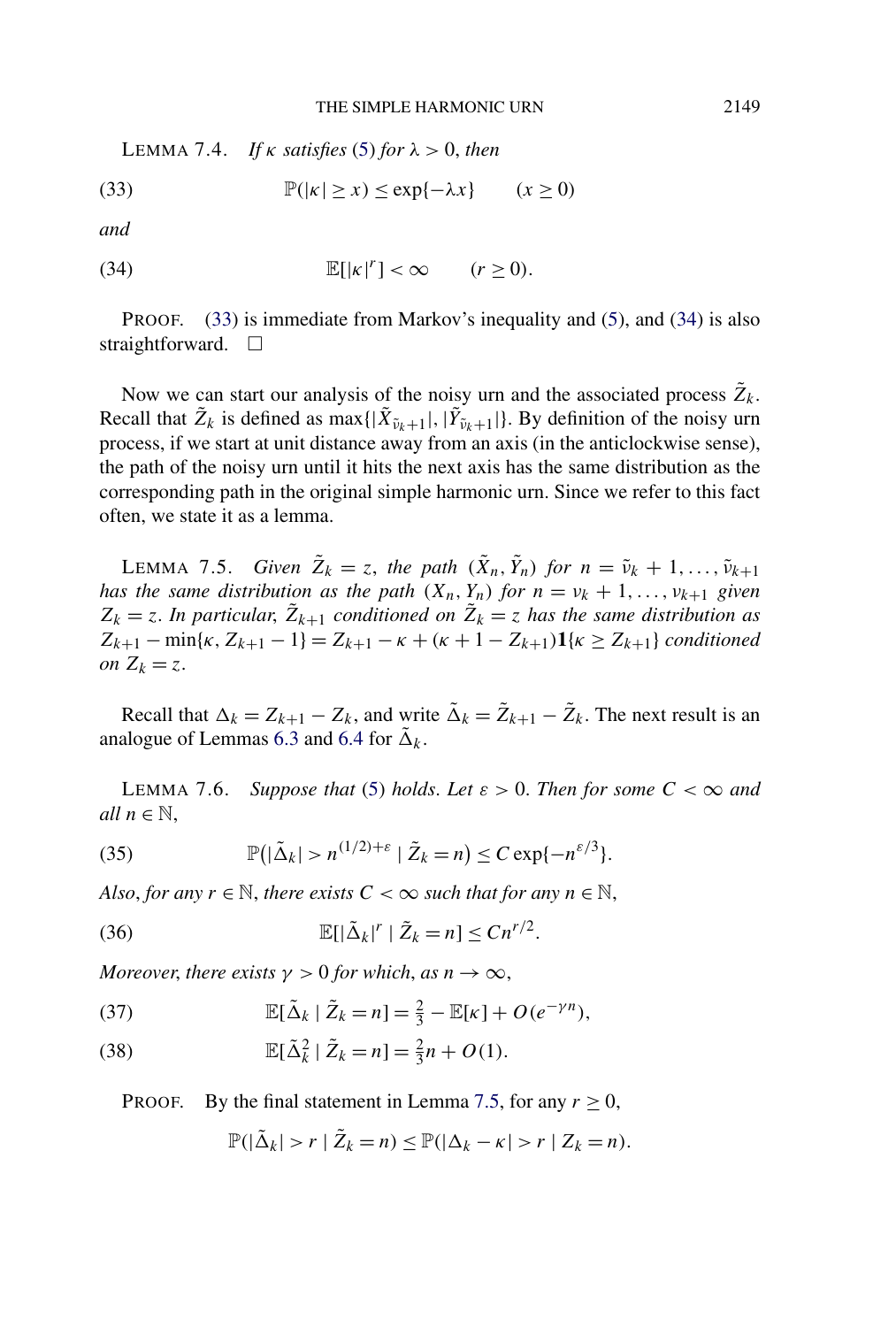We have for any  $\varepsilon > 0$ ,

$$
\mathbb{P}(|\Delta_k - \kappa| > n^{(1/2) + \varepsilon} | Z_k = n)
$$
  
\$\leq \mathbb{P}(|\Delta\_k| > n^{(1+\varepsilon)/2} | Z\_k = n) + \mathbb{P}(|\kappa| > n^{(1+\varepsilon)/2})\$

for all *n* large enough. Using the bounds in [\(24\)](#page-26-0) and [\(33\)](#page-31-0), we obtain [\(35\)](#page-31-0). For  $r \in \mathbb{N}$ ,

$$
\mathbb{E}[\left|\tilde{\Delta}_k\right|^r \mid \tilde{Z}_k = n] \leq \mathbb{E}[(\left|\Delta_k\right| + \left|\kappa\right|)^r \mid Z_k = n].
$$

Then with Minkowski's inequality, [\(25\)](#page-26-0) and [\(34\)](#page-31-0) we obtain [\(36\)](#page-31-0).

Next, we have from Lemma [7.5](#page-31-0) and [\(27\)](#page-27-0) that

$$
\mathbb{E}[\tilde{\Delta}_k | \tilde{Z}_k = n]
$$
  
=  $\mathbb{E}[\Delta_k - \kappa + (\kappa + 1 - Z_{k+1})\mathbf{1}\{\kappa \ge Z_{k+1}\} | Z_k = n]$   
=  $\frac{2}{3} + O(e^{\alpha_1 n}) - \mathbb{E}[\kappa] + \mathbb{E}[(\kappa + 1 - Z_{k+1})\mathbf{1}\{\kappa \ge Z_{k+1}\} | Z_k = n].$ 

By the Cauchy–Schwarz inequality, [\(34\)](#page-31-0) and the bound  $0 \le \kappa + 1 - Z_{k+1} \le \kappa$ , the last term here is bounded by a constant times the square-root of

$$
\mathbb{P}(\kappa \ge Z_{k+1} \mid Z_k = n) \le \mathbb{P}(|\Delta_k| \ge n/2 \mid Z_k = n) + \mathbb{P}(|\kappa| > n/2) \\
= O(\exp\{-\lambda n/2\}),
$$

using the bounds [\(24\)](#page-26-0) and [\(33\)](#page-31-0). Hence, we obtain [\(37\)](#page-31-0). Similarly, from [\(28\)](#page-27-0), we obtain [\(38\)](#page-31-0).  $\Box$ 

Now, we can give the main result of this section on the increments of the process  $(W_k)_{k\in\mathbb{Z}_+}$ .

**LEMMA 7.7.** *Suppose that*  $\kappa$  *satisfies* [\(5\)](#page-6-0). With  $\mu_r(x)$  *as defined by* [\(30\)](#page-28-0), *we have*

$$
\sup_{x} |\mu_r(x)| < \infty
$$

*for each*  $r \in \mathbb{N}$ *. Moreover as*  $x \to \infty$ *,* 

(40) 
$$
\mu_1(x) = \frac{1 - 2\mathbb{E}[\kappa]}{4x} + O(x^{-2}); \qquad \mu_2(x) = \frac{1}{6} + O(x^{-1}).
$$

PROOF. For the duration of this proof, we write  $\mathbb{E}_{x^2}[\cdot]$  for  $\mathbb{E}[\cdot | \tilde{Z}_k = x^2] =$  $\mathbb{E}[\cdot | W_k = x]$ . For  $r \in \mathbb{N}$  and  $x \ge 0$ , from [\(30\)](#page-28-0),

(41) 
$$
|\mu_r(x)| \leq \mathbb{E}_{x^2}[\|\tilde{Z}_{k+1}^{1/2} - \tilde{Z}_k^{1/2}|^r] = x^r \mathbb{E}_{x^2}[(1 + x^{-2}\tilde{\Delta}_k)^{1/2} - 1]^r].
$$

Fix  $\varepsilon > 0$  and write  $A(n) := \{|\tilde{\Delta}_k| > n^{(1/2)+\varepsilon}\}\$ and  $A^c(n)$  for the complementary event. Now for some  $C < \infty$  and all  $x \ge 1$ , by Taylor's theorem,

$$
|(1+x^{-2}\tilde{\Delta}_k)^{1/2}-1|^r\mathbf{1}_{A^c(x^2)}\leq Cx^{-2r}|\tilde{\Delta}_k|^r\mathbf{1}_{A^c(x^2)}.
$$

<span id="page-32-0"></span>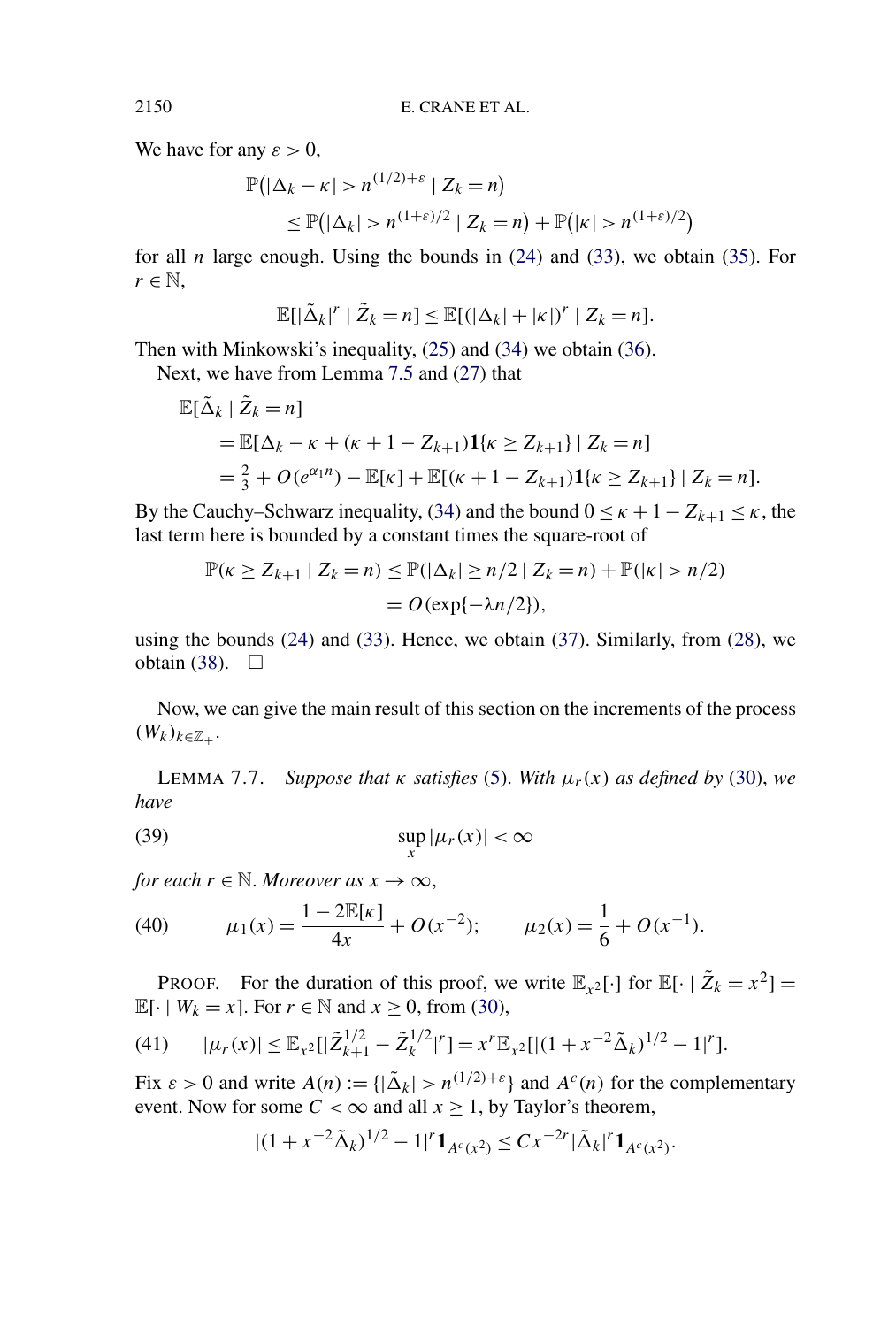Hence,

(42) 
$$
\mathbb{E}_{x^2}[(1+x^{-2}\tilde{\Delta}_k)^{1/2}-1]^r \mathbf{1}_{A^c(x^2)}] \leq C x^{-2r} \mathbb{E}_{x^2}[\|\tilde{\Delta}_k|^r] = O(x^{-r})
$$

by [\(36\)](#page-31-0). On the other hand, using the fact that for  $y \ge -1$ ,  $0 \le (1 + y)^{1/2} \le 1 +$ *(y/*2*)*, we have

$$
\mathbb{E}_{x^2}[(1 + x^{-2}\tilde{\Delta}_k)^{1/2} - 1]^r \mathbf{1}_{A(x^2)}]
$$
\n
$$
\leq \mathbb{E}_{x^2}[(1 + (1/2)x^{-2}|\tilde{\Delta}_k|)^r \mathbf{1}_{A(x^2)}]
$$
\n
$$
\leq (\mathbb{E}_{x^2}[(1 + |\tilde{\Delta}_k|)^{2r}])^{1/2} (\mathbb{P}(A(x^2) | \tilde{Z}_k = x^2))^{1/2}
$$

for  $x \ge 1$ , by Cauchy–Schwarz. Using [\(36\)](#page-31-0) to bound the expectation here and [\(35\)](#page-31-0) to bound the probability, we obtain, for any  $r \in \mathbb{N}$ ,

(43) 
$$
\mathbb{E}_{x^2}[(1+x^{-2}\tilde{\Delta}_k)^{1/2}-1]^r \mathbf{1}_{A(x^2)}] = O(\exp\{-x^{\varepsilon/2}\}).
$$

Combining  $(42)$  and  $(43)$  with  $(41)$ , we obtain  $(39)$ .

Now, we prove [\(40\)](#page-32-0). We have that for  $x \ge 0$ ,

(44) 
$$
\mu_1(x) = \mathbb{E}_{x^2} [W_{k+1} - W_k] = x \mathbb{E}_{x^2} [(1 + x^{-2} \tilde{\Delta}_k)^{1/2} - 1] \n= x \mathbb{E}_{x^2} [((1 + x^{-2} \tilde{\Delta}_k)^{1/2} - 1) \mathbf{1}_{A^c(x^2)}] + O(\exp\{-x^{\epsilon/3}\}),
$$

using (43). By Taylor's theorem with Lagrange form for the remainder, we have

(45) 
$$
x \mathbb{E}_{x^2} [((1 + x^{-2} \tilde{\Delta}_k)^{1/2} - 1) \mathbf{1}_{A^c(x^2)}] = \frac{1}{2x} \mathbb{E}_{x^2} [\tilde{\Delta}_k \mathbf{1}_{A^c(x^2)}] - \frac{1}{8x^3} \mathbb{E}_{x^2} [\tilde{\Delta}_k^2 \mathbf{1}_{A^c(x^2)}] + O(x^{-5} \mathbb{E}_{x^2} [|\tilde{\Delta}_k|^3]).
$$

Here we have that  $x^{-5} \mathbb{E}_{x^2} [|\tilde{\Delta}_k|^3] = O(x^{-2})$ , by [\(36\)](#page-31-0), while for  $r \in \mathbb{N}$ , we obtain

$$
\mathbb{E}_{x^2}[\tilde{\Delta}_k^r \mathbf{1}_{A^c(x^2)}] = \mathbb{E}_{x^2}[\tilde{\Delta}_k^r] + O\left(\left(\mathbb{E}_{x^2}[\|\tilde{\Delta}_k\|^{2r}]\mathbb{P}(A(x^2) \mid \tilde{Z}_k = x^2)\right)^{1/2}\right)
$$

by Cauchy–Schwarz. Using [\(35\)](#page-31-0) again and combining (44) with (45), we obtain

$$
\mu_1(x) = \frac{1}{2x} \mathbb{E}_{x^2} [\tilde{\Delta}_k] - \frac{1}{8x^3} \mathbb{E}_{x^2} [\tilde{\Delta}_k^2] + O(x^{-2}).
$$

Thus, from [\(37\)](#page-31-0) and [\(38\)](#page-31-0), we obtain the expression for  $\mu_1$  in [\(40\)](#page-32-0). Now, we use the fact that

$$
(W_{k+1} - W_k)^2 = W_{k+1}^2 - W_k^2 - 2W_k(W_{k+1} - W_k)
$$
  
=  $\tilde{Z}_{k+1} - \tilde{Z}_k - 2W_k(W_{k+1} - W_k)$ 

to obtain  $\mu_2(x) = \mathbb{E}_{x^2}[\tilde{\Delta}_k] - 2x\mu_1(x)$ , which with [\(37\)](#page-31-0) yields the expression for  $\mu_2$  in [\(40\)](#page-32-0).  $\Box$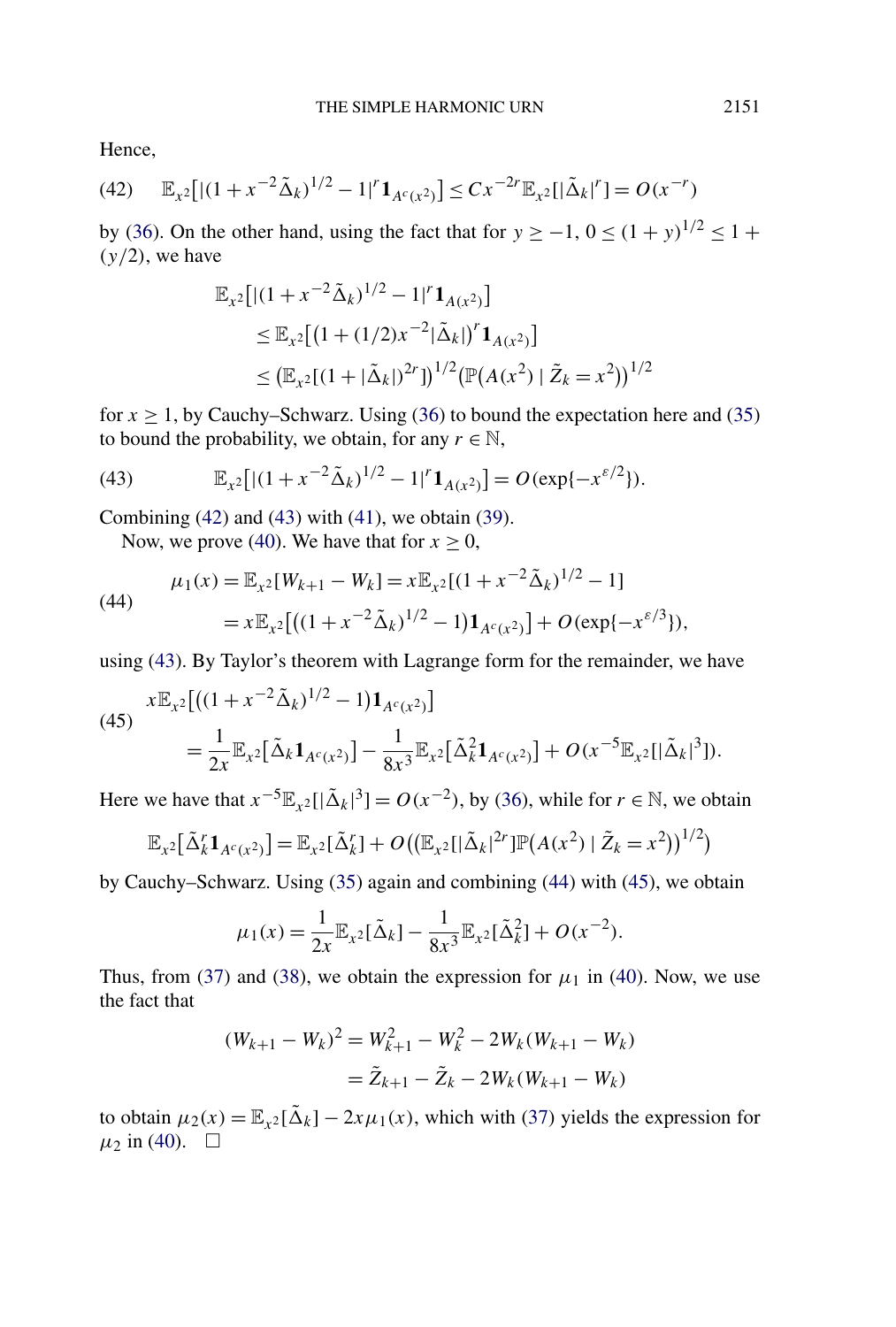#### <span id="page-34-0"></span>**8. Proofs of theorems.**

8.1. *Proofs of Theorems* [2.3,](#page-5-0) [2.4,](#page-7-0) [2.5](#page-7-0) *and* [2.8.](#page-8-0) First, we work with the noisy urn model of Section [2.3.](#page-6-0) Given the moment estimates of Lemma [7.7,](#page-32-0) we can now apply the general results described in Section [7.1](#page-28-0) and [\[3\]](#page-57-0).

PROOF OF THEOREM [2.4.](#page-7-0) First, observe that  $(\tilde{Z}_k)_{k \in \mathbb{Z}_+}$  is transient, null-, or positive-recurrent exactly when  $(W_k)_{k \in \mathbb{Z}_+}$  is. From Lemma [7.7,](#page-32-0) we have that

$$
2x\mu_1(x) - \mu_2(x) = \frac{1}{3} - \mathbb{E}[\kappa] + O(x^{-1});
$$
  

$$
2x\mu_1(x) + \mu_2(x) = \frac{2}{3} - \mathbb{E}[\kappa] + O(x^{-1}).
$$

Now apply Proposition [7.1.](#page-29-0)  $\Box$ 

PROOF OF THEOREM [2.5.](#page-7-0) By the definition of  $\tau_q$  at [\(6\)](#page-7-0),  $\tau_q$  is also the first hitting time of 1 by  $(W_k)_{k \in \mathbb{N}}$ . Then with Lemma [7.7](#page-32-0) we can apply results of Aspandiiarov, Iasnogorodski and Menshikov [\[3\]](#page-57-0), Propositions 1 and 2, which gener-alize those of Lamperti [\[28\]](#page-58-0) and give conditions on  $\mu_1$  and  $\mu_2$  for existence and nonexistence of passage-time moments, to obtain the stated result.  $\Box$ 

PROOF OF THEOREM [2.8.](#page-8-0) First, Proposition [7.3](#page-30-0) and Lemma [7.7](#page-32-0) imply that, as  $n \to \infty$ ,

$$
(n^{-1/2}W_{nt})_{t\in[0,1]}\to (H_t^{\alpha,\beta})_{t\in[0,1]}
$$

in the sense of finite-dimensional distributions, where  $\alpha = (1 - 2\mathbb{E}[k])/4$  and  $\beta = 1/6$ , provided  $\mathbb{E}[K] < 2/3$ . By the Itô transformation formula (cf. page 173 of [\[21\]](#page-58-0)), with  $H_t^{\alpha,\beta}$  as defined at [\(32\)](#page-29-0),  $(H_t^{\alpha,\beta})^2$  is a diffusion process with infinitesimal mean  $\mu(x) = \beta + 2\alpha$  and infinitesimal variance  $\sigma^2(x) = 4\beta x$ . In particular,  $(H_t^{\alpha,\beta})^2$  has the same law as the process denoted  $D_t$  in the statement of Theorem [2.8.](#page-8-0) Convergence of finite-dimensional distributions for  $(n^{-1}W_{nt}^2)_{t\in[0,1]} = (n^{-1}\tilde{Z}_{nt})_{t\in[0,1]}$  follows. The final statement in the theorem fol-lows from Lemma [7.2.](#page-30-0)  $\Box$ 

Next, consider the leaky urn model of Section [2.2.](#page-5-0)

PROOF OF THEOREM [2.3.](#page-5-0) This is an immediate consequence of the  $\mathbb{P}(\kappa =$ 1) = 1 cases of Theorems [2.4](#page-7-0) and [2.6.](#page-8-0)  $\Box$ 

REMARK. There is a short proof of the first part of Theorem [2.3](#page-5-0) due to the existence of a particular martingale. Consider the process  $Q'_n$  defined by  $Q'_n =$  $Q(X'_n, Y'_n)$ , where

$$
Q(x, y) := (x + \frac{1}{2}sgn(y) - \frac{1}{2}\mathbf{1}_{\{y=0\}}sgn(x))^2 + (y - \frac{1}{2}sgn(x) - \frac{1}{2}\mathbf{1}_{\{x=0\}}sgn(y))^2.
$$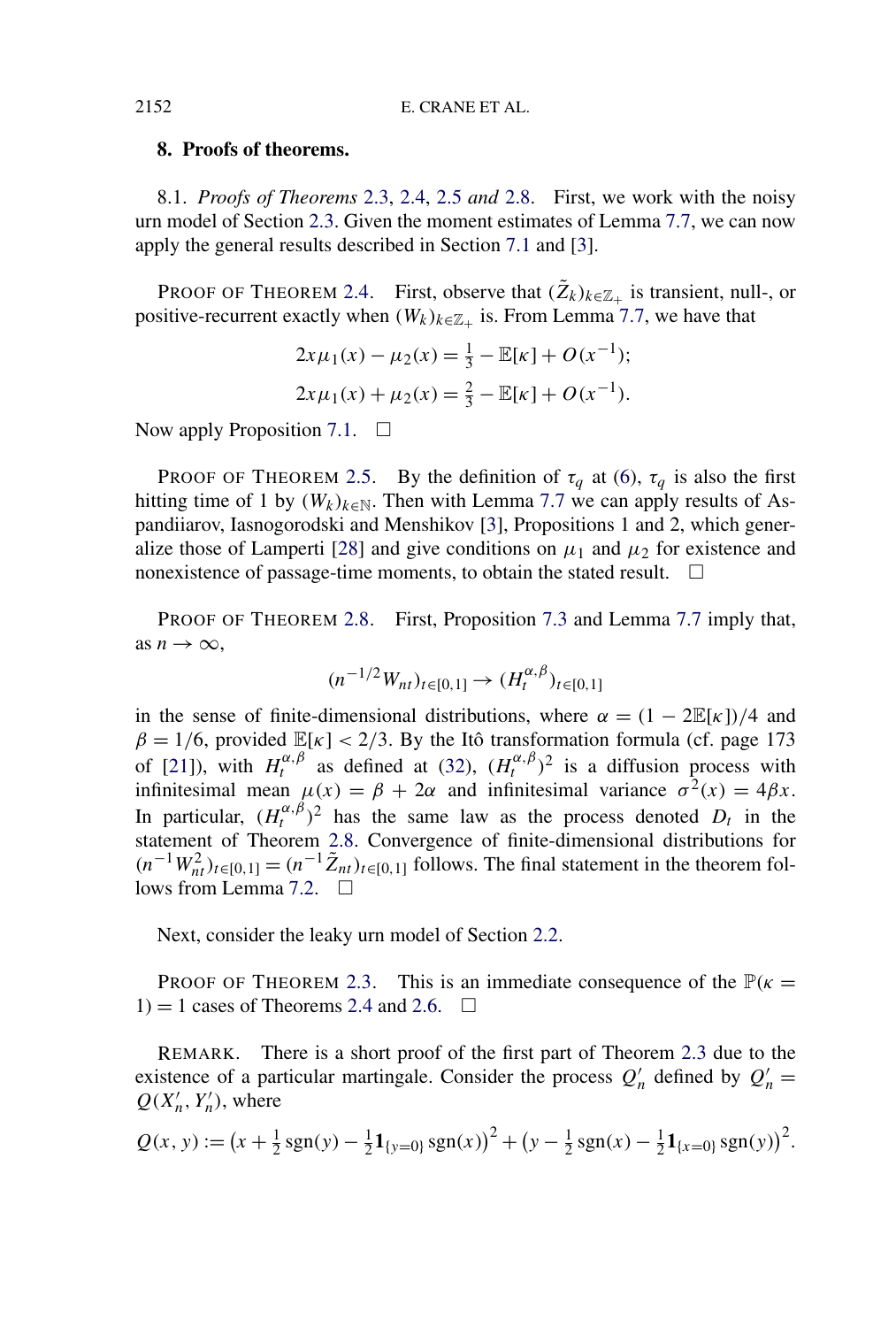<span id="page-35-0"></span>It turns out that  $Q'_n$  is a (nonnegative) martingale. Thus, it converges a.s. as  $n \to \infty$ . But since  $Q(x, y) \to \infty$  as  $\|(x, y)\| \to \infty$ , we must have that eventually  $(X'_n, Y'_n)$  gets trapped in the closed class  $\mathcal{C}$ . So  $\mathbb{P}(\tau < \infty) = 1$ .

8.2. *Proofs of Theorems* [2.6](#page-8-0) *and* [2.9.](#page-8-0) The proofs of Theorems [2.6](#page-8-0) and [2.9](#page-8-0) that we give in this section both rely on the good estimates we have for the embedded process  $\tilde{Z}_k$  to analyze the noisy urn  $(\tilde{X}_n, \tilde{Y}_n)$ . The main additional ingredient is to relate the two different time-scales. The first result concerns the time to traverse a quadrant.

LEMMA 8.1. *Let*  $k \in \mathbb{Z}_+$ . *The distribution of*  $\tilde{\nu}_{k+1} - \tilde{\nu}_k$  *given*  $\tilde{Z}_k = n$  *coincides with that of*  $Z_{k+1} + Z_k$  *given*  $Z_k = n$ . *In addition*,

(46) 
$$
\tilde{\nu}_{k+1} - \tilde{\nu}_k = |\tilde{X}_{\tilde{\nu}_{k+1}}| + |\tilde{Y}_{\tilde{\nu}_{k+1}}| + \tilde{Z}_k.
$$

*Moreover*,

(47) 
$$
\mathbb{P}(\tilde{\nu}_{k+1} - \tilde{\nu}_k > 3n \mid \tilde{Z}_k = n) = O(\exp\{-n^{1/2}\}).
$$

PROOF. Without loss of generality, suppose that we are traversing the first quadrant. Starting at time  $\tilde{v}_k + 1$ , Lemma [7.5](#page-31-0) implies that the time until hitting the next axis,  $\tilde{\nu}_{k+1} - \tilde{\nu}_k - 1$ , has the same distribution as the time taken for the original simple harmonic urn to hit the next axis, starting from  $(Z_k, 1)$ . In this time, the simple harmonic urn must make  $Z_k$  horizontal jumps and  $Z_{k+1} - 1$  vertical jumps. Thus,  $\tilde{\nu}_{k+1} - \tilde{\nu}_k - 1$  has the same distribution as  $Z_{k+1} + Z_k - 1$ , conditional on  $Z_k = Z_k$ . Thus, we obtain the first statement in the lemma. For equation (46), note that between times  $\tilde{v}_k + 1$  and  $\tilde{v}_{k+1}$  the noisy urn must make  $Z_k$  horizontal steps and (in this case)  $|\tilde{Y}_{\tilde{\nu}_{k+1}}| - 1$  vertical steps. Finally, we have from the first statement of the lemma that

$$
\mathbb{P}(\tilde{\nu}_{k+1} - \tilde{\nu}_k > 3n \mid \tilde{Z}_k = n) = \mathbb{P}(Z_{k+1} > 2n \mid Z_k = n),
$$

and then (47) follows from [\(24\)](#page-26-0).  $\Box$ 

Very roughly speaking, the key to our Theorems [2.6](#page-8-0) and [2.9](#page-8-0) is the fact that  $\tau \approx \sum_{k=0}^{\tau_q} \frac{W_k^2}{W_k^2}$  and  $A \approx \sum_{k=0}^{\tau_q} W_k^4$ . Thus, to study  $\tau$  and *A* we need to look at  $\sum_{k=0}^{\tau_q} W_k^{\alpha}$ ,  $\alpha \ge 0$ . Then we quantify the approximations "≈" for *τ* and *A* by a sums of powers of  $W_k$  over a *single excursion*. First, we will give results for  $S_\alpha :=$ series of bounds.

Let  $M := \max_{0 \le k \le \tau_a} W_k$  denote the maximum of the first excursion of  $W_k$ . For ease of notation, for the rest of this section we set  $r := 6E[k] - 3$ .

**LEMMA 8.2.** Suppose that  $r > -1$ . Then for any  $\varepsilon > 0$ , for all x sufficiently *large*

$$
x^{-1-r-\varepsilon} \leq \mathbb{P}(M \geq x) \leq x^{-1-r+\varepsilon}.
$$

*In particular, for any*  $\varepsilon > 0$ ,  $\mathbb{E}[M^{1+r+\varepsilon}] = \infty$  *but*  $\mathbb{E}[M^{1+r-\varepsilon}] < \infty$ .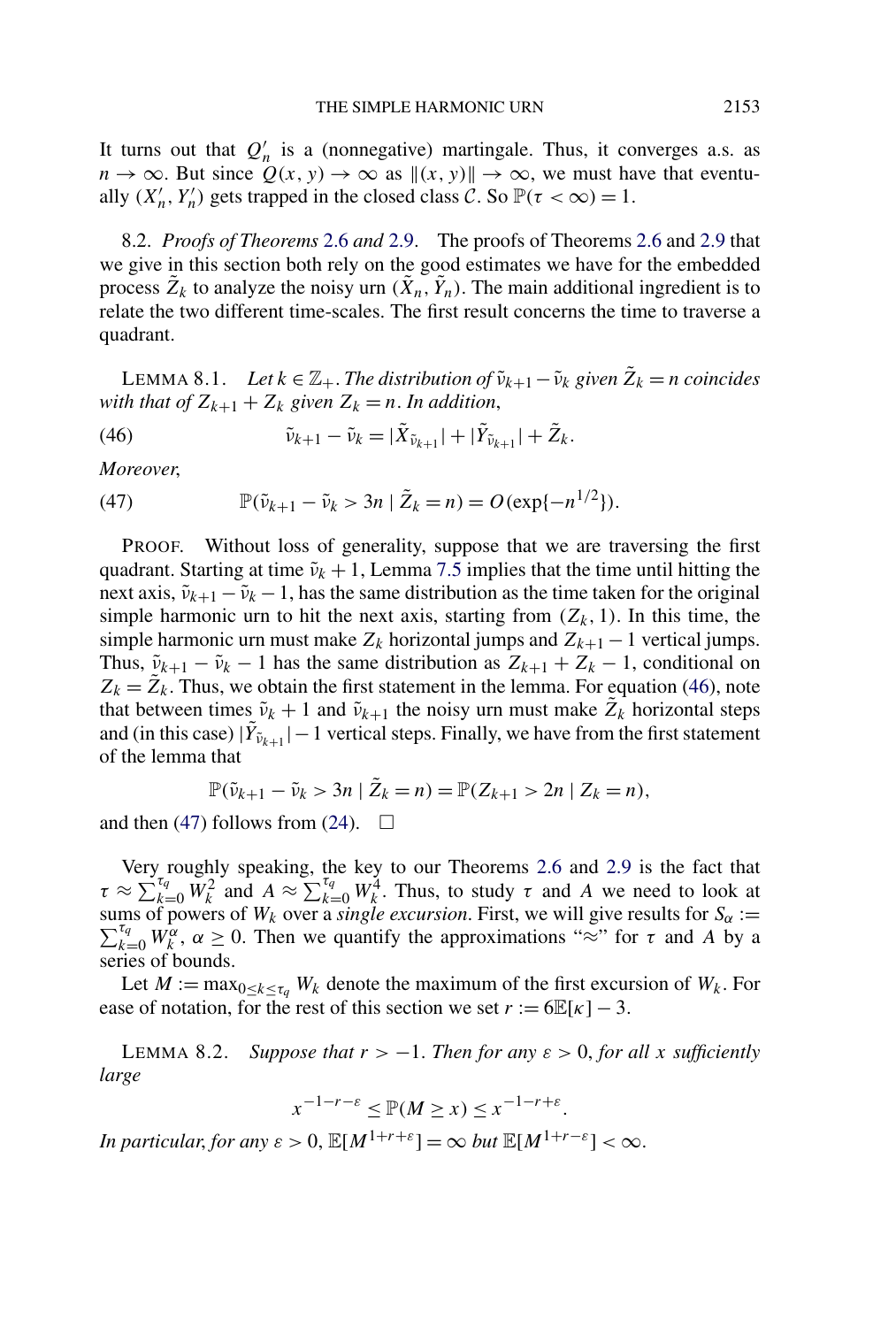<span id="page-36-0"></span>PROOF. It follows from Lemma [7.7](#page-32-0) and some routine Taylor's theorem computations that for any  $\varepsilon > 0$  there exists  $w_0 \in [1, \infty)$  such that for any  $x \geq w_0$ ,

$$
\mathbb{E}[W_{k+1}^{1+r+\varepsilon} - W_k^{1+r+\varepsilon} | W_k = x] \ge 0,
$$
  

$$
\mathbb{E}[W_{k+1}^{1+r-\varepsilon} - W_k^{1+r-\varepsilon} | W_k = x] \le 0.
$$

Let  $\eta := \min\{k \in \mathbb{Z}_+ : W_k \leq w_0\}$  and  $\sigma_x := \min\{k \in \mathbb{Z}_+ : W_k \geq x\}$ . Recall that  $(W_k)_{k∈\mathbb{Z}_+}$  is an irreducible time-homogeneous Markov chain on a countable subset of  $[1, \infty)$ . It follows that to prove the lemma it suffices to show that, for some  $w \geq 2w_0$ , for any  $\varepsilon > 0$ ,

(48) 
$$
x^{-1-r-\varepsilon} \leq \mathbb{P}(\sigma_x < \eta \mid W_0 = w) \leq x^{-1-r+\varepsilon}
$$

for all *x* large enough.

We first prove the lower bound in (48). Fix  $x > w$ . We have that  $W_{k \wedge \eta \wedge \sigma_x}^{1+r+\varepsilon}$  is a submartingale, and, since  $W_k$  is an irreducible Markov chain,  $\eta < \infty$  and  $\sigma_x < \infty$ a.s. Hence

$$
\mathbb{P}(\sigma_x < \eta) \mathbb{E}[W_{\sigma_x}^{1+r+\varepsilon}] + (1 - \mathbb{P}(\sigma_x < \eta)) \mathbb{E}[W_{\eta}^{1+r+\varepsilon}] \geq w^{1+r+\varepsilon}.
$$

Here  $W_\eta \leq w_0$  a.s., and for some  $C \in (0, \infty)$  and all  $x > w$ ,

$$
\mathbb{E}[W_{\sigma_x}^{1+r+\varepsilon}] \leq \mathbb{E}[(x+(W_{\sigma_x}-W_{\sigma_x-1}))^{1+r+\varepsilon}] \leq Cx^{1+r+\varepsilon},
$$

since  $\mathbb{E}[(W_{\sigma_x} - W_{\sigma_x-1})^{1+r+\epsilon}]$  is uniformly bounded in *x*, by equation [\(39\)](#page-32-0). It follows that

$$
\mathbb{P}(\sigma_x < \eta)[Cx^{1+r+\varepsilon} - w_0^{1+r+\varepsilon}] \ge w^{1+r+\varepsilon} - w_0^{1+r+\varepsilon} > 0,
$$

which yields the lower bound in (48). The upper bound follows by a similar argument based on the supermartingale property of  $W_{k \wedge \eta \wedge \sigma_r}^{1+r-\varepsilon}$ .  $\Box$ 

The next result gives the desired moment bounds for  $S_\alpha$ .

LEMMA 8.3. *Let*  $\alpha \ge 0$  *and*  $r > -1$ . *Then*  $\mathbb{E}[S_\alpha^p] < \infty$  *if*  $p < \frac{1+r}{\alpha+2}$  *and*  $\mathbb{E}[S_{\alpha}^p] = \infty$  *if*  $p > \frac{1+r}{\alpha+2}$ .

PROOF. First we prove the upper bound. Clearly,  $S_\alpha \leq (1 + \tau_q) M^\alpha$ . Then, by Hölder's inequality,

$$
\mathbb{E}[S_{\alpha}^p] \leq \left(\mathbb{E}[(1+\tau_q)^{(2+\alpha)p/2}]\right)^{2/(2+\alpha)} \left(\mathbb{E}[M^{(2+\alpha)p}]\right)^{\alpha/(2+\alpha)}.
$$

For  $p < \frac{1+r}{\alpha+2}$  we have  $(2+\alpha)p/2 < (1+r)/2 = 3\mathbb{E}[\kappa] - 1$  and  $(2+\alpha)p < 1+r$ so that Lemma [8.2](#page-35-0) and Theorem [2.5](#page-7-0) give the upper bound.

For the lower bound, we claim that there exists  $C \in (0, \infty)$  such that

(49) 
$$
\mathbb{P}(S_{\alpha} \geq x) \geq \frac{1}{2} \mathbb{P}(M \geq C x^{1/(\alpha+2)})
$$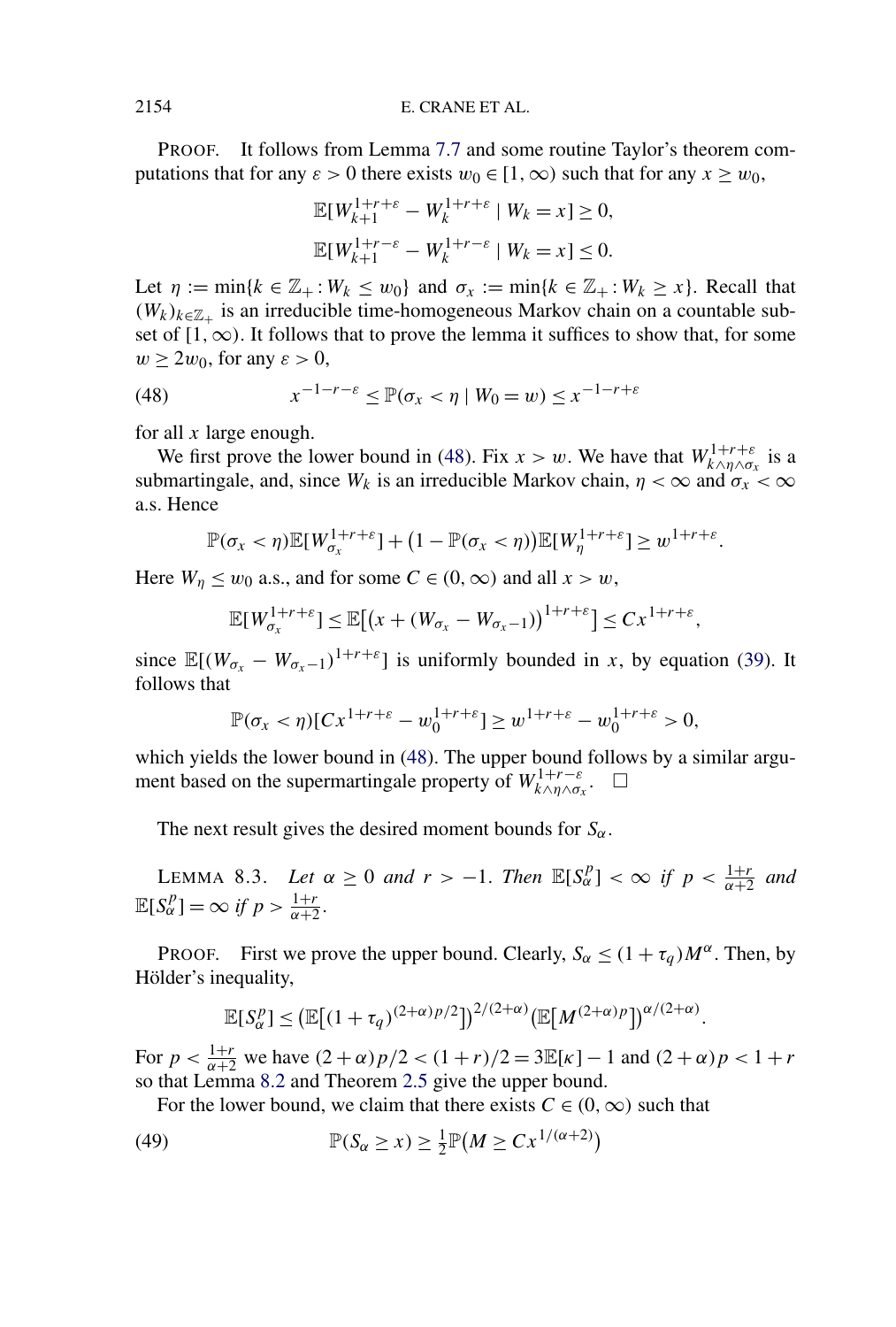<span id="page-37-0"></span>for all *x* large enough. Given the claim [\(49\)](#page-36-0), we have, for any  $\varepsilon > 0$ ,

$$
\mathbb{E}[S_{\alpha}^p] \geq \frac{p}{2} \int_1^{\infty} x^{p-1} \mathbb{P}(M \geq C x^{1/(\alpha+2)}) dx \geq \frac{p}{2} \int_1^{\infty} x^{p-1} x^{-(1+r)/(\alpha+2)-\varepsilon} dx
$$

by Lemma [8.2.](#page-35-0) Thus,  $\mathbb{E}[S_\alpha^p] = \infty$  for  $p > \frac{1+r}{\alpha+2}$ . It remains to verify [\(49\)](#page-36-0). Fix  $y > 2$ . Let  $\mathcal{F}_k = \sigma(W_1, \ldots, W_k)$ , and define stopping times

$$
\sigma_1 = \min\{k \in \mathbb{N} : W_k \geq y\}; \qquad \sigma_2 = \min\{k \geq \sigma_1 : W_k \leq y/2\}.
$$

Then  $\{\sigma_1 < \tau_q\}$ , that is, the event that  $W_k$  reaches *y* before 1, is  $\mathcal{F}_{\sigma_1}$ -measurable. Now

$$
(50) \quad \mathbb{P}(\{\sigma_1 < \tau_q\} \cap \{\sigma_2 \geq \sigma_1 + \delta y^2\}) = \mathbb{E}[\mathbf{1}\{\sigma_1 < \tau_q\} \mathbb{P}(\sigma_2 \geq \sigma_1 + \delta y^2 \mid \mathcal{F}_{\sigma_1})].
$$

We claim that there exists  $\delta > 0$  so that

(51) 
$$
\mathbb{P}(\sigma_2 \ge \sigma_1 + \delta y^2 \mid \mathcal{F}_{\sigma_1}) \ge \frac{1}{2} \quad \text{a.s.}
$$

Let  $D_k = (y - W_k)^2 \mathbf{1}\{W_k < y\}$ . Then, with  $\Delta_k = W_{k+1} - W_k$ ,

$$
\mathbb{E}[D_{k+1}-D_k | \mathcal{F}_k] \leq 2(W_k - y)\mathbb{E}[\Delta_k | \mathcal{F}_k] + \mathbb{E}[\Delta_k^2 | \mathcal{F}_t].
$$

Lemma [7.7](#page-32-0) implies that on  ${W_k > y/2}$  this last display is bounded above by some  $C < \infty$  not depending on *y*. Hence, an appropriate maximal inequality ([\[32\]](#page-58-0), Lemma 3.1), implies (since  $D_{\sigma_1} = 0$ ) that  $\mathbb{P}(\max_{0 \le s \le k} D_{(\sigma_1+s) \wedge \sigma_2} \ge w) \le Ck/w$ . Then, since  $D_{\sigma_2} \ge y^2/4$ , we have

$$
\mathbb{P}(\sigma_2 \le \sigma_1 + \delta y^2 \mid \mathcal{F}_{\sigma_1}) \le \mathbb{P}\Big(\max_{1 \le s \le \delta y^2} D_{(\sigma_1 + s) \land \sigma_2} \ge (y^2/4) \mid \mathcal{F}_{\sigma_1}\Big)
$$

$$
\le \frac{C\delta y^2}{(y^2/4)} \le \frac{1}{2} \qquad \text{a.s.}
$$

for  $\delta > 0$  small enough. Hence, (51) follows. Combining (50) and (51), we get

$$
\mathbb{P}(\{\sigma_1 < \tau_q\} \cap \{\sigma_2 \geq \sigma_1 + \delta y^2\}) \geq \frac{1}{2} \mathbb{P}(\sigma_1 < \tau_q) = \frac{1}{2} \mathbb{P}(M \geq y).
$$

Moreover, on  $\{\sigma_1 < \tau_q\} \cap \{\sigma_2 \ge \sigma_1 + \delta y^2\}$  we have that  $W_s \ge y/2$  for all  $\sigma_1 \le s <$ *σ*<sub>2</sub>, of which there are at least  $\delta y^2$  values; hence  $S_\alpha \ge \delta y^2 \times (y/2)^\alpha$ . Now taking  $x = 2^{-\alpha} \delta y^{2+\alpha}$ , we obtain [\(49\)](#page-36-0), and so complete the proof.  $\Box$ 

Next, we need a technical lemma.

LEMMA 8.4. *Let*  $p \ge 0$ . *Then for any*  $\varepsilon > 0$  *there exists*  $C < \infty$  *such that* 

(52) 
$$
\mathbb{E}\bigg[\bigg(\sum_{k=1}^{\tau_q}|\kappa_{\tilde{\nu}_k}|\bigg)^p\bigg] \leq C \mathbb{E}[\tau_q^{p+\varepsilon}].
$$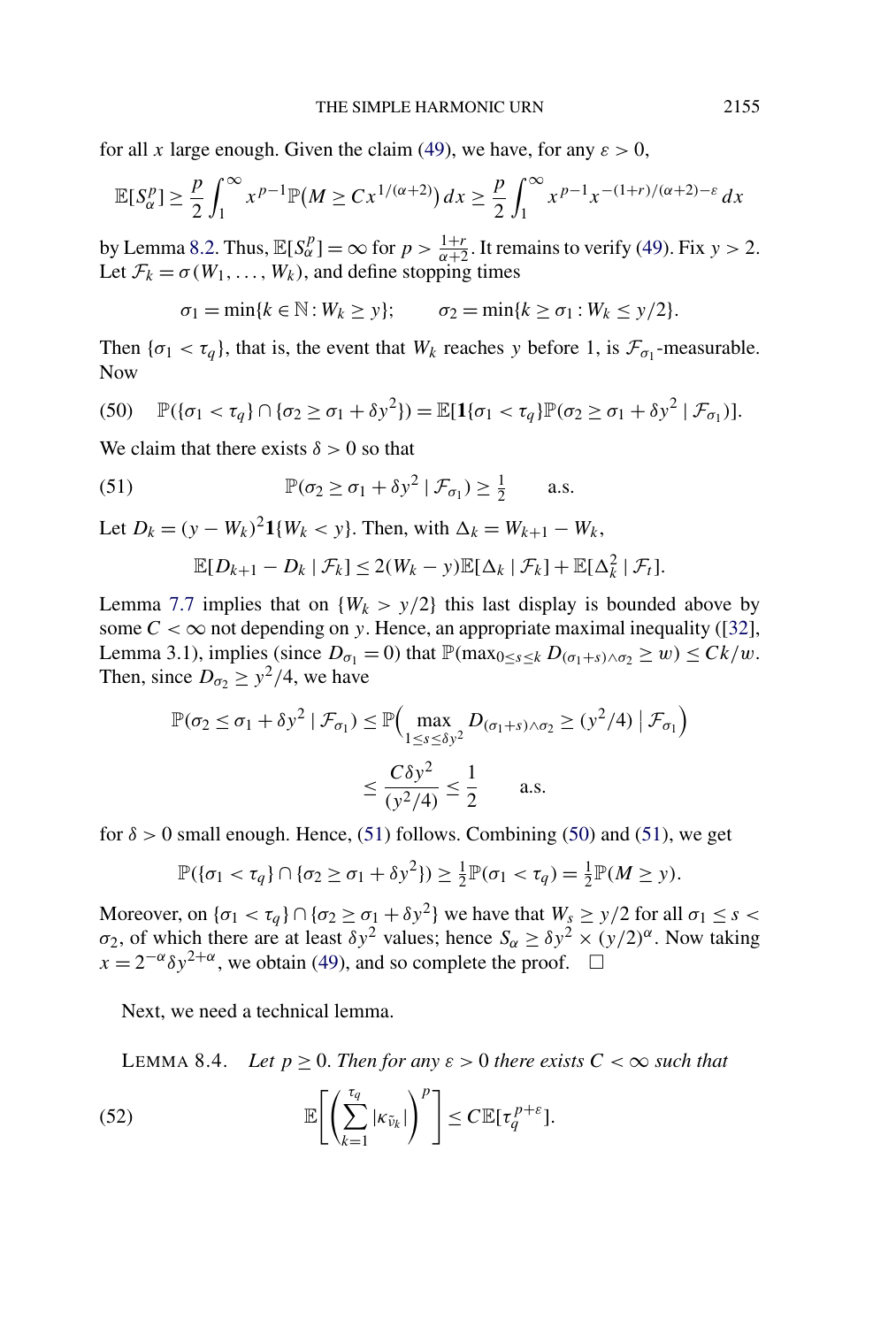PROOF. For any  $s \in (0, 1)$ ,

$$
\mathbb{P}\left(\sum_{k=1}^{\tau_q}|\kappa_{\tilde{\nu}_k}|>x\right)\leq \mathbb{P}(\tau_q>x^s)+\mathbb{P}\left(\sum_{k=1}^{x^s}|\kappa_{\tilde{\nu}_k}|>x\right).
$$

For any random variable *X*,

$$
\mathbb{E}[X^p] = p \int_0^\infty x^{p-1} \mathbb{P}(X > x) dx \le 1 + p \int_1^\infty x^{p-1} \mathbb{P}(X > x) dx;
$$

so

(53)  

$$
\mathbb{E}\bigg[\bigg(\sum_{k=1}^{\tau_q}|\kappa_{\tilde{\nu}_k}|\bigg)^p\bigg] \leq 1 + p \int_1^{\infty} x^{p-1} \mathbb{P}(\tau_q > x^s) dx + p \int_1^{\infty} x^{p-1} \mathbb{P}\bigg(\sum_{k=1}^{x^s}|\kappa_{\tilde{\nu}_k}| > x\bigg) dx.
$$

Here, we have that

$$
\mathbb{P}\left(\sum_{k=1}^{x^s} |\kappa_{\tilde{\nu}_k}| > x\right) \le \mathbb{P}\left(\bigcup_{k=1}^{x^s} {|\kappa_{\tilde{\nu}_k}| > x^{1-s}}\right) \le \sum_{k=1}^{x^s} \mathbb{P}(|\kappa| > x^{1-s})
$$

by Boole's inequality. Then Markov's inequality and the moment bound [\(5\)](#page-6-0) yield

(54) 
$$
\mathbb{P}\left(\sum_{k=1}^{x^s}|\kappa_{\tilde{\nu}_k}|>x\right)\leq x^s\mathbb{P}(e^{\lambda|\kappa|}>e^{x^{1-s}})\leq x^s\mathbb{E}[e^{\lambda|\kappa|}]e^{-x^{1-s}}.
$$

It follows that, since  $s < 1$ , the final integral in (53) is finite for any  $p$ . Also, from Markov's inequality, for any  $\varepsilon > 0$ ,

$$
\int_1^{\infty} x^{p-1} \mathbb{P}(\tau_q > x^s) dx \leq \mathbb{E}[\tau_q^{p+\varepsilon}] \int_1^{\infty} x^{p-1-s(p+\varepsilon)} dx;
$$

taking *s* close to 1 this last integral is finite, and [\(52\)](#page-37-0) follows (noting  $\tau_q \ge 1$  by definition).  $\Box$ 

PROOF OF THEOREM [2.6.](#page-8-0) By the definitions of  $\tau$  and  $\tau_q$ , we have that  $\tau =$  $\tilde{v}_{\tau q} = -1 + \sum_{k=1}^{\tau q} (\tilde{v}_k - \tilde{v}_{k-1})$ , recalling  $\tilde{v}_0 = -1$ . Hence, by Lemma [8.1,](#page-35-0)

$$
\tau = -1 + \sum_{k=1}^{\tau_q} (W_{k-1}^2 + W_k^2) + R
$$

for *R* a random variable such that  $|R| \leq \sum_{k=1}^{\tau_q} |\kappa_{\tilde{\nu}_k}|$ . It follows that

(55) 
$$
-1 + \sum_{k=0}^{\tau_q} W_k^2 - |R| \leq \tau \leq 2 \sum_{k=0}^{\tau_q} W_k^2 + |R|.
$$

<span id="page-38-0"></span>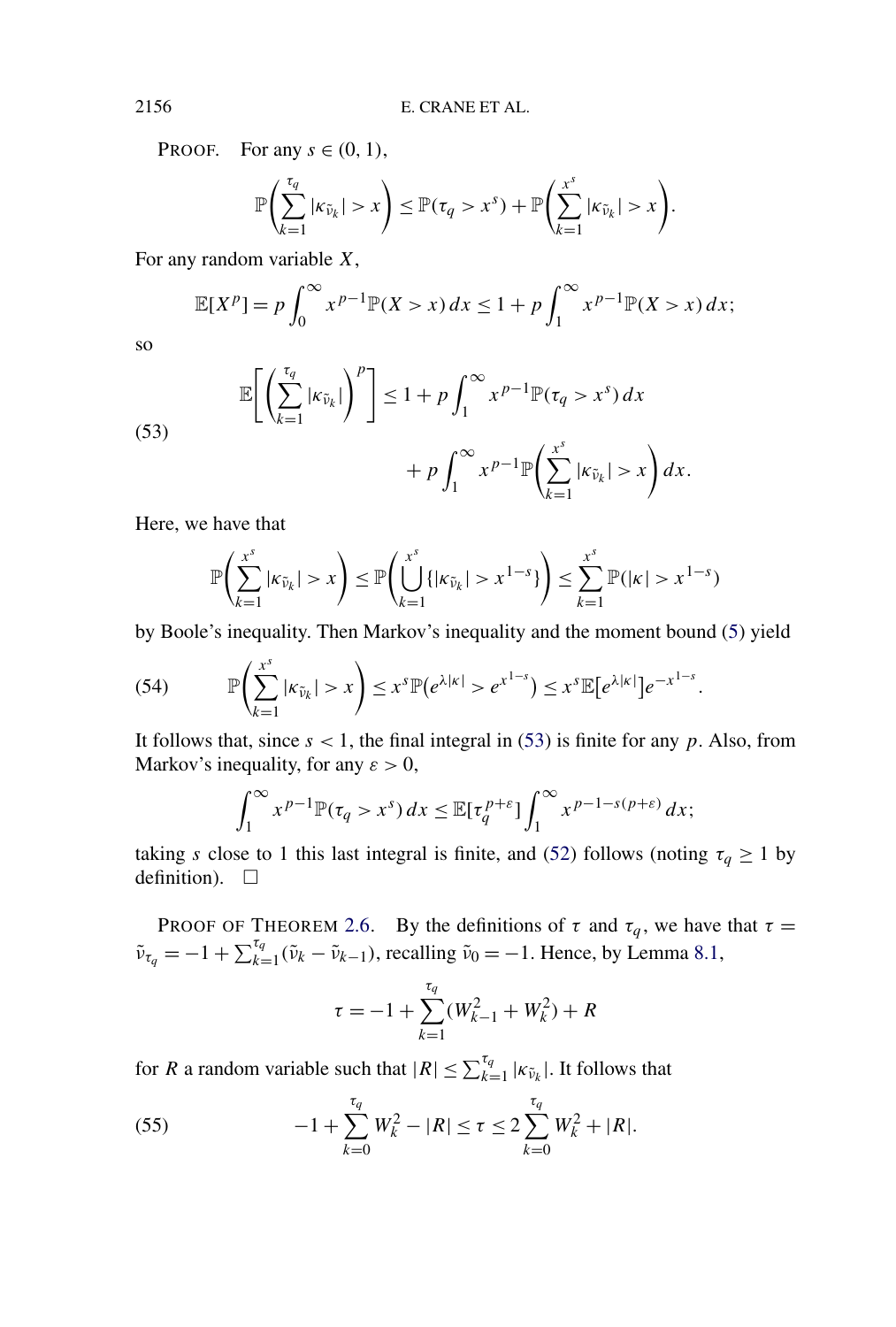Lemma [8.4](#page-37-0) implies that for any  $\varepsilon > 0$  there exists  $C < \infty$  such that  $\mathbb{E}[|R|^p] \le$  $C\mathbb{E}[\tau_a^{p+\varepsilon}]$ . The  $\mathbb{E}[\kappa] > 1/3$  case of the theorem now follows from [\(55\)](#page-38-0) with The-orem [2.5,](#page-7-0) Lemma [8.3](#page-36-0) and Minkowski's inequality. In the  $\mathbb{E}[\kappa] = 1/3$  case, it is required to prove that  $\mathbb{E}[\tau^p] = \infty$  for any  $p > 0$ ; this follows from the  $\mathbb{E}[\kappa] = 1/3$ case of Theorem [2.5](#page-7-0) and the fact that  $\tau \ge \tau_q$  a.s.  $\Box$ 

PROOF OF THEOREM [2.9.](#page-8-0) First, note that we can write

$$
A = \sum_{n=1}^{\tau} T_n = \sum_{n=1}^{\tilde{\nu}_{\tau_q}} T_n = \sum_{k=1}^{\tau_q} A_k,
$$

where  $A_1 = \sum_{n=1}^{\tilde{\nu}_1} T_n$  and  $A_k = \sum_{n=\tilde{\nu}_{k-1}+1}^{\tilde{\nu}_k} T_n$  ( $k \ge 2$ ) is the area swept out in traversing a quadrant for the *k*th time. Since  $A_k \geq 1/2$ , part (i) of the theorem is immediate from part (i) of Theorem [2.4.](#page-7-0) For part (ii), we have that

$$
A_k \leq (\tilde{Z}_k + |\kappa_{\tilde{\nu}_k}|)(\tilde{Z}_{k-1} + |\kappa_{\tilde{\nu}_{k-1}}|)
$$
  
\$\leq W\_k^4 + W\_{k-1}^4 + W\_{k-1}^2 |\kappa\_{\tilde{\nu}\_k}| + W\_k^2 |\kappa\_{\tilde{\nu}\_{k-1}}| + |\kappa\_{\tilde{\nu}\_{k-1}}| |\kappa\_{\tilde{\nu}\_k}|.

Thus,

$$
A \le 2\sum_{k=0}^{\tau_q} W_k^4 + R_1 + R_2 + R_3,
$$

where  $R_1 = \sum_{k=1}^{\tau_q} W_{k-1}^2 |\kappa_{\tilde{\nu}_k}|$ ,  $R_2 = \sum_{k=1}^{\tau_q} W_k^2 |\kappa_{\tilde{\nu}_{k-1}}|$  and  $R_3 = \sum_{k=1}^{\tau_q} |\kappa_{\tilde{\nu}_{k-1}}||\kappa_{\tilde{\nu}_k}|$ . Here  $\sum_{k=0}^{\tau_q} W_k^4$  has finite *p*th moment for  $p < \frac{3 \mathbb{E}[k]-1}{3}$ , by Lemma [8.3.](#page-36-0) Next we deal with the terms  $R_1, R_2$  and  $R_3$ . Consider  $R_1$ . We have that, by Hölder's inequality,  $\mathbb{E}[|R_1|^p]$  is at most

$$
\mathbb{E}\bigg[\bigg(\sum_{k=1}^{\tau_q} W_{k-1}^2\bigg)^{3p/2}\bigg]^{2/3}\mathbb{E}\bigg[\bigg(\sum_{k=0}^{\tau_q} |\kappa_{\tilde{\nu}_k}|\bigg)^{3p}\bigg]^{1/3} \n\leq C' \mathbb{E}\bigg[\bigg(\sum_{k=0}^{\tau_q} W_k^2\bigg)^{3p/2}\bigg]^{2/3}\mathbb{E}[\tau_q^{3p+\varepsilon}]^{1/3}
$$

for any  $\varepsilon > 0$ , by [\(52\)](#page-37-0). Lemma [8.3](#page-36-0) and Theorem [2.5](#page-7-0) show that this is finite provided  $p < \frac{3 \mathbb{E}[k]-1}{3}$  (taking  $\varepsilon$  small enough). A similar argument holds for *R*<sub>2</sub>. Finally,

$$
\mathbb{E}[|R_3|^p] \le \mathbb{E}\Bigg[\Bigg(\sum_{k=0}^{\tau_q}|\kappa_{\tilde{\nu}_k}|\Bigg)^{2p}\Bigg] \le C'' \mathbb{E}[\tau_q^{2p+\varepsilon}]
$$

for any  $\varepsilon > 0$ , by [\(52\)](#page-37-0). For  $\varepsilon$  small enough, this is also finite when  $p < \frac{3\mathbb{E}[\kappa]-1}{3}$ by Theorem [2.5.](#page-7-0) These estimates and Minkowski's inequality then complete the proof.  $\Box$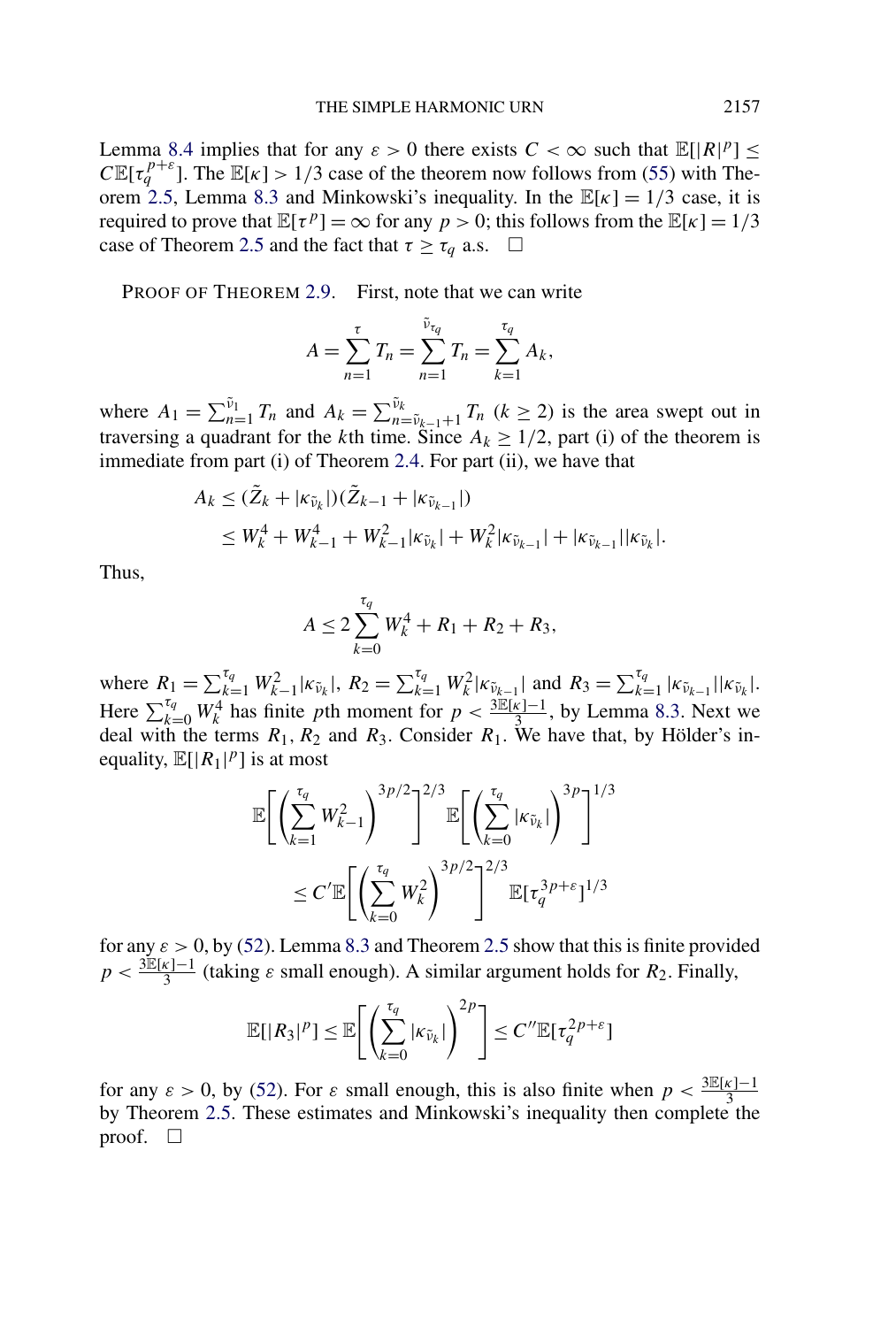#### 2158 E. CRANE ET AL.

8.3. *Proof of Theorem* [2.11.](#page-11-0) We now turn to the percolation model described in Section [2.4.](#page-9-0)

LEMMA 8.5. *Let v and v be any two vertices of G*. *Then with probability* 1 *there exists a vertex*  $w \in G$  *such that the unique semi-infinite oriented paths in H from v and v both pass through w*.

**PROOF.** Without loss of generality, suppose  $v, v'$  are distinct vertices in G on the positive *x*-axis on the same sheet of  $\hat{\mathcal{R}}$ . Let  $Z_0 = |v| < Z'_0 = |v'|$ . The two paths in  $H$  started at  $v$  and  $v'$ , call them  $P$  and  $P'$ , respectively, lead to instances of processes  $Z_k$  and  $Z'_k$ , each a copy of the simple harmonic urn embedded process  $Z_k$ . Until *P* and *P'* meet, the urn processes they instantiate are independent. Thus, it suffices to take  $Z_k$ ,  $Z'_k$  to be independent and show that they eventually cross with probability 1, so that the underlying paths must meet. To do this, we consider the process  $(H_k)_{k \in \mathbb{Z}_+}$  defined by  $H_k := \sqrt{Z'_k} - \sqrt{Z_k}$  and show that it is eventually less than or equal to 0.

For convenience, we use the notation  $W_k = (Z_k)^{1/2}$  and  $W'_k = (Z'_k)^{1/2}$ . Since *H<sub>k+1</sub>* − *H<sub>k</sub>* =  $(W'_{k+1} - W'_k) - (W_{k+1} - W_k)$ , we have that for  $\hat{x} < y$ ,

$$
\mathbb{E}[H_{k+1} - H_k \mid W_k = x, W'_k = y] = \frac{1}{4y} - \frac{1}{4x} + O(x^{-2}) = -\frac{(y-x)}{4xy} + O(x^{-2})
$$

by the  $\mathbb{E}[\kappa] = 0$  case of [\(40\)](#page-32-0). Similarly,

$$
\mathbb{E}[(H_{k+1} - H_k)^2 \mid W_k = x, W'_k = y] = \frac{1}{3} + O(x^{-1}),
$$

from [\(40\)](#page-32-0) again. Combining these, we see that

$$
2(y - x) \mathbb{E}[H_{k+1} - H_k | W_k = x, W'_k = y] - \mathbb{E}[(H_{k+1} - H_k)^2 | W_k = x, W'_k = y]
$$
  
 
$$
\leq -\frac{1}{3} + O(x^{-1}) < 0
$$

for  $x > C$ , say. However, we know from Theorem [2.1](#page-4-0) that  $W_k$  is transient, so in particular  $W_k > C$  for all  $k > T$  for some finite *T*. Let  $\tau = \min\{k \in \mathbb{Z}_+ : H_k \leq 0\}.$ Then we have that  $H_k \mathbf{1}\{k < \tau\}$ ,  $k > T$ , is a process on  $\mathbb{R}_+$  satisfying Lamperti's recurrence criterion (cf. Proposition [7.1\)](#page-29-0). Here  $H_{k \wedge \tau}$  is not a Markov process but the general form of Proposition [7.1](#page-29-0) applies (see [\[26\]](#page-58-0), Theorem 3.2) so we can conclude that  $\mathbb{P}(\tau < \infty) = 1$ .  $\Box$ 

LEMMA 8.6. *The in-graph of any individual vertex in H is almost surely finite*.

PROOF. We work in the dual percolation model *H* . As we have seen, the oriented paths through  $H'$  simulate the leaky simple harmonic urn via the mapping  $\Phi$ . The path in *H'* that starts from a vertex over  $(n + 1/2, 1/2)$  explores the outer boundary of the in-graph in *H* of a lift of the set  $\{(i, 0): 1 \le i \le n\}$ . The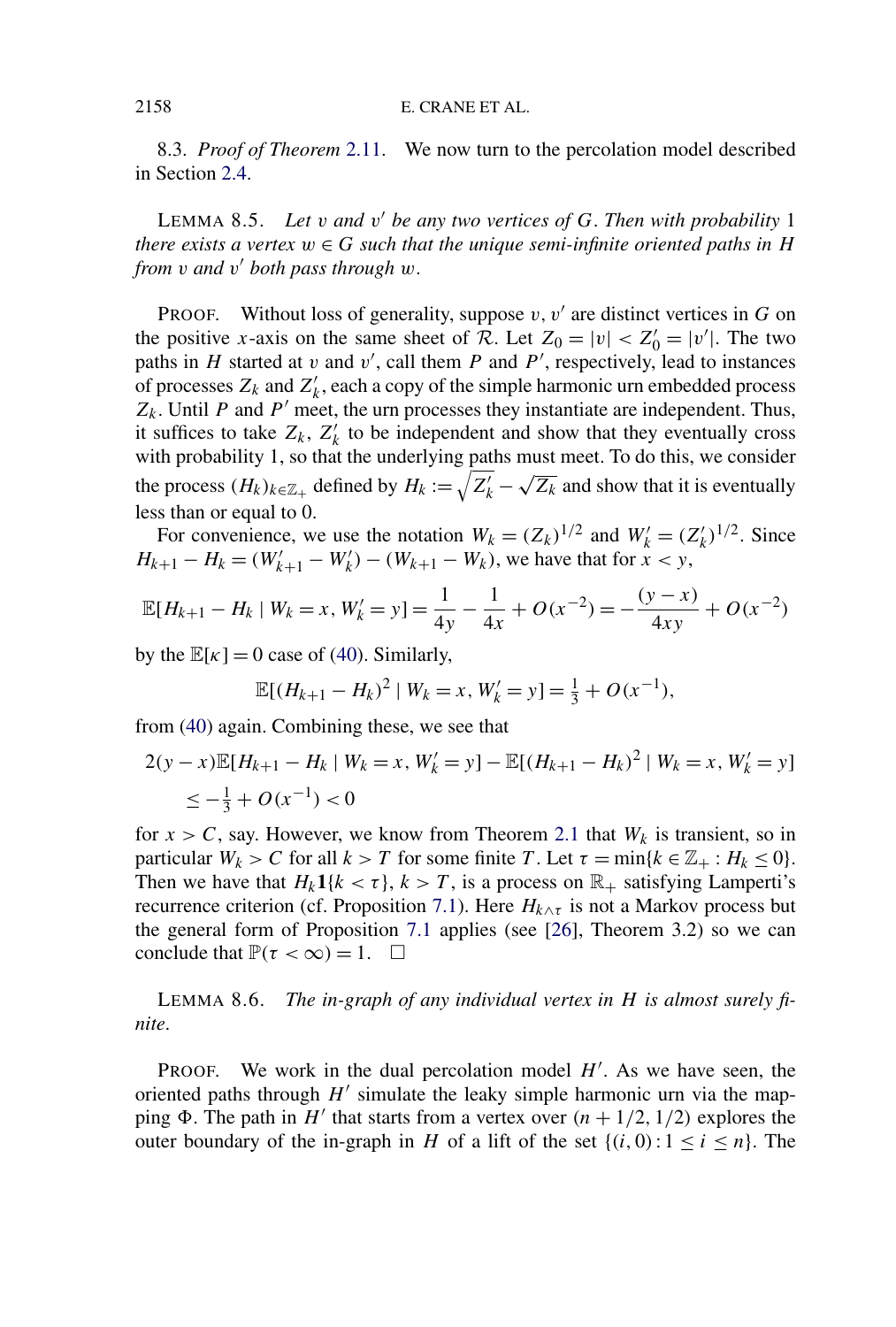<span id="page-41-0"></span>leaky urn a.s. reaches the steady state with one ball, so every oriented path in *H* a.s. eventually joins the infinite path cycling immediately around the origin. It follows that the in-graph of any vertex over a co-ordinate axis is a.s. finite. For any vertex *v* of *H*, the oriented path from *v* a.s. contains a vertex *w* over an axis, and the in-graph of *v* is contained in the in-graph of *w*, so it too is a.s. finite.  $\Box$ 

All that remains to complete the proof of Theorem [2.11](#page-11-0) is to establish the two statements about the moments of  $I(v)$ . For  $p < 2/3$ ,  $\mathbb{E}[I(v)^p]$  is bounded above by  $\mathbb{E}[A^p]$ , where *A* is the area swept out by a path of the leaky simple harmonic urn, or equivalently by a path of the noisy simple harmonic urn with  $P(k = 1) = 1$  up to the hitting time  $\tau$ .  $\mathbb{E}[A^p]$  is finite, by Theorem [2.9\(](#page-8-0)ii). The final claim  $\mathbb{E}[I(v)] =$  $\infty$  will be proven in the next section as equation [\(60\)](#page-46-0), using a connection with expected exit times from quadrants.

### **9. Continuous-time models.**

#### 9.1. *Expected traversal time*: *Proof of Theorem* [2.14.](#page-12-0)

PROOF OF LEMMA [2.12.](#page-12-0) A consequence of Dynkin's formula for a continuous-time Markov chain  $X(t)$  on a countable state-space  $S$  with infinitesimal (generator) matrix  $Q = (q_{ij})$  is that for a function  $g : \mathbb{R}_+ \times S \to \mathbb{R}$  with continuous time-derivative to be such that  $g(t, X(t))$  is a local martingale, it suffices that

(56) 
$$
\frac{\partial g(t,x)}{\partial t} + Q(g(t,\cdot))(t,x) = 0
$$

for all  $x \in S$  and  $t \in \mathbb{R}_+$ : see, for example, [\[37\]](#page-59-0), page 364. In our case,  $S = \mathbb{C} \setminus \{0\}$ ,  $X(t) = A(t) + iB(t)$ , and for  $z = x + iy \in \mathbb{C}$ ,

$$
Q(f)(z) = \sum_{w \in S, w \neq z} q_{zw}[f(w) - f(z)]
$$
  
=  $|x| [f(z + sgn(x)i) - f(z)] + |y| [f(z - sgn(y)) - f(z)].$ 

Taking  $f(x + iy) = g(t, x + iy)$  to be first  $x \cos t + y \sin t$  and second  $y \cos t$  $x \sin t$ , we verify the identity (56) in each case. Thus, the real and imaginary parts of *Mt* are local martingales, and hence martingales since it is not hard to see that  $\mathbb{E}|A(t) + B(t)| < \infty.$   $\Box$ 

To prove Theorem [2.14,](#page-12-0) we need the following bound on the deviations of  $\tau_f$ from  $\pi/2$ .

**LEMMA 9.1.** *Suppose*  $\varepsilon_n > 0$  *and*  $\varepsilon_n \to 0$  *as*  $n \to \infty$ *. Let*  $\phi_n \in [0, \pi/2]$ *. Then*  $as n \rightarrow \infty$ ,

$$
\mathbb{P}\left(\left|\tau_f - \frac{\pi}{2} + \phi_n\right| \ge \varepsilon_n \mid A(0) = n\cos\phi_n, B(0) = n\sin\phi_n\right) = O(n^{-1}\varepsilon_n^{-2})
$$

*uniformly in*  $(\phi_n)$ .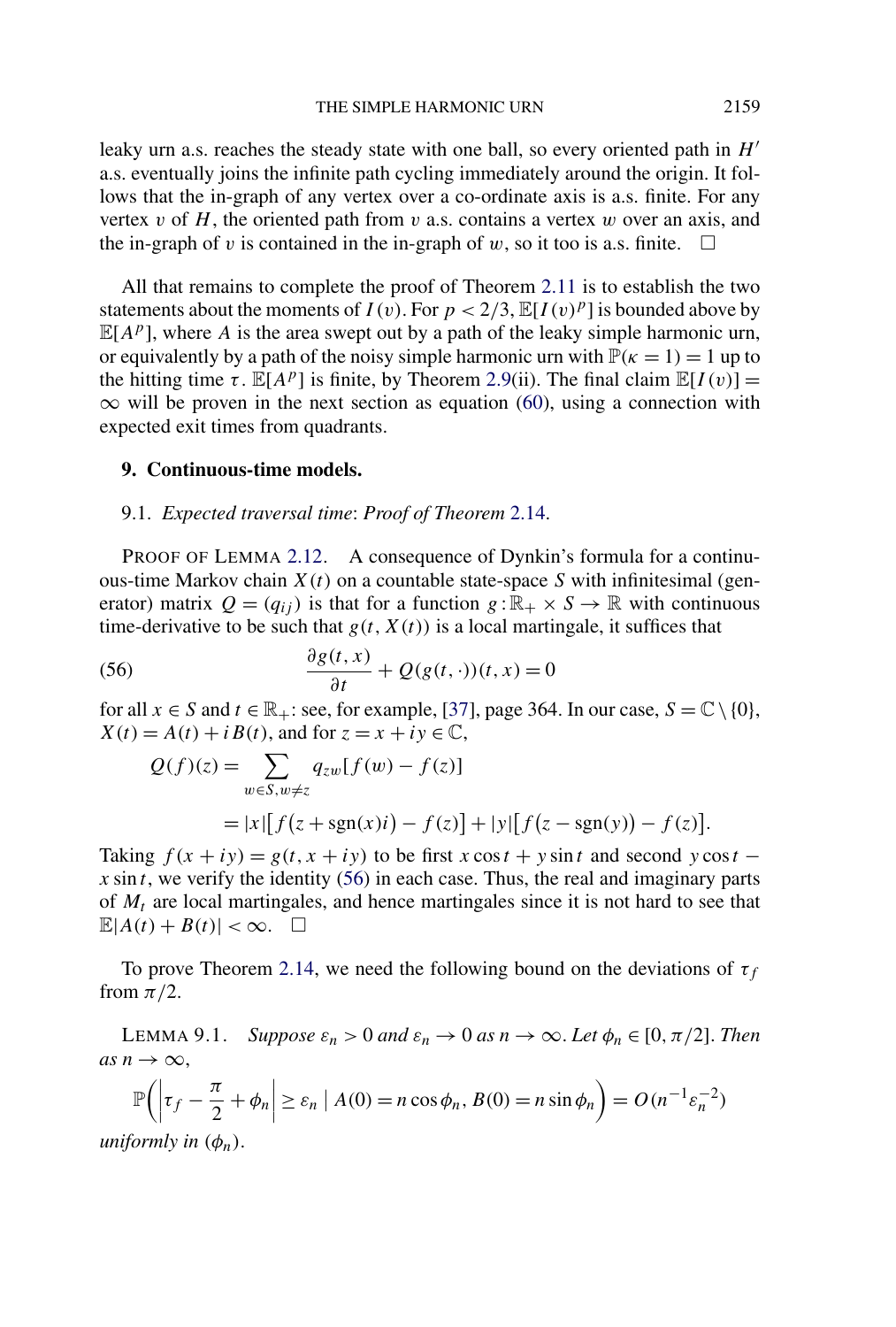PROOF. First note that  $M_0 = ne^{i\phi_n}$  and, by the martingale property,

$$
\mathbb{E}[|M_t - M_0|^2] = \mathbb{E}[|M_t|^2] - |M_0|^2 = \mathbb{E}[A(t)^2 + B(t)^2] - n^2.
$$

We claim that for all  $n \in \mathbb{N}$  and  $t \in \mathbb{R}_+$ ,

(57) 
$$
\mathbb{E}[A(t)^{2} + B(t)^{2}] - n^{2} \leq \frac{t^{2}}{2} + 2^{1/2}nt.
$$

Since  $M_t - M_0$  is a (complex) martingale,  $|M_t - M_0|^2$  is a submartingale. Doob's maximal inequality therefore implies that, for any  $r > 0$ ,

$$
\mathbb{P}\Big(\sup_{0\leq s\leq t}|M_s-M_0|\geq r\Big)\leq r^{-2}\mathbb{E}[|M_t-M_0|^2]\leq 2t(t+n)r^{-2}
$$

by (57). Set *t*<sup>0</sup> = *(π/*2*)*−*φn*+*θ* for *θ* ∈ *(*0*,π/*2*)*. Then on {*t*<sup>0</sup> *< τf* }, *A(t*0*)*+*iB(t*0*)* has argument in  $[\phi_n, \pi/2]$ , so that  $M_{t_0}$  has argument in  $[2\phi_n - (\pi/2) - \theta, \phi_n - \theta]$ . All points with argument in the latter interval are at distance at least  $n \sin \theta$  from *M*<sub>0</sub>. Hence, on  $\{t_0 < \tau_f\}$ ,

$$
\sup_{0 \le s \le t_0} |M_s - M_0| \ge |M_{t_0} - M_0| \ge n \sin \theta.
$$

It follows that for  $\varepsilon_n > 0$  with  $\varepsilon_n \to 0$ ,

$$
\mathbb{P}(\tau_f > (\pi/2) - \phi_n + \varepsilon_n) \le \mathbb{P}\Big(\sup_{0 \le s \le (\pi/2) - \phi_n + \varepsilon_n} |M_s - M_0| \ge n \sin \varepsilon_n\Big)
$$
  
=  $O(n^{-1}(\sin \varepsilon_n)^{-2}) = O(n^{-1} \varepsilon_n^{-2}).$ 

A similar argument yields the same bound for  $\mathbb{P}_n(\tau_f < (\pi/2) - \phi_n - \varepsilon_n)$ . It remains to prove the claim (57). First, note that

$$
\mathbb{E}[A(t + \Delta t)^2 + B(t + \Delta t)^2 - (A(t)^2 + B(t)^2) | A(t) = x, B(t) = y]
$$
  
= (|x| + |y|)\Delta t + O((\Delta t)^2),

and  $(|x| + |y|)^2 \le 2(x^2 + y^2)$ . Writing  $g(t) = \mathbb{E}[A(t)^2 + B(t)^2]$ , it follows that

$$
\frac{d}{dt}g(t) \le \sqrt{2}g(t)^{1/2}
$$

with *g*(0*)* =  $n^2$ . Hence, *g*(*t*)<sup>1/2</sup> ≤  $n + 2^{-1/2}$ *t*. Squaring both sides yields (57).  $\Box$ 

A consequence of Lemma [9.1](#page-41-0) is that  $\tau_f$  has finite moments of all orders, uniformly in the initial point.

LEMMA 9.2. *For any*  $r > 0$ , there exists  $C < \infty$  such that  $\max_{n \in \mathbb{N}} \mathbb{E}_n[\tau_f^r] \leq C$ .

<span id="page-42-0"></span>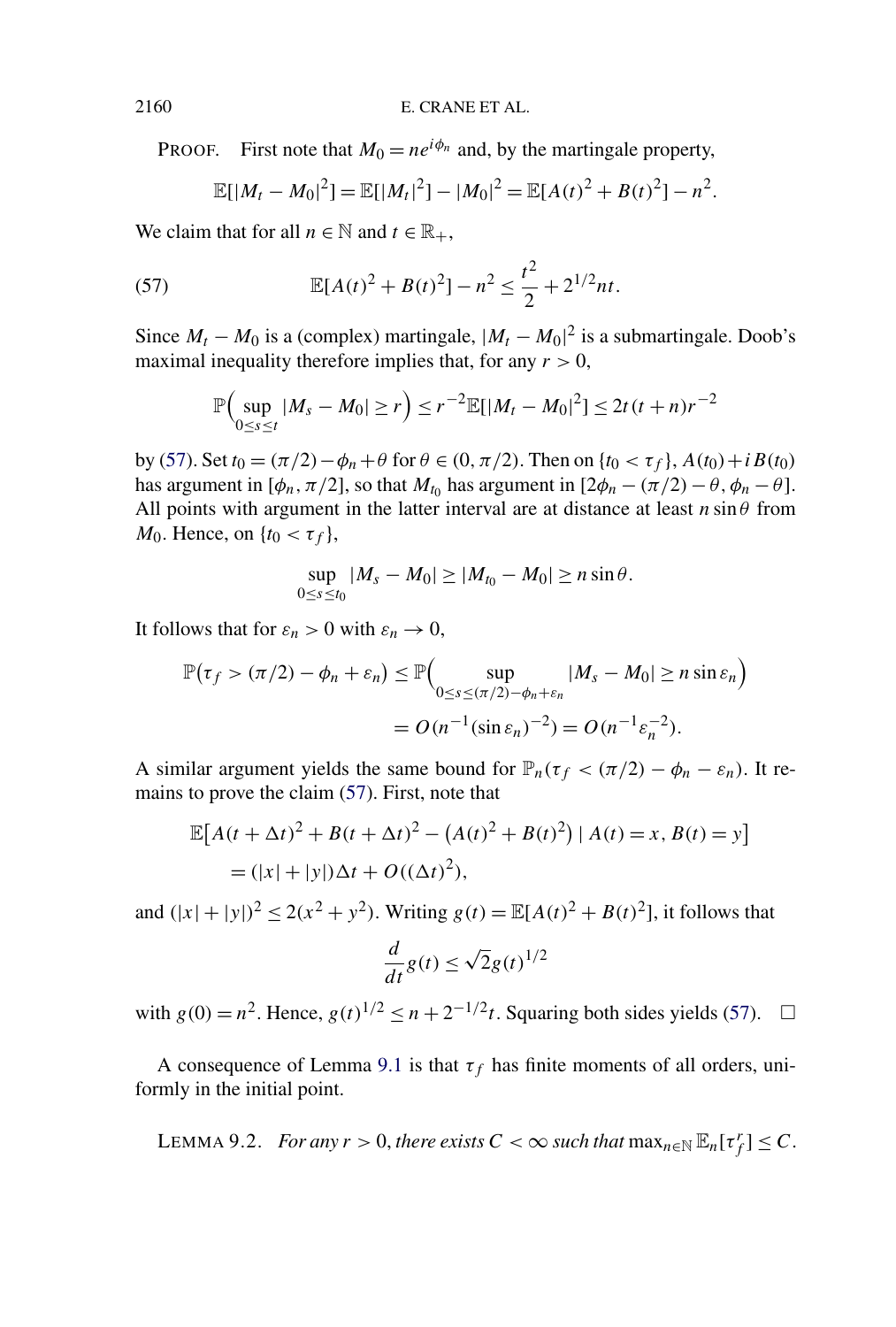<span id="page-43-0"></span>PROOF. By Lemma [9.1,](#page-41-0) we have that there exists  $n_0 < \infty$  for which

(58) 
$$
\sup_{x>0, y>0:\, |x+iy|\ge n_0} \mathbb{P}(\tau_f - t > 2n_0 \mid A(t) + i B(t) = x + iy) \le 1/2.
$$

On the other hand, if  $|A(t) + iB(t)| < n_0$ , we have that  $\tau_f - t$  is stochastically dominated by a sum of  $n_0$  exponential random variables with mean 1. Thus, by Markov's inequality, the bound (58) holds for *all*  $x > 0$ ,  $y > 0$ . Then, for  $t > 1$ , by conditioning on the path of the process at times  $2n_0$ ,  $4n_0$ ,  $\dots$ ,  $2n_0(t-1)$  and using the strong Markov property we have

$$
\mathbb{P}_n(\tau_f > 2n_0 t)
$$
\n
$$
\leq \prod_{j=1}^{t-1} \sup_{x_j > 0, y_j > 0} \mathbb{P}(\tau_f - 2n_0 j > 2n_0 | A(2n_0 j) + i B(2n_0 j) = x_j + iy_j)
$$
\n
$$
\leq 2^{1-t}
$$

by (58). Hence,  $\mathbb{P}_n(\tau_f > t)$  decays faster than any power of *t*, uniformly in *n*.  $\Box$ 

PROOF OF THEOREM [2.14.](#page-12-0) For now fix  $n \in \mathbb{N}$ . Suppose  $A(0) = Z_0 = n$ ,  $B(0) = 0$ . Note that  $A(\tau_f) = 0$ ,  $B(\tau_f) = Z_1$ . The stopping time  $\tau_f$  has all moments, by Lemma [9.2,](#page-42-0) while  $\mathbb{E}_n[|\tilde{M}_t|^2] = O(t^2)$  by [\(57\)](#page-42-0), and  $\mathbb{E}_n[|\tilde{M}_{\tau_f}|^2] =$  $\mathbb{E}_n[Z_1^2] < \infty$ . It follows that the real and imaginary parts of the martingale  $M_{t \wedge \tau_f}$ are uniformly integrable. Hence, we can apply the optional stopping theorem to any linear combination of the real and imaginary parts of  $M_{t \wedge \tau_f}$  to obtain

$$
\mathbb{E}_n[Z_1(\alpha \sin \tau_f + \beta \cos \tau_f)] = \alpha n
$$

for any  $\alpha$ ,  $\beta \in \mathbb{R}$ . Taking  $\alpha = \cos \theta$ ,  $\beta = \sin \theta$  this says

$$
n\cos\theta = \mathbb{E}_n[Z_1\sin(\theta + \tau_f)]
$$
  
=  $\mathbb{E}_n[(Z_1 - \mathbb{E}_n Z_1)\sin(\theta + \tau_f)] + \mathbb{E}_n[Z_1]\mathbb{E}_n[\sin(\theta + \tau_f)]$ 

for any *θ*. By Cauchy–Schwarz, the first term on the right-hand side here is bounded in absolute value by  $\sqrt{Var_n(Z_1)}$ , so on rearranging we have

$$
\left|\mathbb{E}_n[\sin(\theta+\tau_f)]-\frac{n\cos\theta}{\mathbb{E}_n[Z_1]}\right|\leq \frac{(\mathbb{V}\text{ar}_n(Z_1))^{1/2}}{\mathbb{E}_n[Z_1]}\leq \frac{(\mathbb{E}_n[\Delta_1^2])^{1/2}}{\mathbb{E}_n[Z_1]},
$$

and then using [\(27\)](#page-27-0) and [\(28\)](#page-27-0) we obtain, as  $n \to \infty$ ,

(59) 
$$
|\mathbb{E}_n[\sin(\theta + \tau_f)] - \cos \theta| = O(n^{-1/2})
$$

uniformly in  $\theta$ . This strongly suggests that  $\tau_f$  is concentrated around  $\pi/2$ , 5*π/*2*,....* To rule out the larger values, we need to use Lemma [9.1.](#page-41-0) We proceed as follows.

Define the event  $E_n := \{ |\tau_f - (\pi/2)| < \varepsilon_n \}$  where  $\varepsilon_n \to 0$ . From the  $\theta = -\pi/2$ case of (59) we have that  $\mathbb{E}_n[\sin(\tau_f - (\pi/2))] = O(n^{-1/2})$ . Since  $\sin x = x +$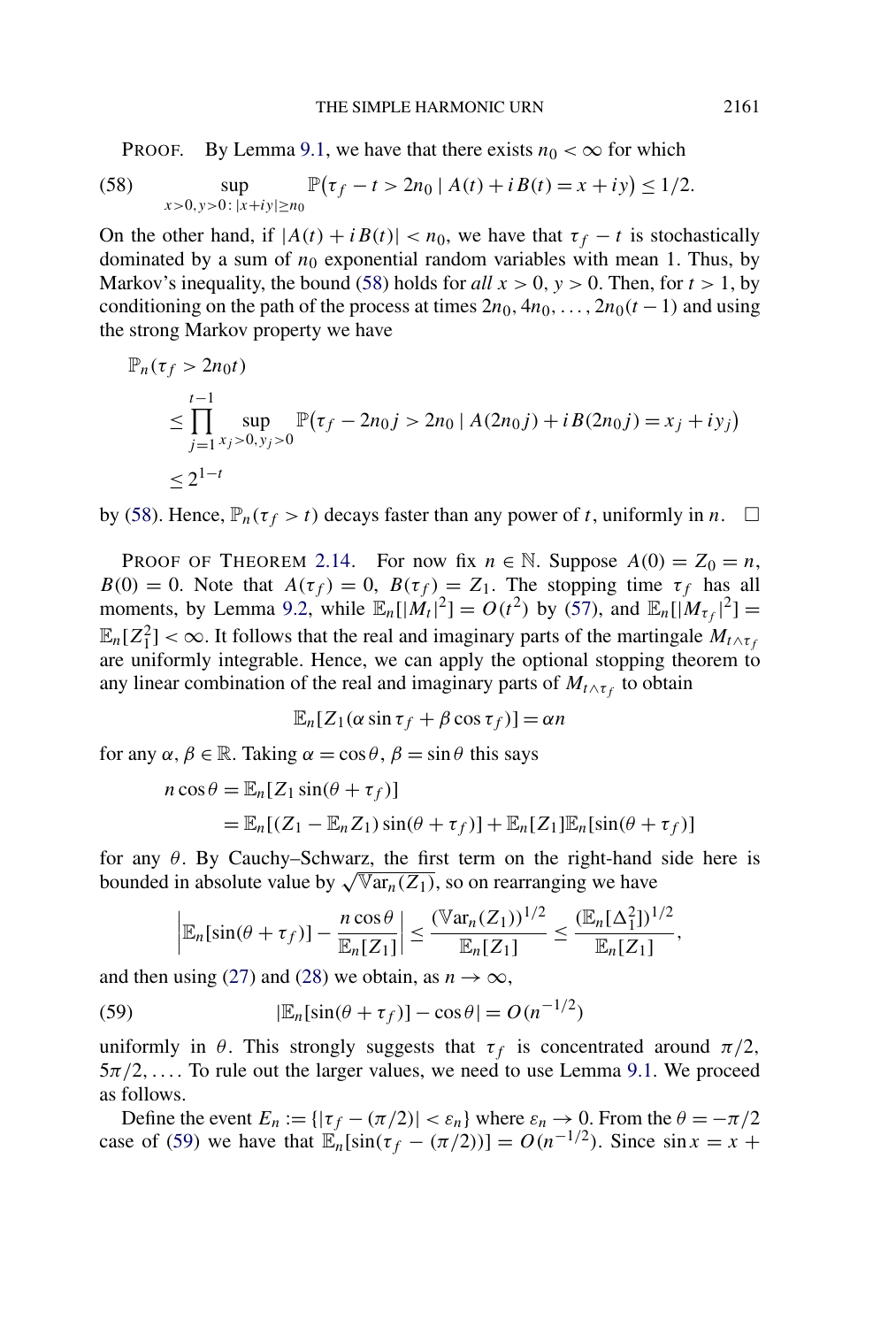$Q(x^3)$  as  $x \to 0$  we have

$$
\mathbb{E}_n[\mathbf{1}_{E_n} \sin(\tau_f - (\pi/2))]
$$
  
= 
$$
\mathbb{E}_n[\tau_f \mathbf{1}_{E_n}] - \frac{\pi}{2} + O(\varepsilon_n^3) + O(\mathbb{P}_n(E_n^c))
$$
  
= 
$$
\mathbb{E}_n[\tau_f] - \frac{\pi}{2} + O(\varepsilon_n^3) + O((\mathbb{E}_n[\tau_f^r])^{1/r} (\mathbb{P}_n(E_n^c))^{1-(1/r)})
$$

for any  $r > 1$ , by Hölder's inequality. Here  $\mathbb{E}_n[\tau_f^r] = O(1)$ , by Lemma [9.2,](#page-42-0) so that for any  $\delta > 0$ , choosing *r* large enough we see that the final term in the last display is  $O(n^{\delta-1} \varepsilon_n^{-2})$  by Lemma [9.1.](#page-41-0) Hence, for any  $\delta > 0$ ,

$$
O(n^{-1/2}) = \mathbb{E}_n[\tau_f] - \frac{\pi}{2} + O(n^{\delta-1} \varepsilon_n^{-2}) + O(\varepsilon_n^3) + \mathbb{E}_n[\mathbf{1}_{E_n^c} \sin(\tau_f - (\pi/2))],
$$

and this last expectation is  $O(n^{-1} \varepsilon_n^{-2})$  by Lemma [9.1](#page-41-0) once more. Taking  $\varepsilon_n =$  $n^{-1/4}$  yields [\(7\)](#page-12-0). Next, from the  $\theta = 0$  case of [\(59\)](#page-43-0) we have that  $\mathbb{E}_n | 1 - \cos(\tau_f - \tau_f)|$  $(\pi/2)$ )| =  $O(n^{-1/2})$ . This time

$$
\mathbb{E}_n[|1-\cos(\tau_f - (\pi/2))| \mathbf{1}_{E_n}] = \mathbb{E}_n[|\tau_f - (\pi/2)|^2 \mathbf{1}_{E_n}] + O(\varepsilon_n^4).
$$

Following a similar argument to that for  $(7)$ , we obtain  $(8)$ .  $\Box$ 

9.2. *Traversal time and area enclosed*: *Proofs of Theorems* [2.10](#page-9-0) *and* [2.15.](#page-13-0) Our proofs of Theorems [2.10](#page-9-0) and [2.15](#page-13-0) both use the percolation model of Section [2.4.](#page-9-0)

PROOF OF THEOREM [2.15.](#page-13-0) The asymptotic statement in the theorem is a con-sequence of Theorem [2.14.](#page-12-0) Thus it remains to prove the exact formula. For  $x > 0$ , and  $y \ge 0$ , let  $T(x, y)$  denote  $\mathbb{E}[\tau_f | A(0) = x, B(0) = y]$ . Also, set  $T(0, y) = 0$ for  $y > 0$ . Note that  $T(n, 0) = \mathbb{E}_n[\tau_f]$ . Conditioning on the first step shows that for  $x > 0$  and  $y \ge 0$ ,

$$
T(x, y) = \frac{1}{x + y} + \frac{x}{x + y}T(x, y + 1) + \frac{y}{x + y}T(x - 1, y).
$$

For fixed *x*,  $T(x, y) \rightarrow 0$  as  $y \rightarrow \infty$ . Indeed, for  $y \ge 1$  the time to make *x* horizontal jumps is stochastically dominated by the sum of *x* exponential random variables with mean 1*/y*.

We now consider the percolation model restricted to the first quadrant. More precisely, we consider the induced graph on the set of sites  $(x, y)$  with  $x \ge 0$  and  $y > 0$ , on a single sheet of R. Let  $I(x, y)$  denote the expected number of sites in the in-graph of  $(x, y)$  in this restricted model. This count includes the site  $(x, y)$ itself. For  $x > 0$ , we also set  $I(x, 0) = 0$ . Considering the two possible directed edges into the site  $(x, y)$ , we obtain

$$
I(x, y) = 1 + \frac{y}{x + y + 1} I(x + 1, y) + \frac{x}{x + y - 1} I(x, y - 1).
$$

Dividing through by  $(x + y)$ , we have

$$
\frac{I(x, y)}{x + y} = \frac{1}{x + y} + \frac{y}{x + y} \left( \frac{I(x + 1, y)}{(x + 1) + y} \right) + \frac{x}{x + y} \left( \frac{I(x, y - 1)}{x + (y - 1)} \right).
$$

<span id="page-44-0"></span>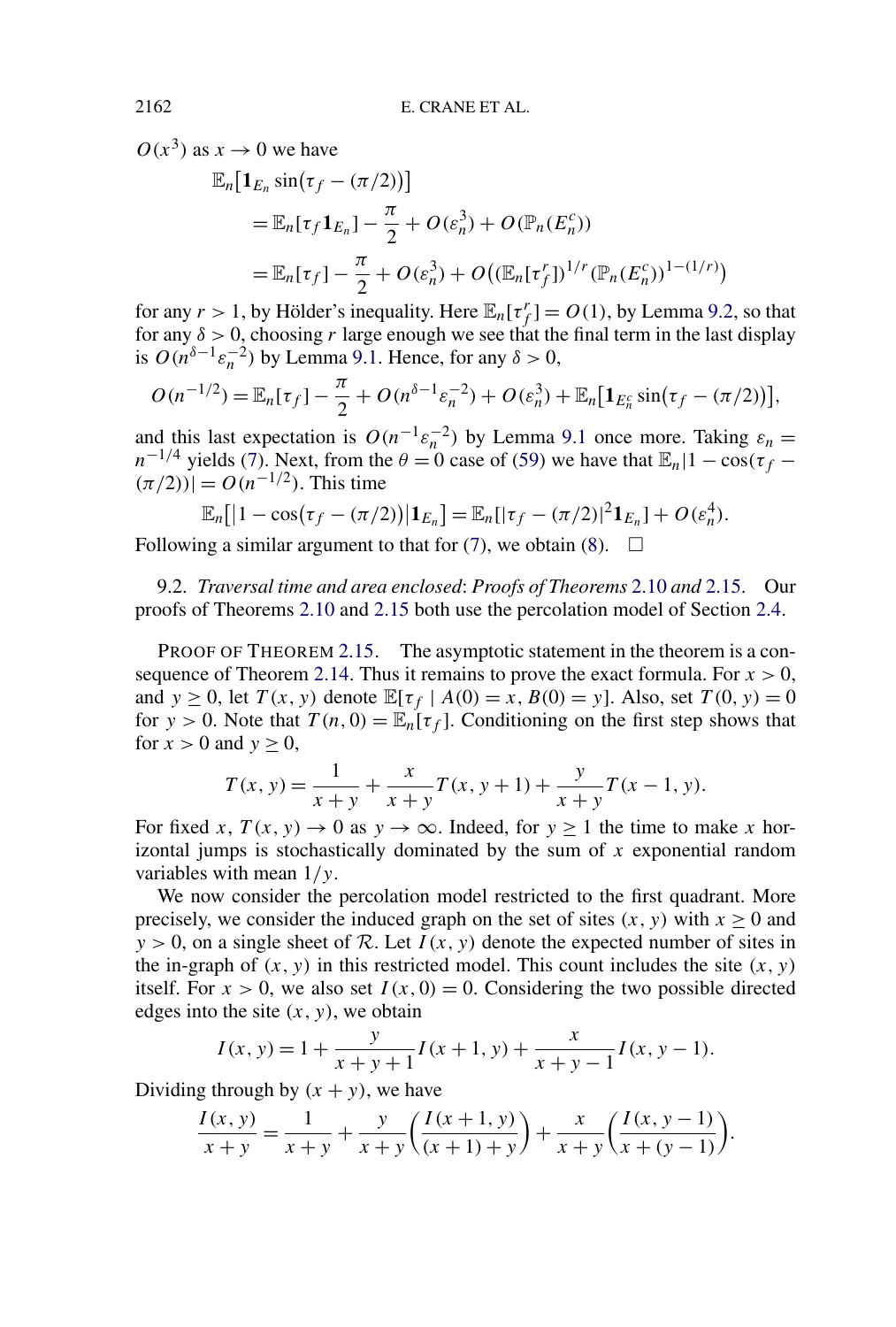We now claim that for each fixed *y*,  $I(x, y)$  is bounded as  $x \to \infty$ . Indeed, the number of sites in the in-graph of  $(x, y)$  is at most *y* plus *y* times the number of horizontal edges in this in-graph. The number of horizontal edges may be stochastically bounded above by the sum of *y* geometric random variables with mean 1*/x*, so its mean tends to 0 as  $x \to \infty$ .

We see that  $I(y, x)/(x + y)$  and  $T(x, y)$  satisfy the same recurrence relation with the same boundary conditions; their difference satisfies a homogeneous recurrence relation with boundary condition 0 at  $x = 0$  and limit 0 as  $y \to \infty$  for each fixed *x*. An induction with respect to *x* shows that the difference is identically zero. In particular, taking  $x = m$  and  $y = 0$ , for any  $m \ge 1$ , we find

$$
I(0,m) = mT(m,0).
$$

The union of the in-graphs of the sites  $(0, m)$ , for  $1 \le m \le n$ , is the set of all sites  $(x, y)$  with  $x \ge 0$  and  $y > 0$  that lie under the oriented path of the dual percolation graph *H'* that starts at  $(-1/2, n + 1/2)$ . Each of these sites lies at the center of a unit square with vertices  $(x \pm 1/2, y \pm 1/2)$ , and the union of these squares is the region bounded by the dual percolation path and the lines  $x = -1/2$  and  $y = 1/2$ . Reflecting this region in the line  $y = x + \frac{1}{2}$ , we obtain a sample of the region bounded by a simple harmonic urn path and the coordinate axes. The expected number of unit squares in this region is therefore  $\sum_{m=1}^{n} I(0, m)$ , so we are done.  $\Box$ 

PROOF OF THEOREM [2.10.](#page-9-0) The argument uses a similar idea to the proof of Theorem [2.15,](#page-13-0) this time for the percolation model on the whole of  $R$ . Choose a continuous branch of the argument function on  $\mathcal{R}$ . Let  $I_+(v)$  denote the expected number of points *w* with  $arg(w) > 0$  in the in-graph of *v* in *H*, including *v* itself if  $arg(v) > 0$ . Arguing as before, if the projection of *v* to  $\mathbb{Z}^2$  is  $(x, y)$ , then  $I_+(v)$ satisfies the boundary condition  $I_+(v) = 0$  for arg $(v) \le 0$ , and the recurrence relation

$$
I_{+}(v) = 1 + \frac{|y|}{|x + \text{sgn}(y)| + |y|} I_{+}(v + (\text{sgn}(y), 0))
$$
  
+ 
$$
\frac{|x|}{|x| + |y - \text{sgn}(x)|} I_{+}(v + (0, -\text{sgn}(x))),
$$

where on the right-hand side  $I_+$  is evaluated at two of the neighbors of  $v$  in the graph *G*. Setting  $J_+(v) := I_+(v) / (|x(v)| + |y(v)|)$ , we have a recurrence relation for  $J_{+}$ :

$$
J_{+}(v) = \frac{1}{|x| + |y|} + \frac{|y|}{|x| + |y|} J_{+}(v + (sgn(y), 0)) + \frac{|x|}{|x| + |y|} J_{+}(v + (0, -sgn(x))).
$$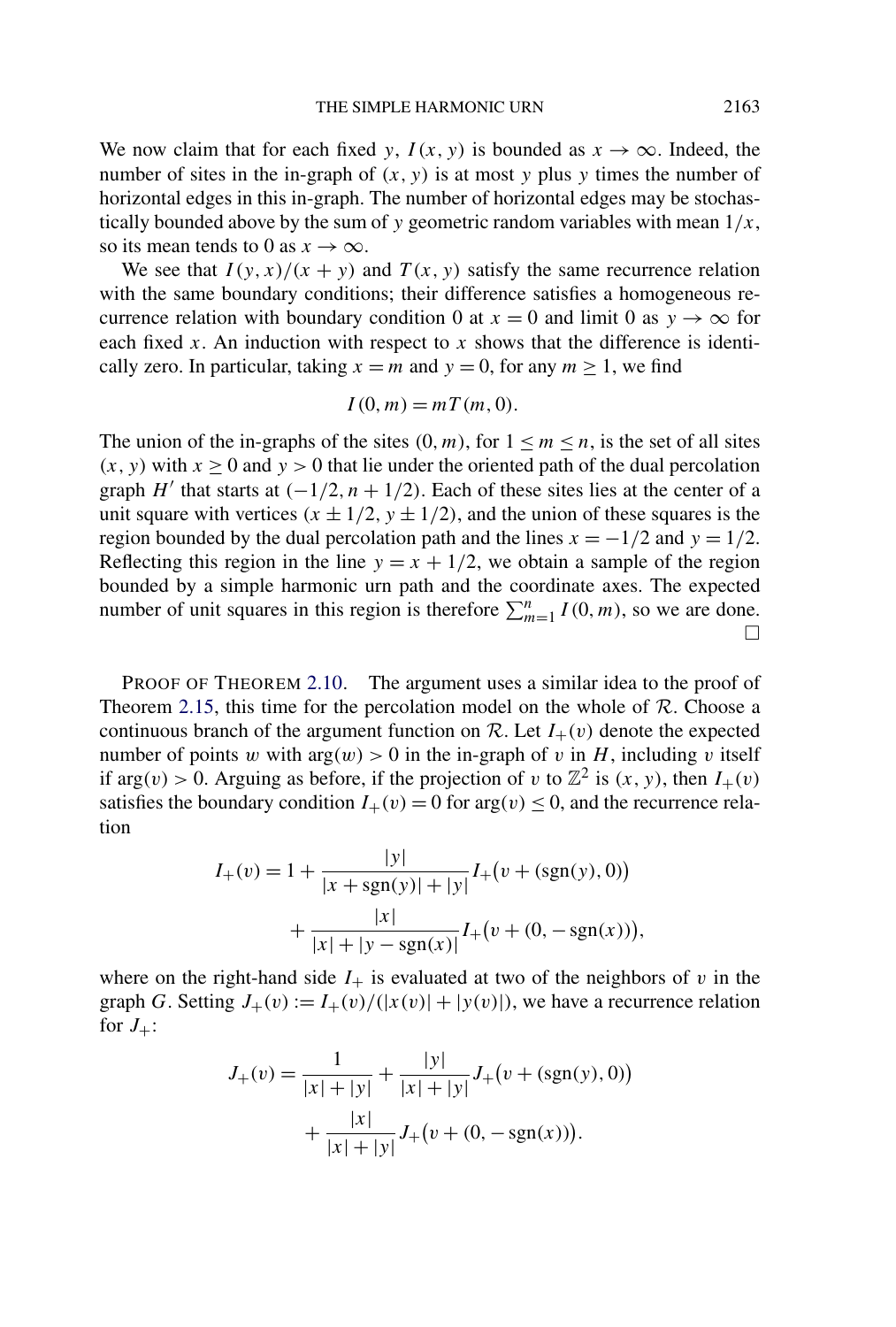#### <span id="page-46-0"></span>2164 E. CRANE ET AL.

The same recurrence relation and boundary conditions hold for  $T_+(\overline{v})$ , where  $T_+(w)$  is the expected time to hit the set arg  $z \ge 0$  in  $R$  in the fast embedding, starting from a vertex *w*. Here,  $\overline{v}$  is the vertex of *G* at the same distance from the origin as *v*, satisfying  $\arg(\overline{v}) = -\arg(v)$ . The reasoning of the previous proof shows that  $T_+(\overline{v}) = J_+(v)$  for all vertices *v* with arg  $v \le \pi/2$ , and the argument may be repeated on the subsequent quadrants to show by induction that  $T_+(\overline{v}) =$  $J_{+}(v)$  for all vertices *v*. We therefore have the lower bound

$$
J_{+}(v) = T_{+}(\overline{v}) \ge \left\lfloor \frac{\arg(v)}{\pi/2} \right\rfloor \inf_{n} \mathbb{E}_{n}[\tau_{f}].
$$

The asymptotic expression [\(7\)](#page-12-0), together with trivial lower bounds for small *n*, implies that  $\inf_n \mathbb{E}_n[\tau_f] > 0$ . Therefore, as *v* varies over the set of vertices of *G* with a given projection  $(x, y)$ , both  $J_+(v)$  and  $I_+(v)$  tend to infinity with arg $(v)$ . Note that  $I_+(v)$  is a lower bound for  $I(v)$ , and  $I(v)$  depends only on the projection *(x,y)*. It follows that

(60) 
$$
\mathbb{E}[I(v)] = \infty.
$$

Recall that the oriented path of *H'* starting at  $(m + \frac{1}{2}, -\frac{1}{2})$  explores the outer boundary of the in-graph of the set *S* of vertices with  $arg(v) = 0$  and  $x \le m$ , and that it can be mapped via  $\Phi$  onto a path of the leaky simple harmonic urn. Let  $A$ denote the area swept out by this path up until time  $\tau$  (the hitting time of  $\{(x, y)$ :  $|x| + |y| = 1$ ). The mapping  $\Phi$  from the vertices of *G'* to  $\mathbb{Z}^2$  can be extended by affine interpolation to a locally area-preserving map from  $\mathcal{R}$  to  $\mathbb{R}^2 \setminus (0,0)$ . So *A* is equal to the area swept out by the dual percolation path until its projection hits the set  $\{(\pm \frac{1}{2}, \pm \frac{1}{2})\}$ . Since the expected number of points in the in-graph that it surrounds is infinite, we have  $\mathbb{E}[A] = \infty$ .  $\Box$ 

9.3. *Exact formulae for expected traversal time and enclosed area*. In this section, we present some explicit, if mysterious, formulae for the expected area enclosed by a quadrant-traversal of the urn process and the expected quadranttraversal time in the fast embedding. We obtain these formulae in a similar way to our first proof of Lemma [3.3,](#page-16-0) and they are reminiscent, but more involved than, the formulae for the Eulerian numbers. There is thus some hope that the asymptotics of these formulae can be handled as in the proof of Lemma [4.5,](#page-22-0) which gives a possible approach to the resolution of Conjecture [2.13.](#page-12-0)

LEMMA 9.3.  $\mathbb{E}_n$ [Area enclosed] and  $\mathbb{E}_n[\tau_f]$  are rational polynomials of de*gree n evaluated at e*:

(61) 
$$
\mathbb{E}_n[Area\ enclosed] = \sum_{i=1}^n \sum_{x=1}^i \frac{i^{n-x-i}i!(-1)^{n-i}}{(n-i)!(i-x)!} \left(e^i - \sum_{k=0}^{i-1} \frac{i^k}{k!}\right),
$$

(62) 
$$
\mathbb{E}_n[\tau_f] = \sum_{i=1}^n \sum_{x=1}^i \frac{i^{n-x-i-1}i!(-1)^{n-i}}{(n-i)!(i-x)!} \left(e^i - \sum_{k=0}^{i-1} \frac{i^k}{k!}\right).
$$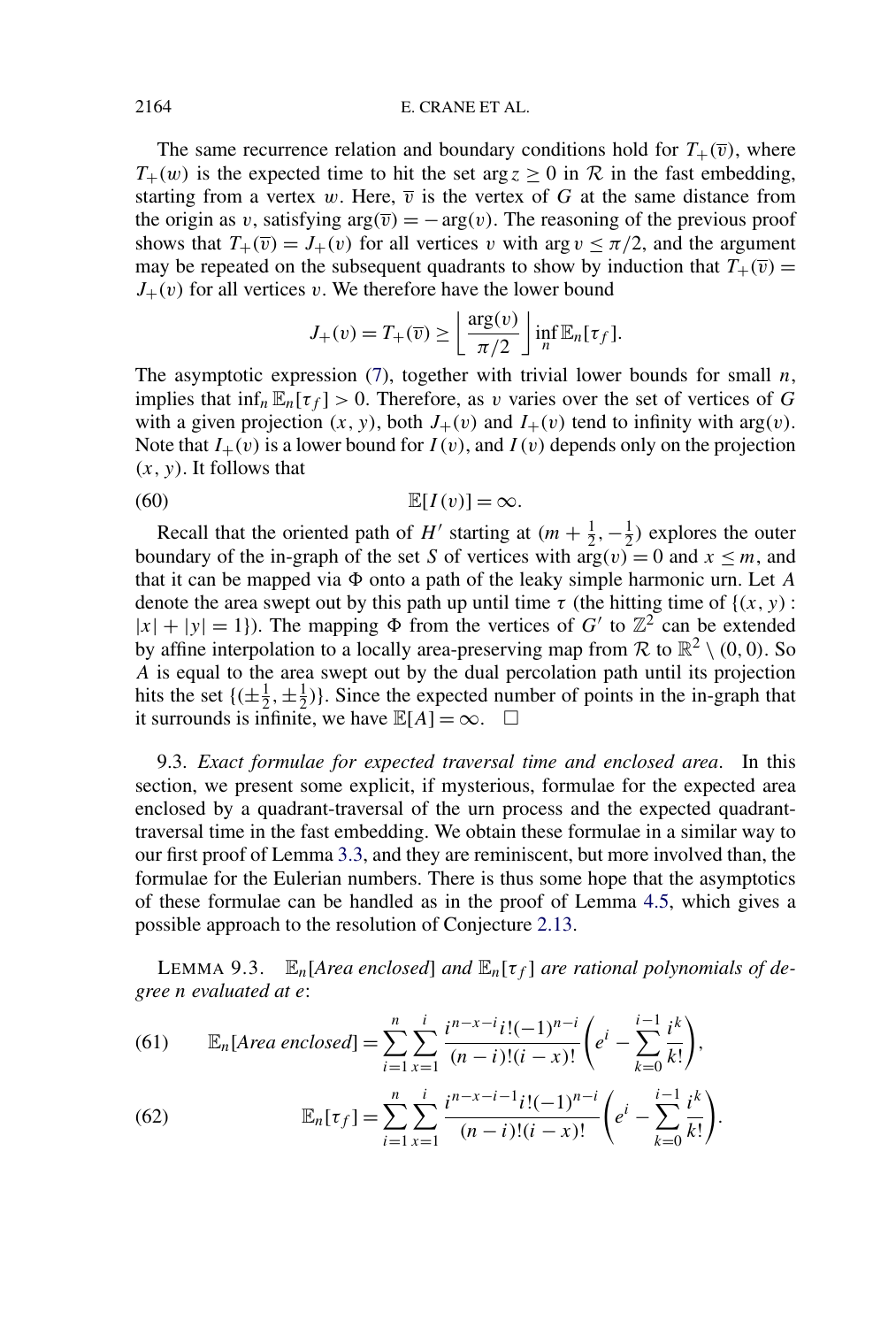PROOF. The expected area enclosed can be obtained by summing the probabilities that each unit square of the first quadrant is enclosed; that is,

$$
\mathbb{E}_n[\text{Area enclosed}] = \sum_{x=1}^n \sum_{y=1}^\infty \mathbb{P}_n((x, y) \text{ lies on or below the urn path}).
$$

In terms of the slow continuous-time embedding of Section [3,](#page-14-0)  $(x, y)$  lies on or below the urn path if and only if  $\sum_{j=1}^{y-1} j\zeta_j < \sum_{i=x}^{n} i\xi_i$ . Let

$$
R_{n,x,y} = \sum_{i=x}^{n} i \xi_i - \sum_{j=1}^{y-1} j \zeta_j,
$$

so that

$$
\mathbb{E}_n[\text{Area enclosed}] = \sum_{x=1}^n \sum_{y=1}^\infty \mathbb{P}(R_{n,x,y} > 0).
$$

The moment generating function of  $R_{n,x,y}$  is

$$
\mathbb{E}[\exp(\theta R_{n,x,y})] = \prod_{i=x}^{n} \frac{1}{1-i\theta} \prod_{j=1}^{y-1} \frac{1}{1+j\theta} = \sum_{i=x}^{n} \frac{\alpha_i}{1-i\theta} + \sum_{j=1}^{y-1} \frac{\beta_j}{1+j\theta},
$$

where

$$
\alpha_i = \frac{i^{n-x+y-1}i!(-1)^{(n-i)}}{(i+y-1)!(i-x)!(n-i)!}.
$$

Now the density of  $R_{n,x,y}$  at  $w > 0$  is

$$
\sum_{i=x}^{n} \alpha_i \frac{\exp(w/i)}{i},
$$

so that  $\mathbb{P}(R_{n,x,y} > 0) = \sum_{i=x}^{n} \alpha_i$ . Therefore

$$
\mathbb{E}_n[\text{Area enclosed}] = \sum_{x=1}^n \sum_{y=1}^\infty \sum_{i=x}^n \frac{i^{n-x+y-1}i!(-1)^{(n-i)}}{(i+y-1)!(i-x)!(n-i)!}.
$$

The series converges absolutely so we can rearrange to obtain [\(61\)](#page-46-0). By the first equality in Theorem [2.15,](#page-13-0) we find that  $\mathbb{E}_n[\tau_f]$  is also a rational polynomial of degree *n* evaluated at *e*. After some simplification, we obtain [\(62\)](#page-46-0).  $\Box$ 

A remarkable simplification occurs in the derivation of [\(62\)](#page-46-0) from [\(61\)](#page-46-0), so it is natural to try the same step again, obtaining

$$
\frac{1}{n}(\mathbb{E}_n[\tau_f] - \mathbb{E}_{n-1}[\tau_f]) = \sum_{i=1}^n \sum_{x=1}^i \frac{i^{n-x-i-2}i!(-1)^{n-i}}{(n-i)!(i-x)!} \left(e^i - \sum_{k=0}^{i-1} \frac{i^k}{k!}\right).
$$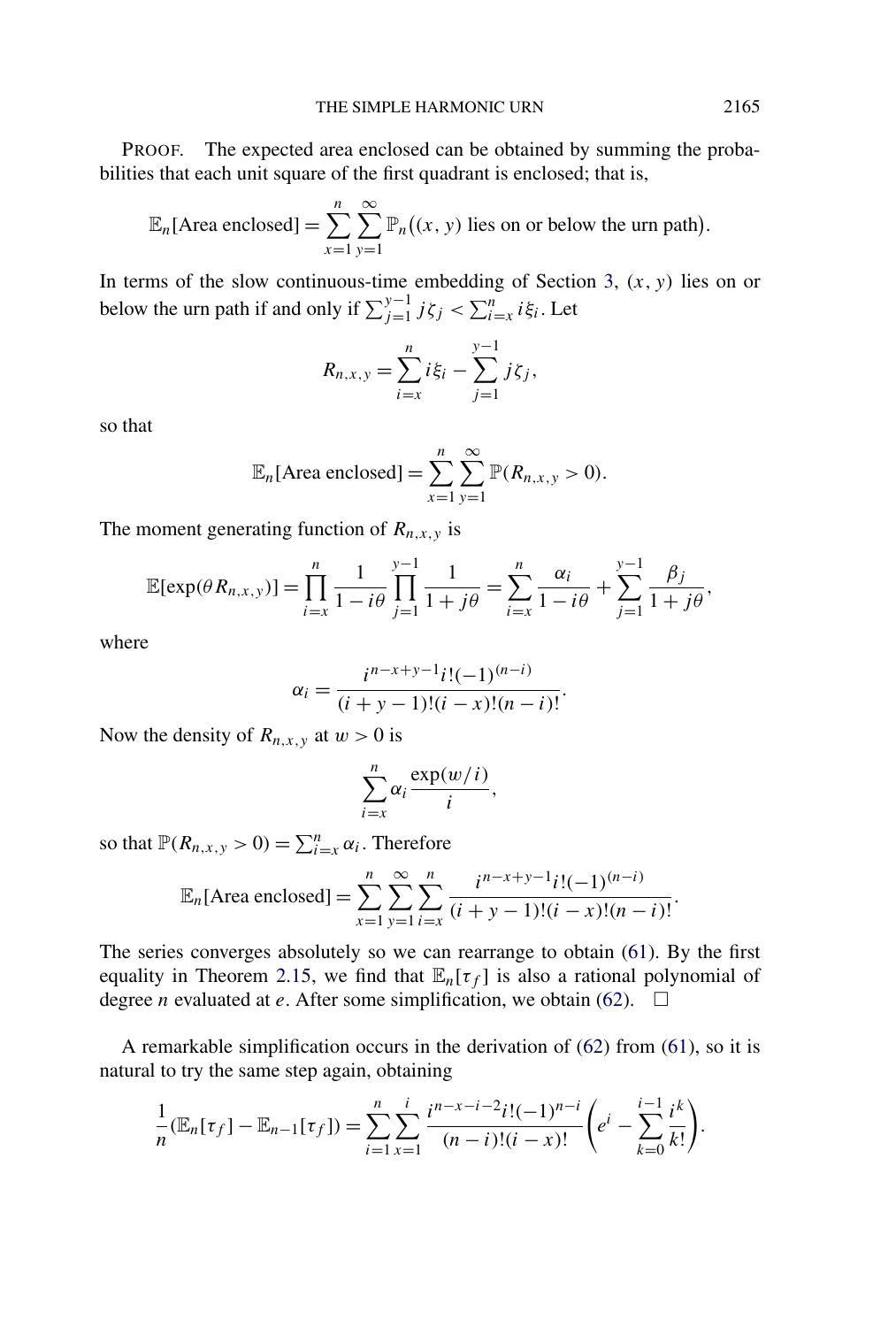<span id="page-48-0"></span>In light of Theorem [2.14](#page-12-0) and Conjecture [2.13,](#page-12-0) we would like to prove that this expression decays exponentially as  $n \to \infty$ . Let us make one more observation that might be relevant to Conjecture [2.13.](#page-12-0) Define  $F(i) = \sum_{x=1}^{i} \frac{i!}{(i-x)!i^x}$ , which can be interpreted as the expected number of distinct balls drawn if we draw from an urn containing *i* distinguishable balls, with replacement, stopping when we first draw some ball for the second time. We have already seen, in equation [\(62\)](#page-46-0), that

$$
\mathbb{E}_n[\tau_f] = \sum_{i=1}^n F(i) \frac{(-1)^{n-i} i^{n-i-1}}{(n-i)!} \left(e^i - \sum_{k=0}^{i-1} \frac{i^k}{k!}\right);
$$

perhaps one could exploit the resemblance to the formula

$$
\mathbb{E}_n[1/Z_{k+1}] = \sum_{i=1}^n \frac{(-1)^{n-i} i^{n-i-1}}{(n-i)!} \left(e^i - \sum_{k=0}^i \frac{i^k}{k!}\right),
$$

but we were unable to do so.

### **10. Other stochastic models related to the simple harmonic urn.**

10.1. *A stationary model*: *The simple harmonic flea circus*. In Section [3,](#page-14-0) we saw that the Markov chain  $Z_k$  has an infinite invariant measure  $\pi(n) = n$ . We can understand this in the probabilistic setting by considering the formal sum of infinitely many independent copies of the fast embedding. Here is an informal description of the model. At time 0, populate each vertex of  $\mathbb{Z}^2$  with an independent Poisson-distributed number of fleas with mean 1. Each flea performs a copy of the process  $(A(t), B(t))$ , independently of all the other fleas. Let  $N_t(m, n)$  denote the number of fleas at location *(m,n)* at time *t*.

As we make no further use of this process in this paper, we do not define it more formally. Instead we just state the following result and sketch the proof: compare the lemma in [\[16\]](#page-58-0), Section 2, which the authors attribute to Doob.

LEMMA 10.1. *The process*  $\{N_t(m,n): m, n \in \mathbb{Z}\}\$ is stationary. *That is, for each fixed time*  $t > 0$ , the array  $N_t(m, n)$ ,  $m, n \in \mathbb{Z}$  consists of independent Pois*son*(1) *random variables*. *The process is reversible in the sense that the ensemble of random variables*  $N_t(m, n)$ ,  $0 \le t \le c$ , *has the same law as the ensemble N<sub>c−t</sub>*(*m*,−*n*), 0 ≤ *t* ≤ *c*, *for any c* > 0.

This skew-reversibility allows us to extend the stationary process to all times  $t \in \mathbb{R}$ .

To see that the process has stationary means, note that the expectations  $\mathbb{E}[N_t(m,n)]$  satisfy a system of coupled differential equations:

$$
\frac{d}{dt}\mathbb{E}[N_t(m,n)] = -(|m|+|n|)\mathbb{E}[N_t(m,n)] + |m|\mathbb{E}[N_t(m,n-\text{sgn}(m))]
$$

$$
+ |n|\mathbb{E}[N_t(m+\text{sgn}(n),n)],
$$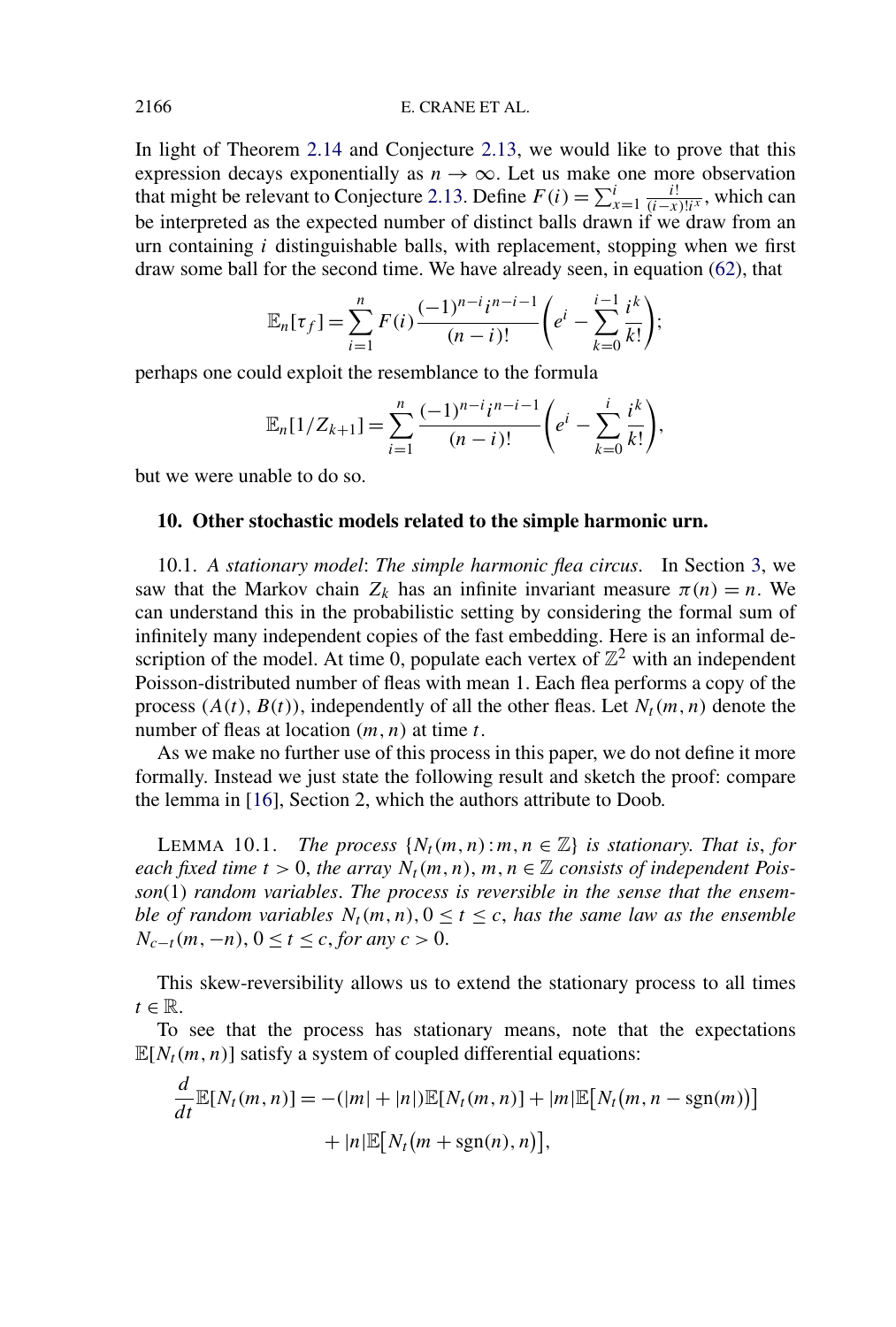the solution to which is simply  $\mathbb{E}[N_t(m,n)] = 1$  for all *t*, *m* and *n*.

To establish the independence of the variables  $N_t(a, b)$  when  $t > 0$  is fixed, we use a Poisson thinning argument. That is, we construct each variable  $N_0(m, n)$  as an infinite sum of independent Poisson random variables  $N(m, n, a, b)$  with means

$$
\mathbb{E}[N(m, n, a, b)] = \mathbb{P}((A(t), B(t)) = (a, b) | (A(0), B(0)) = (m, n)).
$$

The variable  $N(m, n, a, b)$  gives the number of fleas that start at  $(m, n)$  at time 0 and are at  $(a, b)$  at time *t*. Then  $N_t(a, b)$  is also a sum of infinitely many independent Poisson random variables, whose means sum to 1, so it is a Poisson random variable with mean 1. Moreover, for  $(a, b) \neq (a', b')$ , the corresponding sets of summands are disjoint, so  $N_t(a, b)$  and  $N_t(a', b')$  are independent.

10.2. *The Poisson earthquakes model*. We saw how the percolation model of Section [2.4](#page-9-0) gives a static grand coupling of many instances of (paths of) the simple harmonic urn. In this section, we describe a model, based on "earthquakes," that gives a dynamic grand coupling of many instances of simple harmonic urn processes with particularly interesting geometrical properties.

The earthquakes model is defined as a continuous-time Markov chain taking values in the group of area-preserving homeomorphisms of the plane, which we will write as

$$
\mathfrak{S}_t:\mathbb{R}^2\to\mathbb{R}^2,\qquad t\in\mathbb{R}.
$$

It will have the properties:

- $\mathfrak{S}_0$  is the identity,
- $\mathfrak{S}_t(0,0) = (0,0),$
- $\mathfrak{S}_t$  acts on  $\mathbb{Z}^2$  as a permutation,
- $\mathfrak{S}_s \circ \mathfrak{S}_t^{-1}$  has the same distribution as  $\mathfrak{S}_{s-t}$ , and
- for each pair  $(x_0, y_0) \neq (x_1, y_1) \in \mathbb{Z}^2$ , the displacement vector

$$
\mathfrak{S}_t(x_1,y_1)-\mathfrak{S}_t(x_0,y_0)
$$

has the distribution of the continuous-time fast embedding of the simple harmonic urn, starting at  $(x_1 - x_0, y_1 - y_0)$ .

In order to construct  $\mathfrak{S}_t$ , we associate a unit-rate Poisson process to each horizontal strip  $H_n := \{(x, y) \in \mathbb{R}^2 : n < y < n + 1\}$ , and to each vertical strip  $V_n := \{(x, y) \in \mathbb{R}^2 : n < x < n + 1\}$  (where *n* ranges over  $\mathbb{Z}$ ). All these Poisson processes should be independent. Each Poisson process determines the sequence of times at which an *earthquake* occurs along the corresponding strip. An earthquake is a homeomorphism of the plane that translates one of the complementary half-planes of the given strip through a unit distance parallel to the strip, fixes the other complementary half-plane, and shears the strip in between them. The fixed half-plane is always the one containing the origin, and the other half-plane always moves in the anticlockwise direction relative to the origin.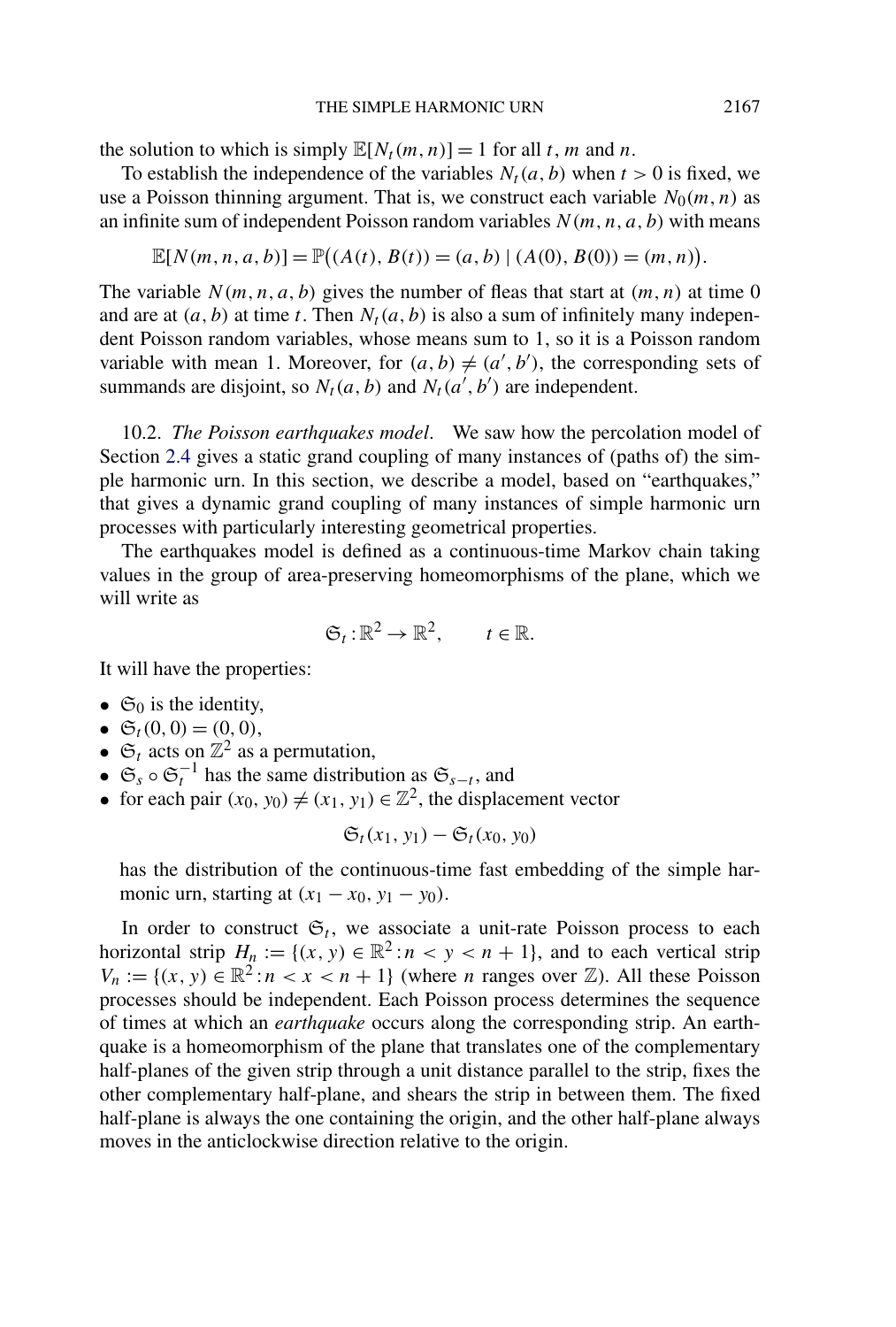Consider a point  $(x_0, y_0) \in \mathbb{R}^2$ . We wish to define  $\mathfrak{S}_t(x_0, y_0)$  for all  $t \ge 0$ . We will define inductively a sequence of stopping times  $\varepsilon_i$ , and points  $(x_i, y_i) \in \mathbb{R}^2$ , for  $i \in \mathbb{Z}_+$ . First, set  $\varepsilon_0 = 0$ . For  $i \in \mathbb{N}$ , suppose we have defined  $(x_{i-1}, y_{i-1})$ and  $\varepsilon_{i-1}$ . Let  $\varepsilon_i$  be the least point greater than  $\varepsilon_{i-1}$  in the union of the Poisson processes associated to those strips for which  $(x_{i-1}, y_{i-1})$  and  $(0, 0)$  do not both lie in one or other complementary half-plane. This is a.s. well defined since there are only finitely many such strips, and a.s. there is only one strip for which an earthquake occurs at time  $\varepsilon_i$ . That earthquake moves  $(x_{i-1}, y_{i-1})$  to  $(x_i, y_i)$ . Note that  $\varepsilon_i - \varepsilon_{i-1}$  is an exponential random variable with mean  $1/(\lfloor x_{i-1} \rfloor + \lfloor y_{i-1} \rfloor)$ , conditionally independent of all previous jumps, given this mean. Since each earthquake increases the distance between any two points by at most 1, it follows that a.s. the process does not explode in finite time. That is,  $\varepsilon_i \to \infty$  as  $i \to \infty$ . Define  $\mathfrak{S}_t(x_0, y_0)$  to be  $(x_i, y_i)$ , where  $\varepsilon_i \le t < \varepsilon_{i+1}$ . The construction of  $\mathfrak{S}_t$  for  $t < 0$  is similar, using the inverses of the earthquakes.

Note that we cannot simply define  $\mathfrak{S}_t$  for  $t > 0$  to be the composition of all the earthquakes that occur between times 0 and *t*, because almost surely infinitely many earthquakes occur during this time; however, any bounded subset of the plane will only be affected by finitely many of these, so the composition makes sense locally.

The properties listed above follow directly from the construction. For  $(x_0, y_0)$ ,  $(x_1, y_1) \in \mathbb{Z}^2$ , the displacement vector  $(\Delta x_t, \Delta y_t) = \mathfrak{S}_t(x_1, y_1) - \mathfrak{S}_t(x_0, y_0)$  only changes when an earthquake occurs along a strip that separates the two endpoints; the waiting time after  $t$  for this to occur is exponentially distributed with mean  $1/(|\Delta x_t|+|\Delta y_t|)$ , and conditionally independent of  $\mathfrak{S}_t$  given  $(\Delta x_t, \Delta y_t)$ .

The model is spatially homogeneous in the following sense. Fix some  $(a, b) \in$  $\mathbb{Z}^2$  and define

$$
\tilde{\mathfrak{S}}_t(x, y) = \mathfrak{S}_t(x + a, y + b) - \mathfrak{S}_t(a, b).
$$

Then  $\tilde{\mathfrak{S}}_t$  has the same distribution as  $\mathfrak{S}_t$ .

LEMMA 10.2. *Define an oriented polygon by the cyclic sequence of vertices*

 $((x_1, y_1), \ldots, (x_{n-1}, y_{n-1}), (x_n, y_n), (x_1, y_1)), \quad (x_i, y_i) \in \mathbb{Z}^2.$ 

*The signed area enclosed by the polygon*  $\Gamma_t$ , *given by* 

 $(\mathfrak{S}_t(x_1, y_1), \mathfrak{S}_t(x_2, y_2), \ldots, \mathfrak{S}_t(x_n, y_n), \mathfrak{S}_t(x_1, y_1)),$ 

*is a martingale*.

PROOF. For convenience, we write  $(x_i(t), y_i(t)) = \mathfrak{S}_t((x_i, y_i))$ . The area enclosed by the oriented polygon  $\Gamma_t$  is given by the integral  $\frac{1}{2} \int_{\Gamma_t} x \, dy - y \, dx$ , which we can write as

$$
\frac{1}{2}\sum_{i=1}^n (x_i(t)y_{i+1}(t)-x_{i+1}(t)y_i(t)),
$$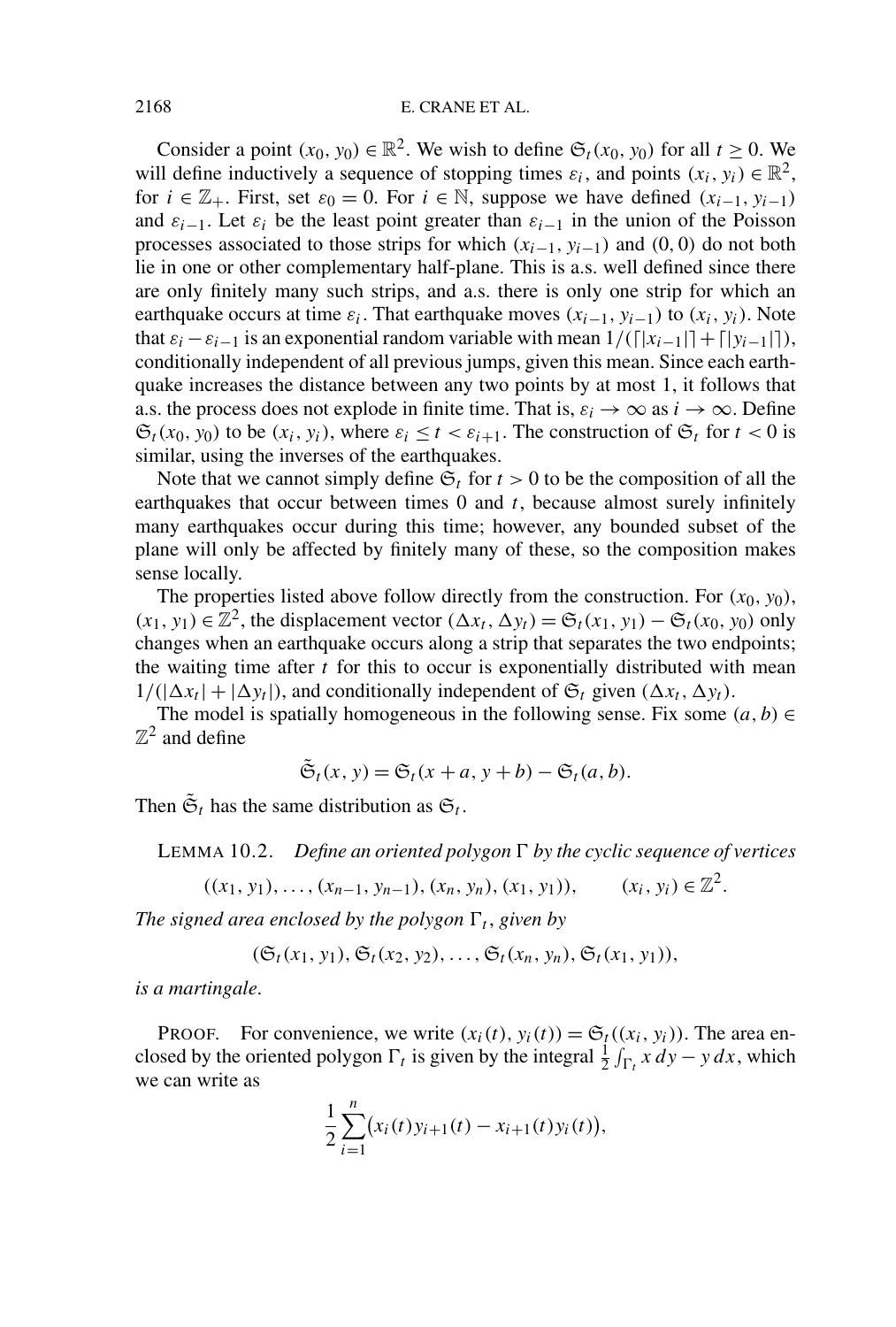

FIG. 3. *A simulation of*  $\mathfrak{S}_t$ , *shown at times*  $t = 0$ ,  $\pi/4$ ,  $\pi/2$ ,  $3\pi/4$  *acting on a* 20  $\times$  20 *box*.

where  $(x_{n+1}, y_{n+1})$  is taken to mean  $(x_1, y_1)$ . So it suffices to show that each term in this sum is itself a martingale; let us concentrate on the term  $x_1(t)y_2(t)$  −  $x_2(t)y_1(t)$ , considering the first positive time at which either of  $(x_1(t), y_1(t))$  or  $(x_2(t), y_2(t))$  jumps. There appear to be at least 36 cases to consider, depending on the ordering of  $\{0, x_1, x_2\}$  and  $\{0, y_1, y_2\}$ , but we can reduce this to four by taking advantage of the spatial homogeneity of the earthquakes model, described above. By choosing  $(a, b)$  suitably, and replacing  $\mathfrak{S}$  by  $\mathfrak{S}'$ , we can assume that  $x_i, y_i > 0$ , for  $i = 1, \ldots, n$ . Furthermore, swapping the indices 1 and 2 only changes the sign of  $x_1(t)y_2(t) - x_2(t)y_1(t)$ , so we may also assume that  $x_1 \le x_2$ . Suppose that the first earthquake of interest is along a vertical line. Then with probability  $x_1/x_2$ it increments both *y*<sup>1</sup> and *y*<sup>2</sup> and otherwise it increments only *y*2. The expected jump in  $x_1(t)y_2(t) - x_2(t)y_1(t)$  conditional on the first relevant earthquake being parallel to the *y*-axis is therefore

$$
\frac{x_1}{x_2}((x_1(y_2+1)-x_2(y_1+1))-(x_1y_2-x_2y_1))
$$
  
+ 
$$
\frac{x_2-x_1}{x_2}((x_1(y_2+1)-x_2y_1)-(x_1y_2-x_2y_1))=0.
$$

A similar argument shows that the expected jump in  $x_1(t)y_2(t) - x_2(t)y_1(t)$  conditional on the first relevant earthquake being parallel to the *x*-axis is also zero.

 $\Box$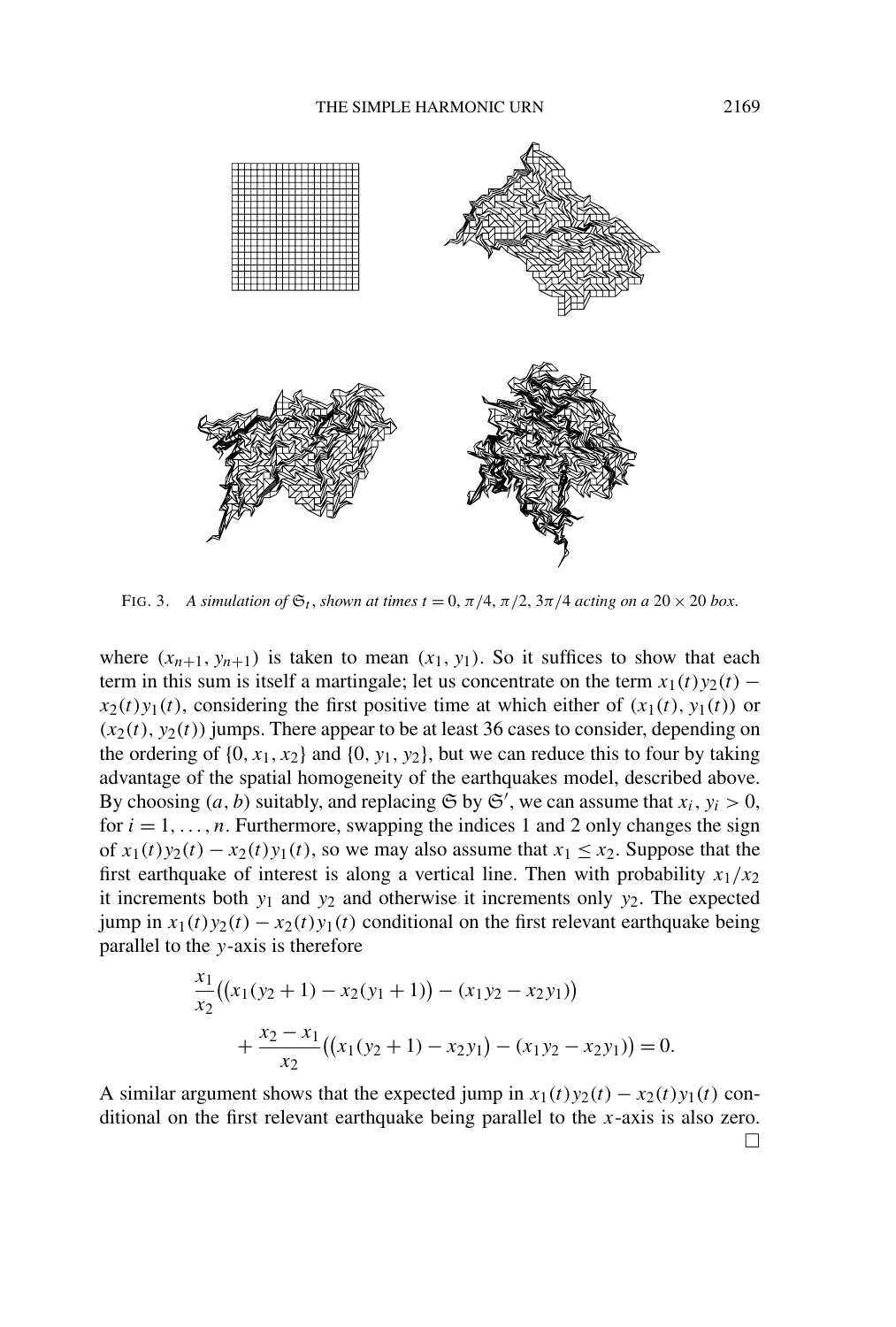#### <span id="page-52-0"></span>2170 E. CRANE ET AL.

10.3. *Random walks across the positive quadrant*. In this section, we describe another possible generalization of the simple harmonic urn that has some independent interest. We define a discrete-time process  $(A_n, B_n)_{n \in \mathbb{Z}_+}$  on  $\mathbb{R}^2$  based on the distribution of an underlying nonnegative, nonarithmetic random variable *X* with  $\mathbb{E}[X] = \mu \in (0, \infty)$  and  $\mathbb{V}\text{ar}[X] = \sigma^2 \in (0, \infty)$ . Let  $X_1, X_2, \dots$  and  $X'_1, X'_2, \dots$ be independent copies of *X*. Roughly speaking, the walk starts on the horizontal axis and takes jumps  $(-X_i', X_i)$  until its first component is negative. At this point, suppose the walk is at  $(-r, s)$ . Then the walk starts again at  $(s, 0)$  and the process repeats. We will see (Lemma 10.4) that in the case when  $X \sim U(0, 1)$ , this process is closely related to the simple harmonic urn and is consequently transient. It is natural to study the same question for general distributions *X*. It turns out that the recurrence classification depends only on *μ* and  $\sigma^2$ . Our proof uses renewal theory.

We now formally define the model. With  $X, X_n, X'_n$  as above, we suppose that  $\mathbb{E}[X^4] < \infty$ . Let  $(A_0, B_0) = (a, 0)$ , for  $a > 0$ . Define the random process for  $n \in \mathbb{E}[X^4]$  $\mathbb{Z}_+$  by

$$
(A_{n+1}, B_{n+1}) = \begin{cases} (A_n - X'_n, B_n + X_n), & \text{if } A_n \ge 0, \\ (B_n, 0), & \text{if } A_n < 0. \end{cases}
$$

THEOREM 10.3. *Suppose*  $\mathbb{E}[X^4] < \infty$ . *The walk*  $(A_n, B_n)$  *is transient if and only if*  $\mu^2 > \sigma^2$ .

Set  $\tau_0 := -1$  and for  $k \in \mathbb{N}$ ,

$$
\tau_k := \min\{n > \tau_{k-1} : A_n < 0\}.
$$

Define  $T_k := \tau_k - (\tau_{k-1} + 1)$ . That is,  $T_k$  is the number of steps that the random walk takes to cross the positive quadrant for the *k*th time.

LEMMA 10.4. *If X* ∼ *U(*0*,* 1*) and the initial value a is distributed as the sum of n independent*  $U(0, 1)$  *random variables, independent of the*  $X_i$  *and*  $X'_i$ *, then the distribution of the process*  $(T_k)_{k \in \mathbb{N}}$  *coincides with that of the embedded simple harmonic urn process*  $(Z_k)_{k \in \mathbb{N}}$  *conditional on*  $Z_0 = n$ .

**PROOF.** It suffices to show that  $T_1 = \tau_1$  has the distribution of  $Z_1$  conditional on  $Z_0 = n$  and that conditional on  $\tau_1$  the new starting point  $A_{1+\tau_1}$ , which is  $B_{\tau_1}$ , has the distribution of the sum of  $\tau_1$  independent  $U(0, 1)$  random variables. Then the lemma will follow since the two processes  $(\tau_k, B_{\tau_k})$  and  $(Z_k)$  are both Markov. To achieve this, we couple the process  $(A_n, B_n)$  up to time  $\tau_1$  with the renewal process described in Section [4.](#page-20-0) To begin, identify *a* with the sum  $(1 - \chi_1) + \cdots$  $(1 - \chi_n)$ . Then for  $k \in \{1, ..., N(n) - n\}$ , where  $N(n) > n$  is as defined at [\(15\)](#page-20-0), we identify  $X'_k$  with  $\chi_{n+k}$ . For  $m \leq \tau_1$  we have

$$
A_m = a - \sum_{i=1}^m X'_i = n - \sum_{i=1}^{n+m} \chi_i,
$$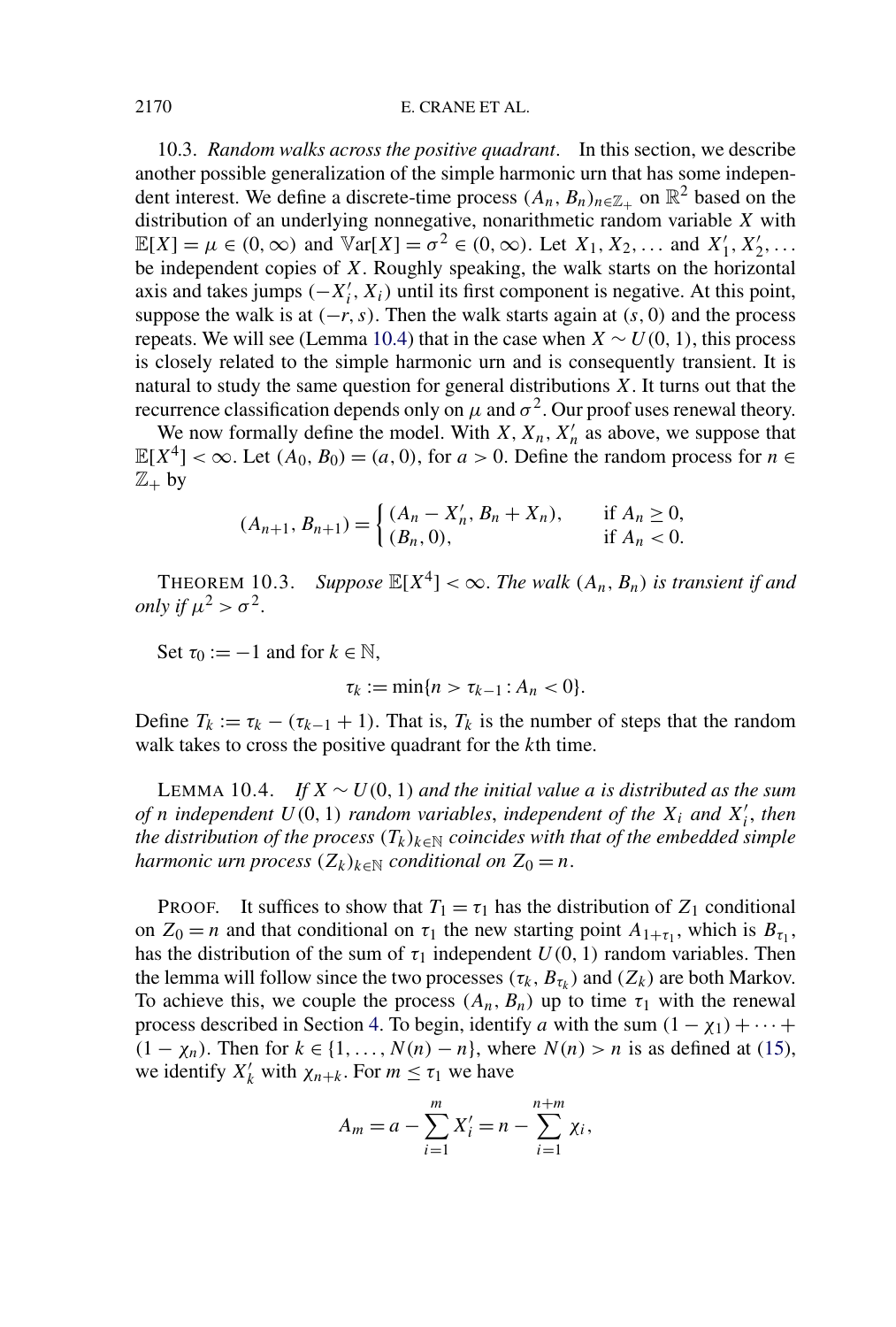<span id="page-53-0"></span>so in particular we have  $A_{N(n)-n-1} \geq 0$  and  $A_{N(n)-n} < 0$  by definition of  $N(n)$ . Hence,  $\tau_1 = N(n) - n$  has the distribution of  $Z_1$  by Lemma [4.1.](#page-20-0) Moreover,  $A_{1+\tau_1} = B_{\tau_1}$  is the sum of the independent  $U(0, 1)$  random variables  $X_i$ ,  $i =$  $1, \ldots, \tau_1$ .  $\Box$ 

Thus, by Theorem [2.1,](#page-4-0) in the case where *X* is  $U(0, 1)$ , the process  $(A_n, B_n)$  is transient, which is consistent with Theorem [10.3](#page-52-0) since in the uniform case  $\mu = 1/2$ and  $\sigma^2 = 1/12$ . To study the general case, it is helpful to rewrite the definition of  $(A_n, B_n)$  explicitly in the language of renewal theory. Let  $S_0 = S'_0 = 0$  and for  $n \in \mathbb{N}$  set  $S_n = \sum_{i=1}^n X_i$ ,  $S'_n = \sum_{i=1}^n X'_i$ . Define the renewal counting function for  $S'_n$  for  $a > 0$  as

$$
N(a) := \min\{n \in \mathbb{Z}_+ : S'_n > a\} = 1 + \max\{n \in \mathbb{Z}_+ : S'_n \leq a\}.
$$

Then starting at  $(A_0, B_0) = (a, 0), a > 0$ , we see  $\tau_1 = N(a)$  so that  $B_{\tau_1} = S_{N(a)}$ . To study the recurrence and transience of  $(A_n, B_n)$ , it thus suffices to study the process  $(R_n)_{n \in \mathbb{Z}_+}$  with  $R_0 := a$  and  $R_n$  having the distribution of  $S_{N(x)}$  given  $R_{n-1} = x$ . The increment of the process  $R_n$  starting from *x* thus is distributed as  $\Delta(x) := S_{N(x)} - x$ . It is this random quantity that we need to analyze.

LEMMA 10.5. *Suppose that*  $\mathbb{E}[X^4] < \infty$ . *Then as*  $x \to \infty$ ,  $\mathbb{E}[|\Delta(x)|^4] =$  $O(x^2)$  *and* 

$$
\mathbb{E}[\Delta(x)] = \frac{\sigma^2 + \mu^2}{2\mu} + O(x^{-1}),
$$

$$
\mathbb{E}[\Delta(x)^2] = \frac{2x\sigma^2}{\mu} + O(1).
$$

PROOF. We make use of results on higher-order renewal theory expansions due to Smith [\[39\]](#page-59-0) (note that in [\[39\]](#page-59-0) the renewal at 0 is not counted). Conditioning on  $N(x)$  and using the independence of the  $X_i$ ,  $X'_i$ , we obtain the Wald equations:

$$
\mathbb{E}[S_{N(x)}] = \mu \mathbb{E}[N(x)]; \qquad \mathbb{V}\text{ar}[S_{N(x)}] = \sigma^2 \mathbb{E}[N(x)] + \mu^2 \mathbb{V}\text{ar}[N(x)].
$$

Assuming  $\mathbb{E}[X^3] < \infty$ , [\[39\]](#page-59-0), Theorem 1, shows that

$$
\mathbb{E}[N(x)] = \frac{x}{\mu} + \frac{\sigma^2 + \mu^2}{2\mu^2} + O(x^{-1}),
$$
  
 
$$
\mathbb{V}\text{ar}[N(x)] = \frac{x\sigma^2}{\mu^3} + O(1).
$$

The expressions in the lemma for  $\mathbb{E}[\Delta(x)]$  and  $\mathbb{E}[\Delta(x)^2]$  follow.

It remains to prove the bound for  $\mathbb{E}[|\Delta(x)|^4]$ . Write  $\Delta(x)$  as

(63) 
$$
S_{N(x)} - x = (S_{N(x)} - \mu N(x)) + (\mu N(x) - \mu \mathbb{E}[N(x)]) + (\mu \mathbb{E}[N(x)] - x).
$$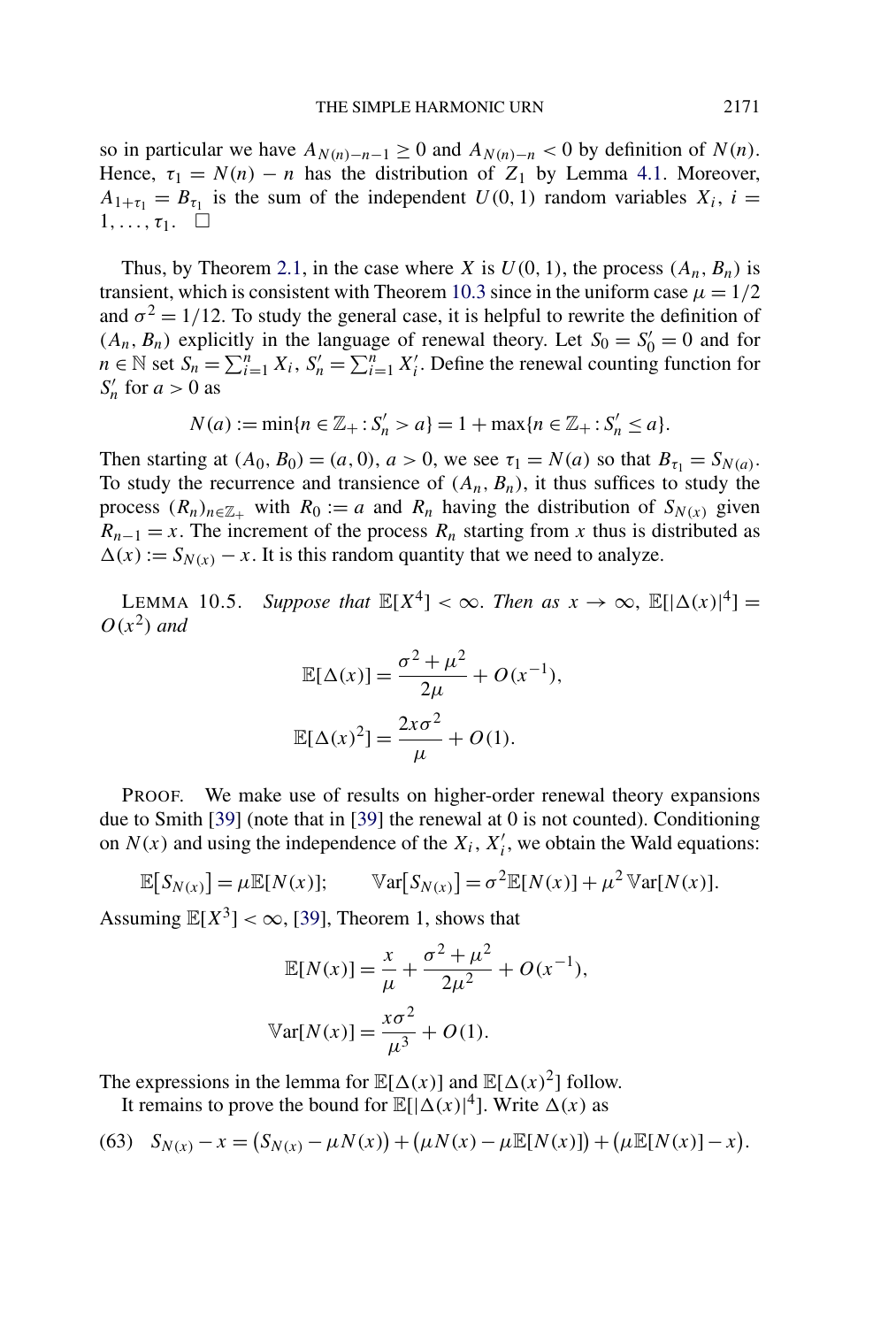<span id="page-54-0"></span>Assuming  $\mathbb{E}[X^2] < \infty$ , a result of Smith [\[39\]](#page-59-0), Theorem 4, implies that the final bracket on the right-hand side of [\(63\)](#page-53-0) is  $O(1)$ . For the first bracket on the right-hand side of [\(63\)](#page-53-0), it follows from the Marcinkiewicz–Zygmund inequalities ([\[14\]](#page-58-0), Corollary 8.2, page 151), that

$$
\mathbb{E}[(S_{N(x)} - \mu N(x))^{4}] \leq C \mathbb{E}[N(x)^{2}],
$$

provided  $\mathbb{E}[X^4] < \infty$ . This last upper bound is  $O(x^2)$  by the computations in the first part of this proof. It remains to deal with the second bracket on the right-hand side of [\(63\)](#page-53-0). By the algebra relating central moments to cumulants, we have

$$
\mathbb{E}[(\mu N(x) - \mu \mathbb{E}[N(x)])^4] = \mu^4 (k_4(x) + 3k_2(x)^2),
$$

where  $k_r(x)$  denotes the *r*th cumulant of  $N(x)$ . Again appealing to a result of Smith ([\[39\]](#page-59-0), Corollary 2, page 19), we have that  $k_2(x)$  and  $k_4(x)$  are both  $O(x)$ assuming  $\mathbb{E}[X^4] < \infty$ . (The fact that [\[39\]](#page-59-0) does not count the renewal at 0 is unimportant here, since the *r*th cumulant of  $N(x) \pm 1$  differs from  $k_r(x)$  by a constant depending only on  $r$ .) Putting these bounds together, we obtain from  $(63)$  and Minkowski's inequality that  $\mathbb{E}[(S_{N(x)} - x)^4] = O(x^2)$ .  $\Box$ 

To prove Theorem [10.3,](#page-52-0) we basically need to compare  $\mathbb{E}[\Delta(x)]$  to  $\mathbb{E}[\Delta(x)^2]$ . As in our analysis of  $\tilde{Z}_k$ , it is most convenient to work on the square-root scale. Set  $V_n := R_n^{1/2}$ .

LEMMA 10.6. *Suppose that*  $\mathbb{E}[X^4] < \infty$ . *Then there exists*  $\delta > 0$  *such that as y* → ∞,

$$
\mathbb{E}[V_{n+1} - V_n | V_n = y] = \frac{\mathbb{E}[\Delta(y^2)]}{2y} - \frac{\mathbb{E}[\Delta(y^2)^2]}{8y^3} + O(y^{-1-\delta}),
$$
  

$$
\mathbb{E}[(V_{n+1} - V_n)^2 | V_n = y] = \frac{\mathbb{E}[\Delta(y^2)^2]}{4y^2} + O(y^{-\delta}),
$$
  

$$
\mathbb{E}[|V_{n+1} - V_n|^3 | V_n = y] = O(1).
$$

PROOF. The proof is similar to the proof of Lemma [7.7,](#page-32-0) except that here we must work a little harder as we have weaker tail bounds on  $\Delta(x)$ . Even so, the calculations will be familiar, so we do not give all the details. Write  $\mathbb{E}_x[\cdot]$  for  $\mathbb{E}[\cdot]$  $R_n = x$  and similarly for  $\mathbb{P}_x$ . From Markov's inequality and the fourth moment bound in Lemma [10.5,](#page-53-0) we have for  $\varepsilon \in (0, 1)$  that

(64) 
$$
\mathbb{P}_x(|\Delta(x)| > x^{1-\epsilon}) = O(x^{4\epsilon-2}).
$$

We have that for  $x \geq 0$ ,

$$
\mathbb{E}[V_{n+1}-V_n | V_n = x^{1/2}] = \mathbb{E}_x[R_{n+1}^{1/2} - R_n^{1/2}] = \mathbb{E}_x[(x + \Delta(x))^{1/2} - x^{1/2}].
$$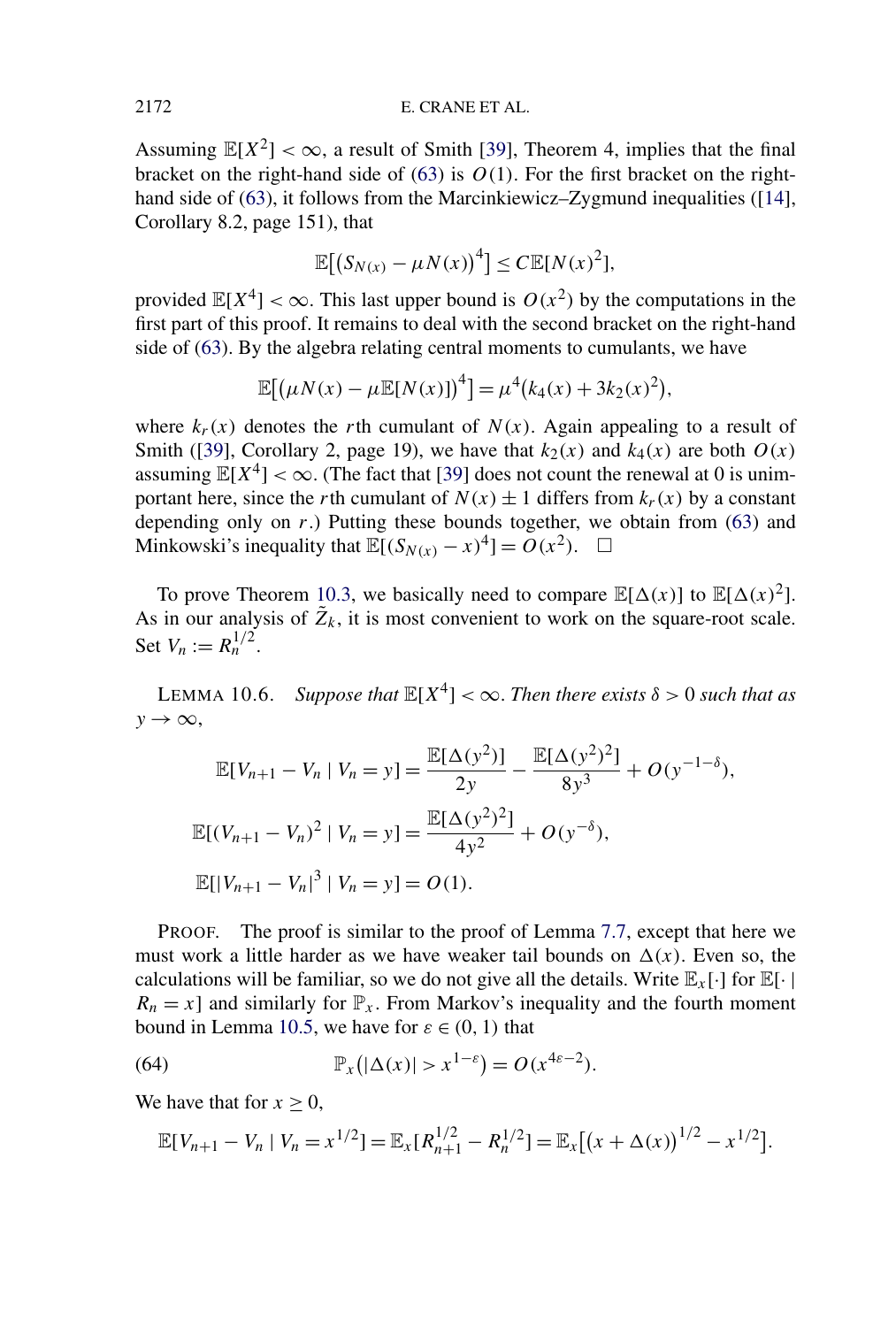Here we can write

(65) 
$$
(x + \Delta(x))^{1/2} - x^{1/2} = [(x + \Delta(x))^{1/2} - x^{1/2}]1\{|\Delta(x)| \le x^{1-\epsilon}\}\n+ R_1 + R_2
$$

for remainder terms  $R_1$ ,  $R_2$  that we define shortly. The main term on the righthand side admits a Taylor expansion and analysis (whose details we omit) in a similar manner to the proof of Lemma [7.7,](#page-32-0) and contributes to the main terms in the statement of the present lemma. The remainder terms in (65) are

$$
R_1 = [(x + \Delta(x))^{1/2} - x^{1/2}] \mathbf{1} \{\Delta(x) > x^{1-\epsilon}\},
$$
  
\n
$$
R_2 = [(x + \Delta(x))^{1/2} - x^{1/2}] \mathbf{1} \{\Delta(x) < -x^{1-\epsilon}\}.
$$

For the second of these, we have  $|R_2| \leq x^{1/2} \mathbf{1}\{\Delta(x) < -x^{1-\epsilon}\}\)$ , from which we obtain, for  $r < 4$ ,  $\mathbb{E}_x[|R_2|^r] = O(x^{4\epsilon + (r-4)/2})$ , by [\(64\)](#page-54-0). Taking  $\epsilon$  small enough, this term contributes only to the negligible terms in our final expressions. For  $R_1$ , we have the bound

$$
|R_1| \le C \big(1 + |\Delta(x)|\big)^{(1/2) + \varepsilon} \mathbf{1}\{\Delta(x) > x^{1-\varepsilon}\}
$$

for some  $C \in (0, \infty)$  not depending on *x*, again for *ε* small enough. An application of Hölder's inequality and the bound [\(64\)](#page-54-0) implies that, for  $r < 4$ , for any  $\varepsilon > 0$ ,

$$
\mathbb{E}_x[|R_1|^r] \le C \big(\mathbb{E}_x[(1+|\Delta(x)|)^4]\big)^{r(1+2\varepsilon)/8} \big(\mathbb{P}_x(\Delta(x) > x^{1-\varepsilon})\big)^{1-r(1+2\varepsilon)/8} \\ = O(x^{6\varepsilon + (r-4)/2}).
$$

It is now routine to complete the proof.  $\Box$ 

PROOF OF THEOREM [10.3.](#page-52-0) For the recurrence classification, the crucial quantity is

$$
2y \mathbb{E}[V_{n+1} - V_n | V_n = y] - \mathbb{E}[(V_{n+1} - V_n)^2 | V_n = y]
$$
  
=  $\mathbb{E}[\Delta(y^2)] - \frac{\mathbb{E}[\Delta(y^2)^2]}{2y^2} + O(y^{-\delta})$ 

by Lemma [10.6.](#page-54-0) Now by Lemma [10.5,](#page-53-0) this last expression is seen to be equal to

$$
\frac{\mu^2-\sigma^2}{2\mu}+O(y^{-\delta}).
$$

Now [\[26\]](#page-58-0), Theorem 3.2, completes the proof.  $\Box$ 

REMARKS. (i) To have some examples, note that if *X* is exponential, the process is recurrent, while if *X* is the sum of two independent exponentials, it is transient. We saw that if *X* is  $U(0, 1)$  the process is transient; if *X* is the squareroot of a *U(*0*,* 1*)* random variable, it is recurrent.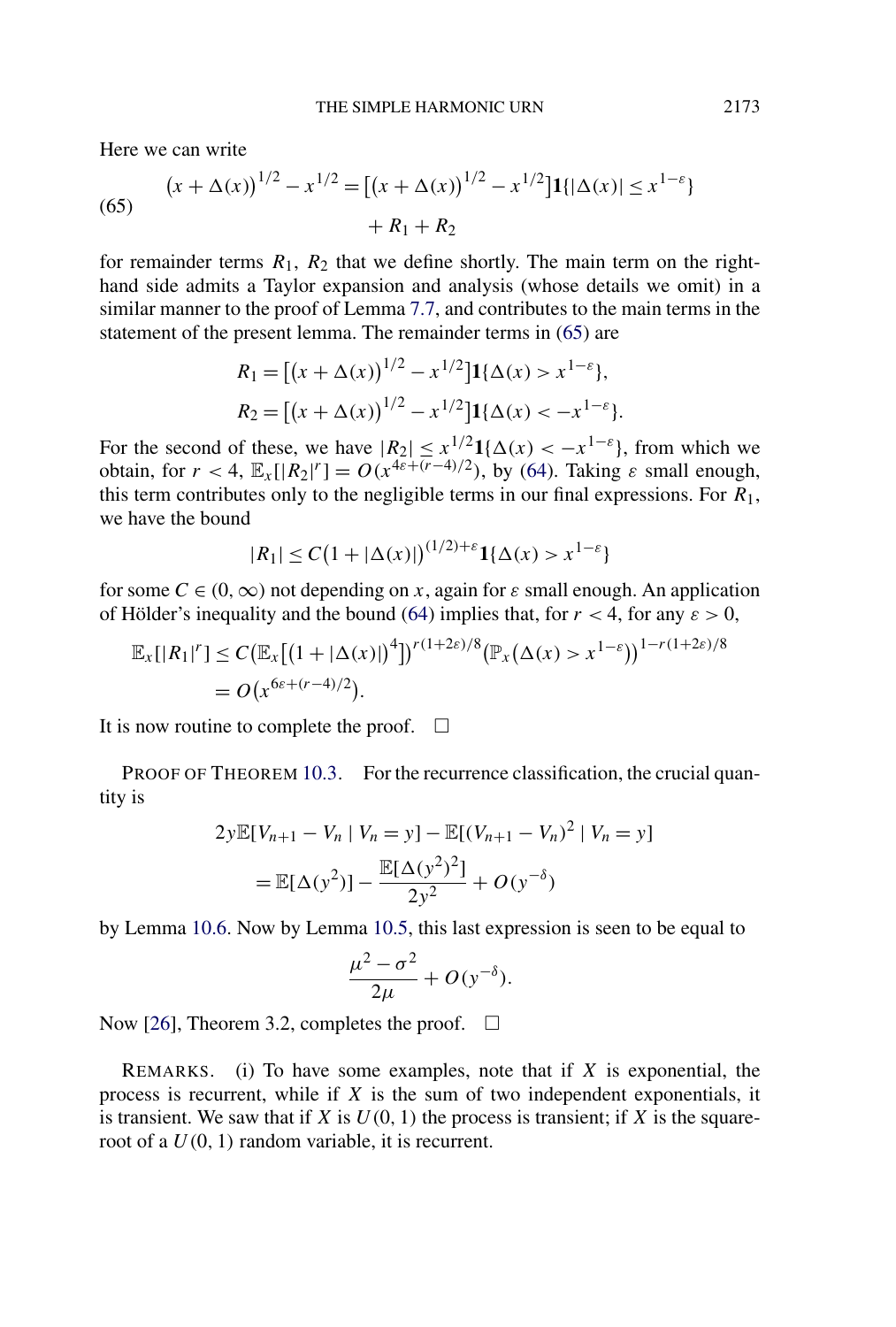#### 2174 E. CRANE ET AL.

(ii) Another special case of the model that has some interesting features is the case where *X* is exponential with mean 1. In this particular case, a calculation shows that the distribution of  $T_{k+1}$  given  $T_k = m$  is negative binomial  $(m+1, 1/2)$ , that is,

$$
\mathbb{P}(T_{k+1} = j \mid T_k = m) = \binom{j+m}{m} 2^{-m-j-1} \qquad (j \in \mathbb{Z}_+).
$$

Since  $\mu^2 = \sigma^2$ , this case is in some sense critical, a fact supported by the following branching process interpretation.

Consider a version of the gambler's ruin problem. The gambler begins with an initial stake, a pile of  $m_0$  chips. A sequence of independent tosses of a fair coin is made; when the coin comes up heads, a chip is removed from the gambler's pile, but when it comes up tails, a chip is added to a second pile by the casino. The game ends when the gambler's original pile of chips is exhausted; at this point the gambler receives the second pile of chips as his prize. The total number of chips in play is a martingale; by the optional stopping theorem, the expectation of the prize equals the initial stake. As a loss leader, the casino announces that it will add one extra chip to each gambler's initial stake, so that the game is now in favour of the gambler. Suppose a gambler decides to play this game repeatedly, each time investing his prize as the initial stake of the next game. If the casino were to allow a zero stake (which of course it does not), then the sequence of augmented stakes would form an irreducible Markov chain  $S_k$  on  $\mathbb N$ . Conditional on  $S_k = m$ , the distribution of  $S_{k+1}$  is negative binomial  $(m + 1/2, 1/2)$ . So by the above results, this chain is recurrent. It follows that with probability one the gambler will eventually lose everything.

We can interpret the sequence of prizes as a Galton–Watson process in which each generation corresponds to one game, and individuals in the population correspond to chips in the gambler's pile at the start of the game. Each individual has a Geo(1*/*2) number of offspring (i.e., the distribution that puts mass 2−1−*<sup>k</sup>* on each  $k \in \mathbb{Z}_+$ ), being the chips that are added to the prize pile while that individual is on top of the gambler's pile, and at each generation there is additionally a Geo(1*/*2) immigration, corresponding to the chips added to the prize pile while the casino's bonus chip is on top of the gambler's pile. This is a critical case of the Galton– Watson process with immigration. By a result of Zubkov [\[44\]](#page-59-0), if we start at time 0 with population 0, the time  $\tau$  of the next visit to 0 has pgf

$$
\mathbb{E}[s^{\tau}] = \frac{1}{s} + \frac{1}{\log(1-s)}.
$$

Since this tends to 1 as  $s \nearrow 1$ , we have  $\mathbb{P}(\tau < \infty) = 1$ . In fact, this can be deduced in an elementary way as follows. The pgf of the Geo(1*/*2) distribution is  $f(s) = 1/(2 - s)$ , and its *n*th iterate, the pgf of the *n*th generation starting from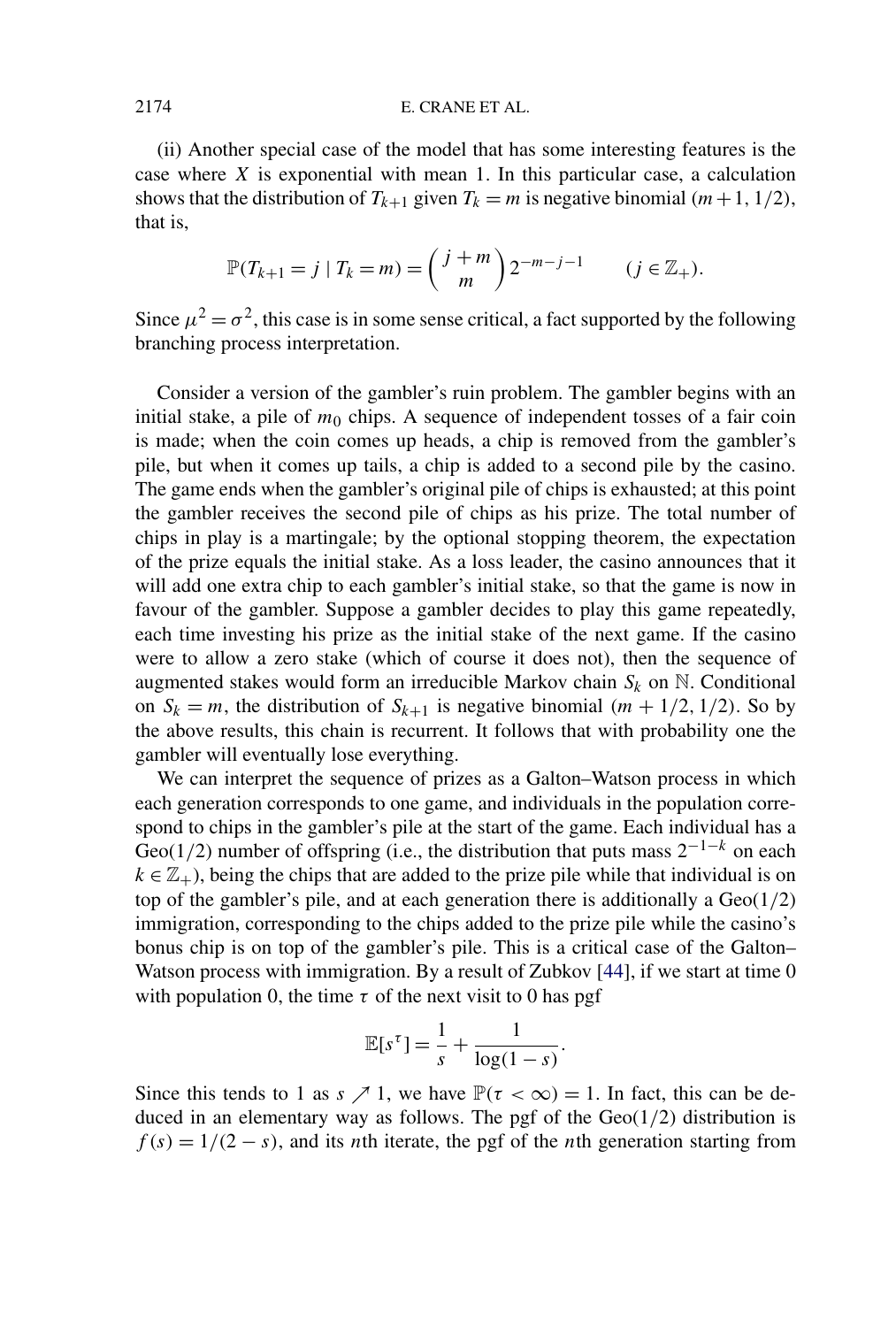<span id="page-57-0"></span>one individual, is  $f(s) = (n - (n-1)s)/((n+1) - ns)$ . In particular, the probability that an individual has no descendants at the *n*th generation is  $n/(n + 1)$ . If  $S_0 = 1$ , then  $S_k = 1$  if and only if for each  $j = 0, \ldots, k - 1$  the bonus chip from game *j* has no descendants at the  $(k - j)$ th generation. These events are independent, so

$$
\mathbb{P}(S_k = 1 \mid S_0 = 1) = \prod_{j=0}^{k-1} \frac{k-j}{k-j-1} = \frac{1}{k+1},
$$

which sums to  $\infty$  over  $k \in \mathbb{N}$  so that the Markov chain is recurrent (see, e.g., [1], Proposition 1.2, Section I).

The results of Pakes [\[33\]](#page-58-0) on the critical Galton–Watson process with immigration show that the casino should certainly not add two bonus chips to each stake, for then the process becomes transient, and gambler's ruin will no longer apply.

**Acknowledgments.** The authors are grateful to John Harris, Sir John Kingman, Iain MacPhee and James Norris for helpful discussions, and to an anonymous referee for constructive comments. Most of this work was carried out while Andrew Wade was at the Heilbronn Institute for Mathematical Research, Department of Mathematics, University of Bristol.

### **REFERENCES**

- [1] ASMUSSEN, S. (2003). *Applied Probability and Queues*, 2nd ed. *Applications of Mathematics* (*Stochastic Modelling and Applied Probability*) **51**. Springer, New York. [MR1978607](http://www.ams.org/mathscinet-getitem?mr=1978607)
- [2] ASPANDIIAROV, S. and IASNOGORODSKI, R. (1997). Tails of passage-times and an application to stochastic processes with boundary reflection in wedges. *Stochastic Process*. *Appl*. **66** 115–145. [MR1431874](http://www.ams.org/mathscinet-getitem?mr=1431874)
- [3] ASPANDIIAROV, S., IASNOGORODSKI, R. and MENSHIKOV, M. (1996). Passage-time moments for nonnegative stochastic processes and an application to reflected random walks in a quadrant. *Ann*. *Probab*. **24** 932–960. [MR1404537](http://www.ams.org/mathscinet-getitem?mr=1404537)
- [4] ATHREYA, K. B. and KARLIN, S. (1968). Embedding of urn schemes into continuous time Markov branching processes and related limit theorems. *Ann*. *Math*. *Statist*. **39** 1801– 1817. [MR0232455](http://www.ams.org/mathscinet-getitem?mr=0232455)
- [5] ATHREYA, K. B. and NEY, P. E. (1972). *Branching Processes*. *Die Grundlehren der mathematischen Wissenschaften* **196**. Springer, New York. [MR0373040](http://www.ams.org/mathscinet-getitem?mr=0373040)
- [6] BÓNA, M. (2004). *Combinatorics of Permutations*. Chapman & Hall/CRC, Boca Raton, FL. [MR2078910](http://www.ams.org/mathscinet-getitem?mr=2078910)
- [7] CHURCHILL, R. V. (1937). The inversion of the Laplace transformation by a direct expansion in series and its application to boundary-value problems. *Math*. *Z*. **42** 567–579. [MR1545692](http://www.ams.org/mathscinet-getitem?mr=1545692)
- [8] COX, D. R. (1962). *Renewal Theory*. Methuen, London. [MR0153061](http://www.ams.org/mathscinet-getitem?mr=0153061)
- [9] FELLER, W. (1941). On the integral equation of renewal theory. *Ann*. *Math*. *Statist*. **12** 243– 267. [MR0005419](http://www.ams.org/mathscinet-getitem?mr=0005419)
- [10] FELLER, W. (1968). *An Introduction to Probability Theory and Its Applications*. *Vol*. *I*, 3rd ed. Wiley, New York. [MR0228020](http://www.ams.org/mathscinet-getitem?mr=0228020)
- [11] FELLER, W. (1971). *An Introduction to Probability Theory and Its Applications*. *Vol*. *II*, 2nd ed. Wiley, New York. [MR0270403](http://www.ams.org/mathscinet-getitem?mr=0270403)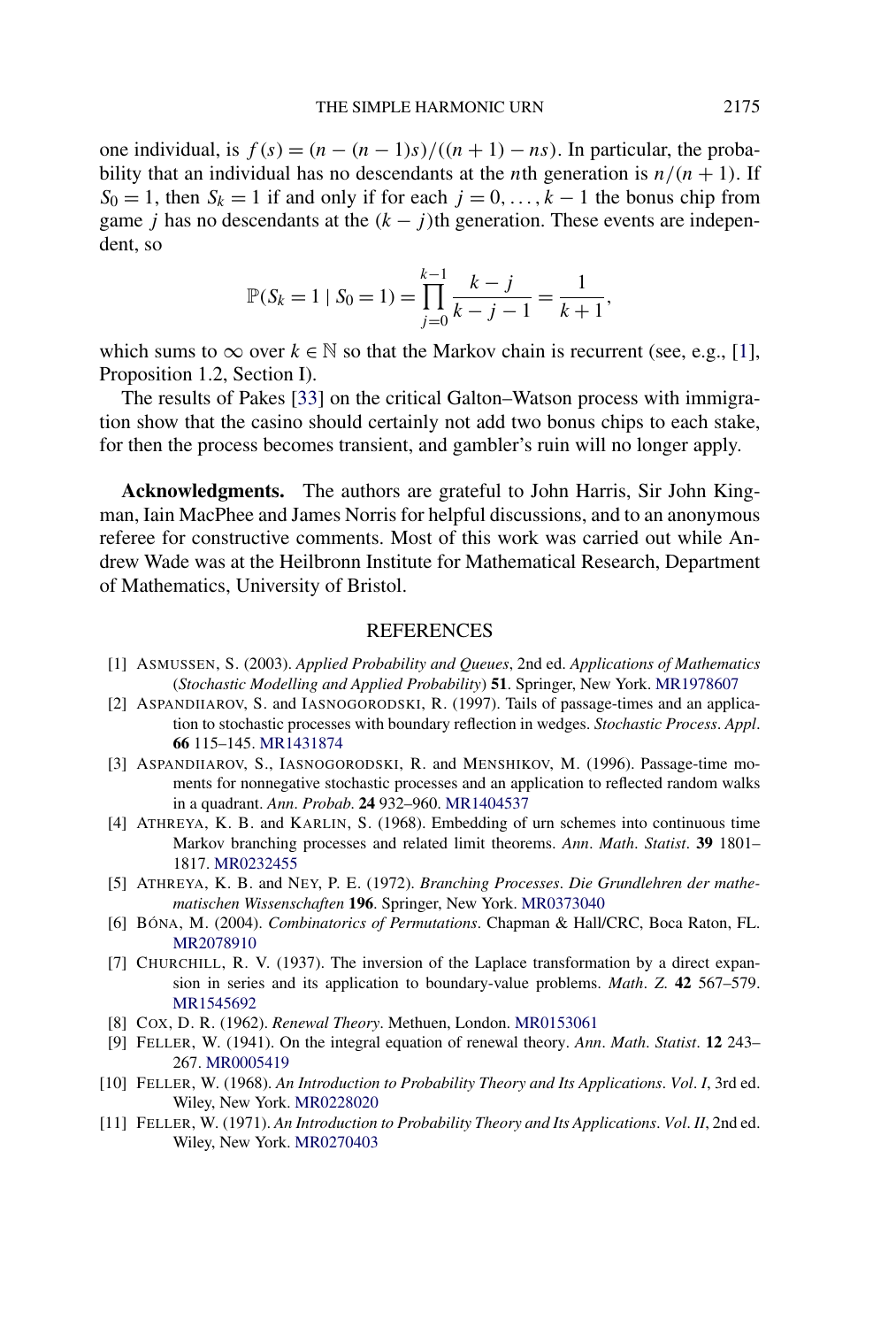- <span id="page-58-0"></span>[12] FISCH, R., GRAVNER, J. and GRIFFEATH, D. (1991). Cyclic cellular automata in two dimensions. In *Spatial Stochastic Processes*. *Progress in Probability* **19** 171–185. Birkhäuser, Boston, MA. [MR1144096](http://www.ams.org/mathscinet-getitem?mr=1144096)
- [13] FLAJOLET, P., GABARRÓ, J. and PEKARI, H. (2005). Analytic urns. *Ann*. *Probab*. **33** 1200– 1233. [MR2135318](http://www.ams.org/mathscinet-getitem?mr=2135318)
- [14] GUT, A. (2005). *Probability*: *A Graduate Course*. Springer, New York. [MR2125120](http://www.ams.org/mathscinet-getitem?mr=2125120)
- [15] HARRIS, T. E. (1952). First passage and recurrence distributions. *Trans*. *Amer*. *Math*. *Soc*. **73** 471–486. [MR0052057](http://www.ams.org/mathscinet-getitem?mr=0052057)
- [16] HOFFMAN, J. R. and ROSENTHAL, J. S. (1995). Convergence of independent particle systems. *Stochastic Process*. *Appl*. **56** 295–305. [MR1325224](http://www.ams.org/mathscinet-getitem?mr=1325224)
- [17] HUTTON, J. (1980). The recurrence and transience of two-dimensional linear birth and death processes. *Adv*. *in Appl*. *Probab*. **12** 615–639. [MR0578840](http://www.ams.org/mathscinet-getitem?mr=0578840)
- [18] JANSON, S. (2004). Functional limit theorems for multitype branching processes and generalized Pólya urns. *Stochastic Process*. *Appl*. **110** 177–245. [MR2040966](http://www.ams.org/mathscinet-getitem?mr=2040966)
- [19] JENSEN, U. (1984). Some remarks on the renewal function of the uniform distribution. *Adv*. *in Appl*. *Probab*. **16** 214–215. [MR0732138](http://www.ams.org/mathscinet-getitem?mr=0732138)
- [20] JOHNSON, N. L. and KOTZ, S. (1977). *Urn Models and Their Application*: *An Approach to Modern Discrete Probability Theory*. Wiley, New York. [MR0488211](http://www.ams.org/mathscinet-getitem?mr=0488211)
- [21] KARLIN, S. and TAYLOR, H. M. (1981). *A Second Course in Stochastic Processes*. Academic Press, New York. [MR0611513](http://www.ams.org/mathscinet-getitem?mr=0611513)
- [22] KESTEN, H. (1976). Recurrence criteria for multi-dimensional Markov chains and multidimensional linear birth and death processes. *Adv*. *in Appl*. *Probab*. **8** 58–87. [MR0426187](http://www.ams.org/mathscinet-getitem?mr=0426187)
- [23] KINGMAN, J. F. C. (1999). Martingales in the OK Corral. *Bull*. *London Math*. *Soc*. **31** 601– 606. [MR1703841](http://www.ams.org/mathscinet-getitem?mr=1703841)
- [24] KINGMAN, J. F. C. and VOLKOV, S. E. (2003). Solution to the OK Corral model via decoupling of Friedman's urn. *J*. *Theoret*. *Probab*. **16** 267–276. [MR1956831](http://www.ams.org/mathscinet-getitem?mr=1956831)
- [25] KOTZ, S. and BALAKRISHNAN, N. (1997). Advances in urn models during the past two decades. In *Advances in Combinatorial Methods and Applications to Probability and Statistics* 203–257. Birkhäuser, Boston, MA. [MR1456736](http://www.ams.org/mathscinet-getitem?mr=1456736)
- [26] LAMPERTI, J. (1960). Criteria for the recurrence or transience of stochastic process. I. *J*. *Math*. *Anal*. *Appl*. **1** 314–330. [MR0126872](http://www.ams.org/mathscinet-getitem?mr=0126872)
- [27] LAMPERTI, J. (1962). A new class of probability limit theorems. *J*. *Math*. *Mech*. **11** 749–772. [MR0148120](http://www.ams.org/mathscinet-getitem?mr=0148120)
- [28] LAMPERTI, J. (1963). Criteria for stochastic processes. II. Passage-time moments. *J*. *Math*. *Anal*. *Appl*. **7** 127–145. [MR0159361](http://www.ams.org/mathscinet-getitem?mr=0159361)
- [29] MACPHEE, I. M. and MENSHIKOV, M. V. (2003). Critical random walks on two-dimensional complexes with applications to polling systems. *Ann*. *Appl*. *Probab*. **13** 1399–1422. [MR2023881](http://www.ams.org/mathscinet-getitem?mr=2023881)
- [30] MAHMOUD, H. M. (2009). *Pólya Urn Models*. CRC Press, Boca Raton, FL. [MR2435823](http://www.ams.org/mathscinet-getitem?mr=2435823)
- [31] MENSHIKOV, M. V., EISYMONT, I. M. and YASNOGORODSKII, R. (1995). Markov processes with asymptotically zero drift. *Problemy Peredachi Informatsii* **31** 60–75; translated in *Probl. Inf. Transm.* **31** 248–261. [MR1367920](http://www.ams.org/mathscinet-getitem?mr=1367920)
- [32] MENSHIKOV, M. V., VACHKOVSKAIA, M. and WADE, A. R. (2008). Asymptotic behaviour of randomly reflecting billiards in unbounded tubular domains. *J*. *Stat*. *Phys*. **132** 1097– 1133. [MR2430776](http://www.ams.org/mathscinet-getitem?mr=2430776)
- [33] PAKES, A. G. (1971). On the critical Galton–Watson process with immigration. *J*. *Austral*. *Math*. *Soc*. **12** 476–482. [MR0307370](http://www.ams.org/mathscinet-getitem?mr=0307370)
- [34] PEMANTLE, R. (2007). A survey of random processes with reinforcement. *Probab*. *Surv*. **4** 1–79 (electronic). [MR2282181](http://www.ams.org/mathscinet-getitem?mr=2282181)
- [35] PEMANTLE, R. and VOLKOV, S. (1999). Vertex-reinforced random walk on **Z** has finite range. *Ann*. *Probab*. **27** 1368–1388. [MR1733153](http://www.ams.org/mathscinet-getitem?mr=1733153)